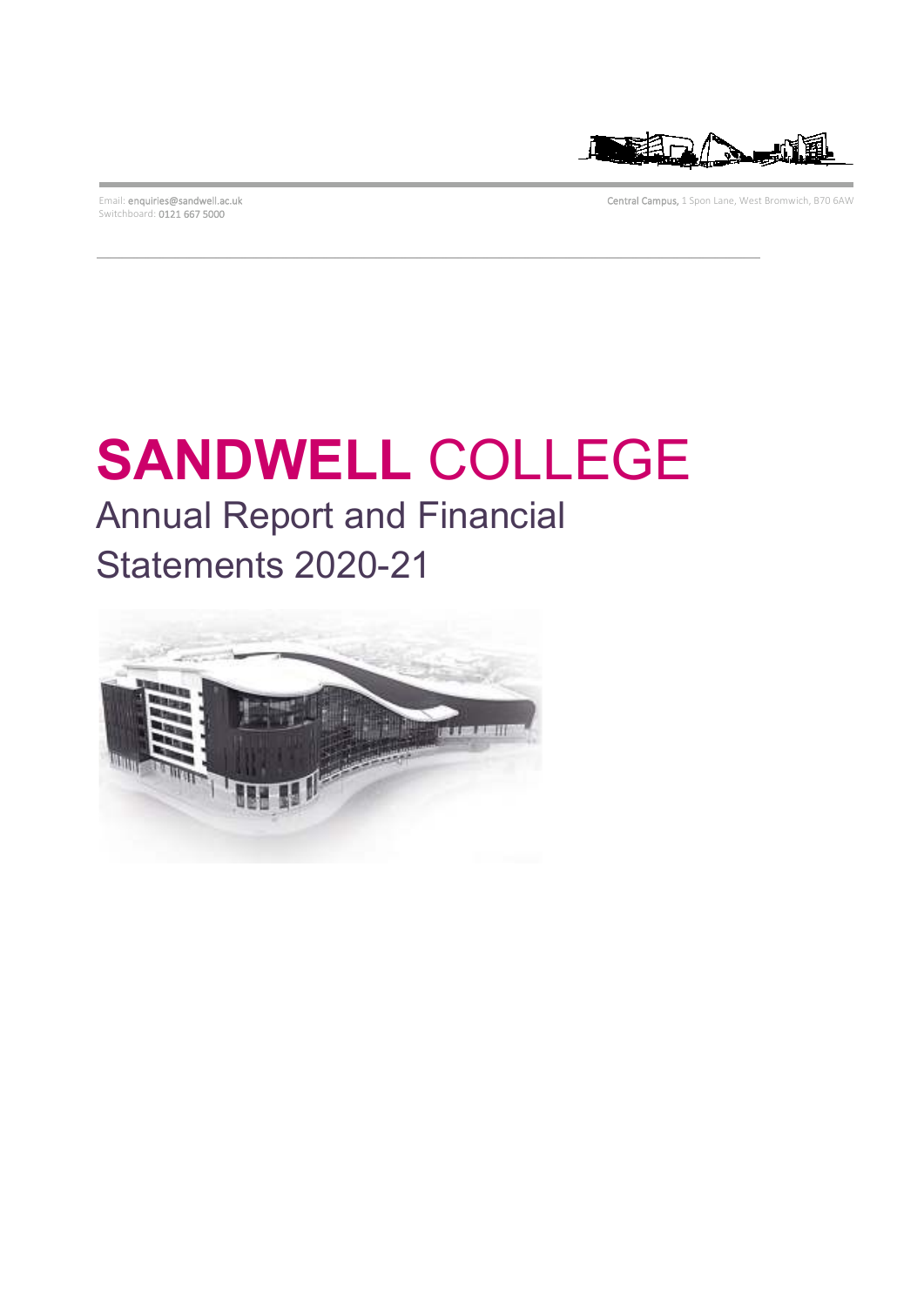## **Members' Report & Financial Statements**

for the year ended 31 July 2021

| Contents                                                                                                                                     | Page      |
|----------------------------------------------------------------------------------------------------------------------------------------------|-----------|
| <b>Strategic Report</b>                                                                                                                      | $2 - 11$  |
| <b>Governance Report</b>                                                                                                                     | $12 - 18$ |
| Governing Body's Statement on the College's Regularity, Propriety and Compliance with<br><b>Funding Body Terms and Conditions of Funding</b> | 19        |
| <b>Statement of Responsibilities of the Members of the Corporation</b>                                                                       | 20        |
|                                                                                                                                              |           |
| <b>Independent Auditor's Report to the Corporation of Sandwell College</b>                                                                   | $21 - 23$ |
| Reporting Accountant's Assurance Report on Regularity of the Corporation of Sandwell                                                         | $24 - 25$ |
| <b>Statement of Comprehensive Income</b>                                                                                                     | 26        |
| <b>Statement of Changes in Reserves</b>                                                                                                      | 27        |
| <b>Balance Sheet at 31 July 2021</b>                                                                                                         | 28        |
| <b>Cash Flow Statement</b>                                                                                                                   | 29        |
| <b>Notes to the Accounts</b>                                                                                                                 | $30 - 54$ |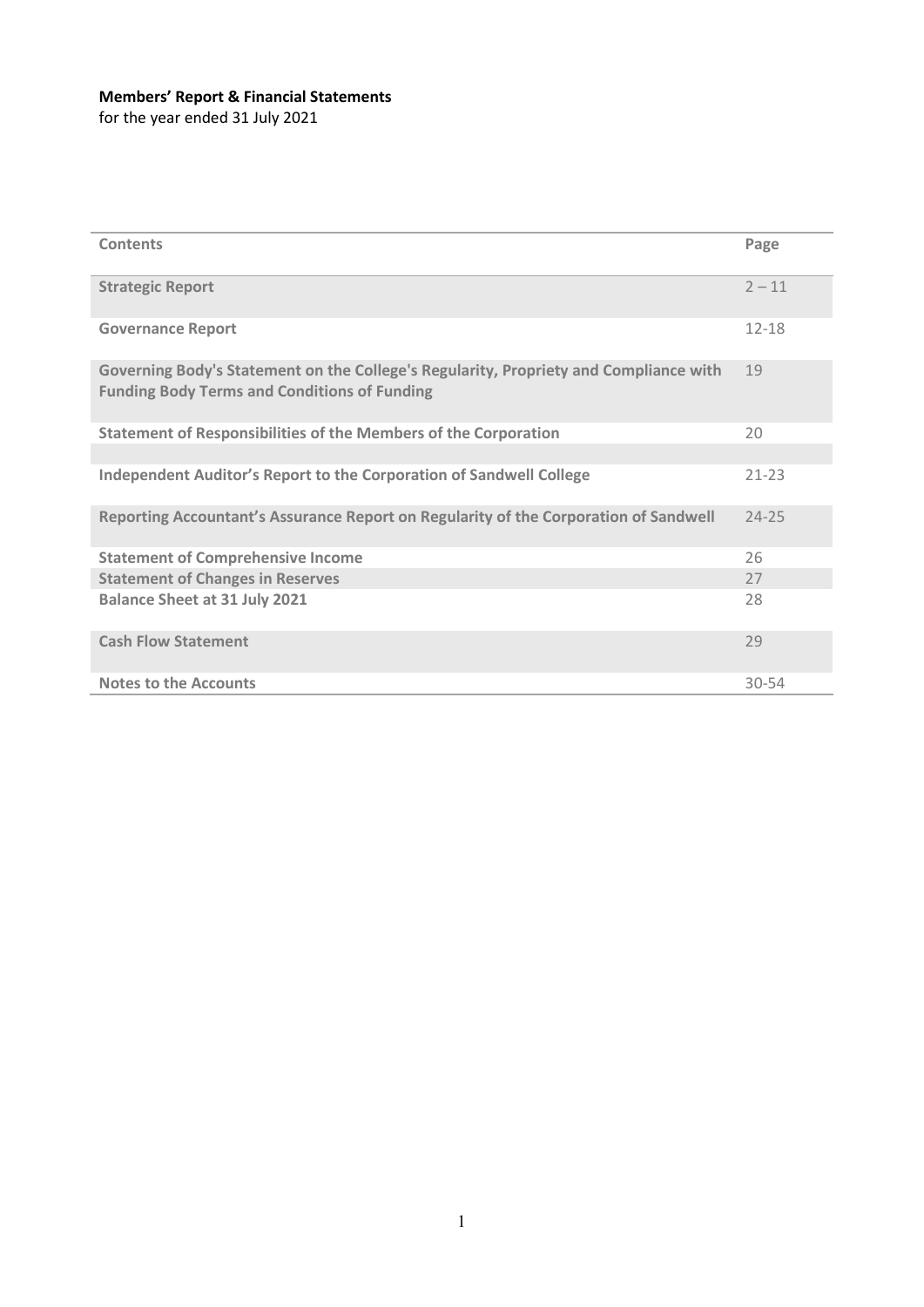## **NATURE, OBJECTIVES AND STRATEGIES**

The members present their report and the audited financial statements for the year ended 31 July 2021.

## **Legal status**

The Corporation was established under the Further and Higher Education Act 1992 for the purpose of conducting Sandwell College. The College is an exempt charity for the purposes of the Charities Act 2011.

On 1<sup>st</sup> November 2018 Sandwell College merged with Cadbury Sixth Form College. The merged entity is called Sandwell College.

## **College Mission and Vision**

The Vision of the College is:

- To provide an exceptional, innovative and inspirational teaching and learning experience leading to individuals' success.
- To be at the heart of our community by working together with schools, employers and partner organisations to enrich lives, raise aspirations, encourage enterprise and improve social and economic wellbeing.

The Mission of the College Community is:

*"To provide and continuously develop and deliver high quality education, training and learning programmes that help to improve the life chances and the economic prosperity of our learners, community and businesses"*.

During the academic year 2020/21 a new strategic plan was approved by the Board of Governors.

## **Public Benefit**

Sandwell College is an exempt charity under the Part 3 of the Charities Act 2011 and following the Machinery of Government changes in July 2016 is regulated by the Secretary of State for Education as Principal Regulator for all FE Corporations in England.

The members of the Governing Body, who are trustees of the charity, are disclosed in the Statement of Corporate Governance and Control later in this document.

In setting and reviewing the College's strategic objectives, the Governing Body has had due regard for the Charity Commission's guidance on public benefit and particularly upon its supplementary guidance on the advancement of education. The guidance sets out the requirement that all organisations wishing to be recognised as charities must demonstrate, explicitly, that their aims are for the public benefit. In delivering its mission, the College provides the following identifiable public benefits through the advancement of education:

- High-quality teaching
- Widening participation and tackling social exclusion
- Excellent employment record for students
- Strong student support systems
- Links with employers, industry and commerce.
- Links with Local Enterprise Partnerships (LEPs).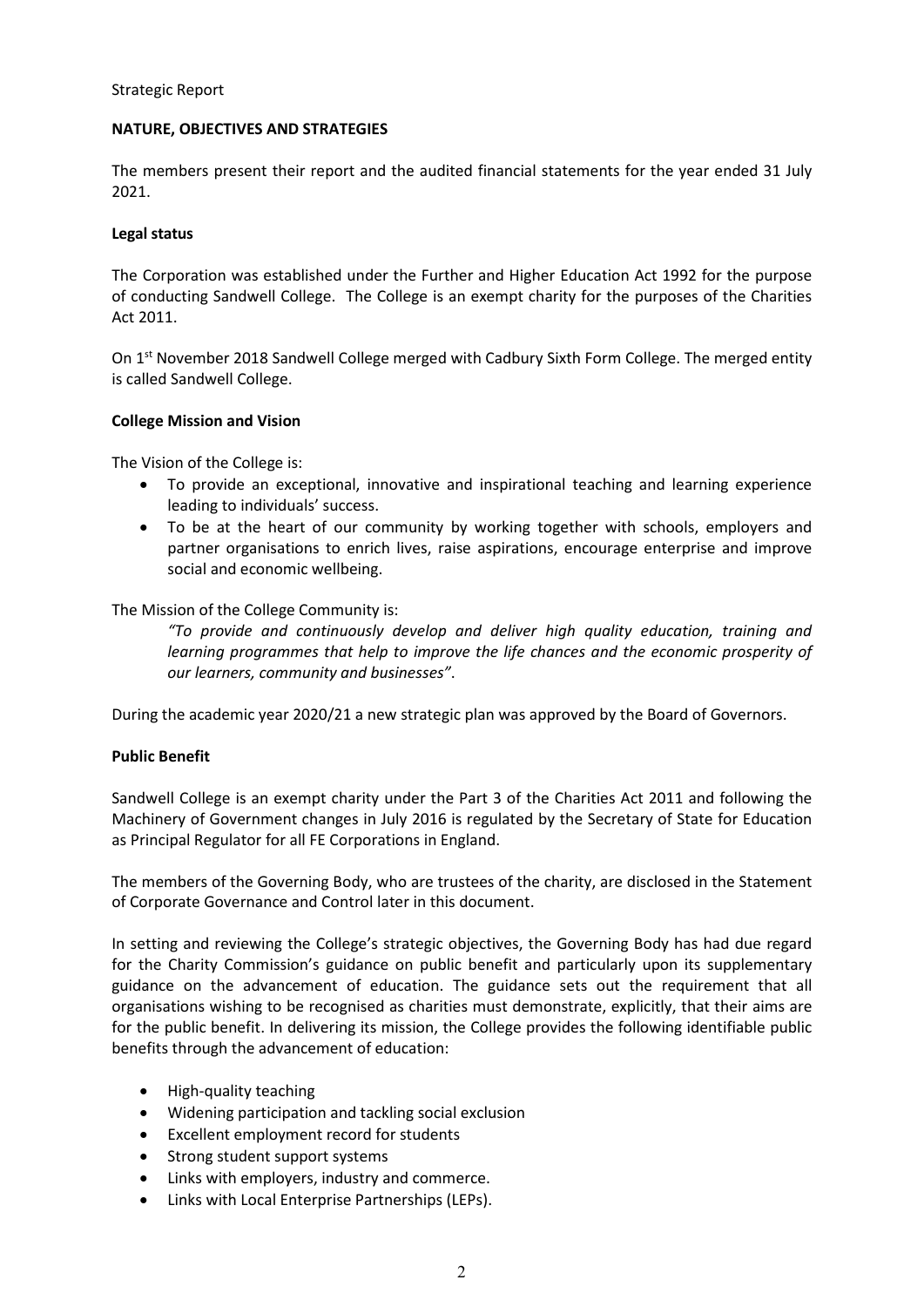## **Strategy**

Our core objectives are as follows

## **COVID, Improvement, Students, Staff, Growth, Resources, Solvency**

- Ensure an effective COVID recovery plan is designed and implemented.
- Ensure continued focus on quality within the EIF and ensure we are well prepared for inspection to ensure a successful outcome.
- Support our students through the pandemic and ensure we focus on welfare and safeguarding.
- Ensure no group of students are 'left behind' and ensure our policies on E & D are effective.
- Ensure we successfully institute necessary curriculum changes for T levels and Adult education and we innovate to take advantage of opportunity areas for growth.
- Ensure highly effective employer engagement to ensure placements, apprenticeships and job outcomes requirements are met.
- Invest in our asset base to support curriculum changes.
- Continue to develop staff and ensure effective welfare, and recognition of the contribution.
- Ensure we have sound finances to implement our plans.

## **COVID Recovery**

- Ensure that we are responsive to learners and are able to deliver learning under all external requirements as national directives change.
- Ensure we have robust catch-up plans to support learners who have had their learning disrupted.
- Develop new programmes in conjunction with partner organisations to assist individuals and companies with economic and social recovery.

## **Quality**

- Deliver the Quality Improvements identified in the Self-Assessment Report.
- Prepare for successful Ofsted Inspection.
- Further develop broader measures of success, in particular, outcome destinations and jobs.
- Continue improving teaching and learning with further investment in training, development and support.
- Continue to ensure achievement rates remain very high.

## **Students, Curriculum & Innovation**

- Enhance safeguarding by investing in the Safeguarding team across all College centres. Target specific themes e.g. county lines, gangs and gun and knife crime as well as substance abuse.
- Increase the use of student voice to act as a catalyst to improve services for students and encourage participation by groups who are historically underrepresented e.g. Adult learners and apprentices.
- Enhance student support and ensure they are equally supported irrespective of characteristics gender, LGBT, Care Leavers, BAME, social disadvantage, disability or age.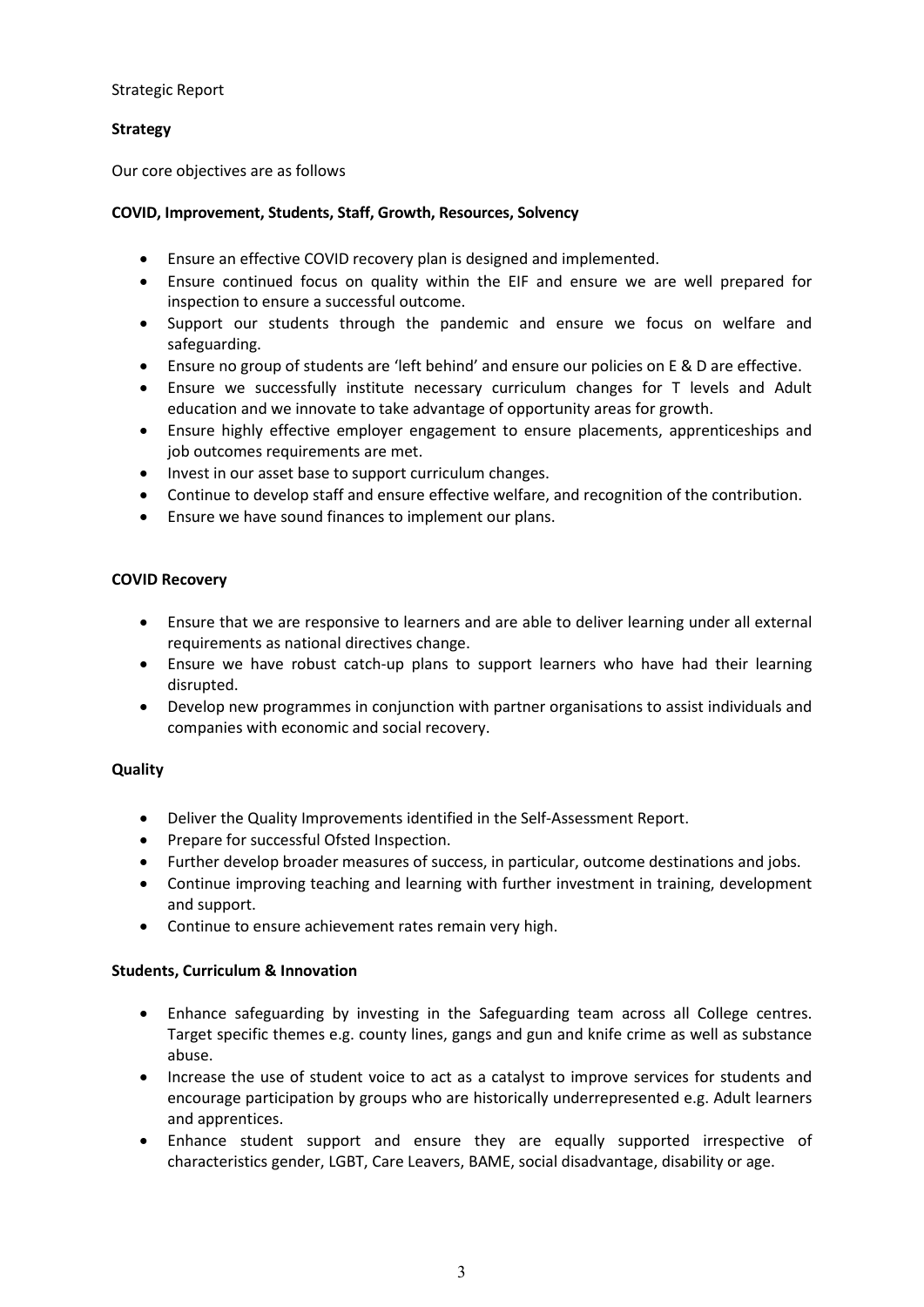- Curriculum redesign and implementation of the redesign. The continued growth of 16-18 provision but recognising curriculum change with the move to T levels being a key focus. Ensure the successful transition to T levels.
- Increase the college apprenticeship delivery by increasing the number of employers and sectors.
- Develop new adult programmes to support the new skills guarantee at level 3 and work to increase funding through the combined authority in order to benefit more students.
- Increase focus on job outcomes and employability.
- Address skills gaps identified both regionally and locally by re-designing the curriculum.
- Create workforce development programmes to support the WMCA skills plan.
- Increase the number of employers we work with and those who offer work placements.
- Engage stakeholders to support the economy and learners, both those seeking employment and those already in the workforce. Seek funding for programmes to support this work.

## **Organisation & People**

- Ensure an effective staff development programme to equip staff with skills to deliver new qualifications such as T levels.
- Continue to develop recruitment methods for hard to recruit to areas.
- Continue to develop effective employee relations and increase the use of focus groups and surveys.
- Ensure effective relations with representative bodies such as unions.
- Ensure the College actively promotes equality and diversity amongst the workforce.
- Ensure the single central register is maintained and up to date.
- Further develop the appraisal system to link to personal development plans.
- Ensure an effective response to COVID and the communication to staff of College guidance.
- Continue to develop 'positive culture programmes' such as 'Our Great College'.
- Continue to focus on developing staff welfare.
- Ensure teaching and professional support staff are recognised for their contribution.
- Support the continued development of the College Advisory Groups.

## **Estate, Facilities & Resources**

- Creation of single estates plan to cover the current estate and the planned developments.
- Maximising grant income to support any developments.
- Production of a planned maintenance programme encompassing all assets.
- Ensuring that there is effective project control and oversight of any capital projects

## **Finance**

- Ensure finances align to business objectives and cash is available for capital investment
- Improve financial health to sustained 'Good', as measured by the ESFA
- Focus on improving the College's solvency and cash position
- Ensure effective financial control and audits
- Optimise use of the College estate
- Ensure value for money in procurement and cost control.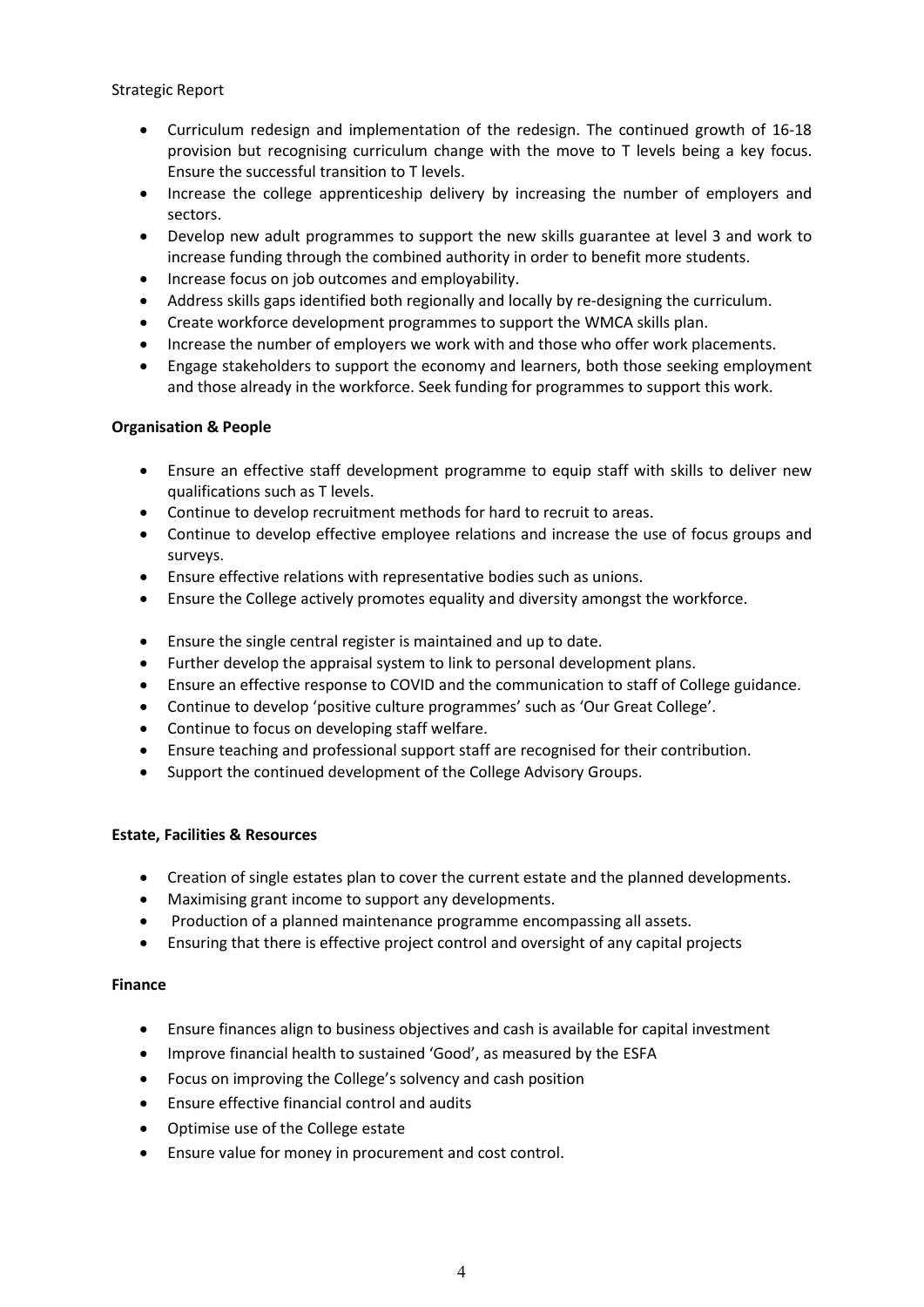## **PERFORMANCE INDICATORS**

The College is committed to observing the importance of sector measures and indicators and uses a number of external benchmarks, as available, to compare performance such as success rates. The College is required to complete various financial returns for the Education and Skills Funding Agency ("ESFA"). The College was assessed by the ESFA as having a "Outstanding" financial health grading for 2019/20.

The financial indicators (Financial Health and Financial Management and Control) will continue to be graded and will be reported to providers directly by the relevant funding body.

The College is committed to observing the importance of the measures and indicators within the Framework and is monitoring these through the completion of the annual Finance Record for the Education and Skills Funding Agency.

In 2020/21 the College has approximately 8,257 ESFA funded students and approximately 508 employers responsive funded learners.

|                  | 16-18   |         |         | $19+$   |         |         |
|------------------|---------|---------|---------|---------|---------|---------|
|                  | Level 1 | Level 2 | Level 3 | Level 1 | Level 2 | Level 3 |
| 2020/21          | 88.8%   | 92.1%   | 90.3%   | 91.5%   | 90%     | 90.2%   |
| 2019/20          | 85%     | 87.55%  | 85.8%   | 93.3%   | 88.8%   | 91.5%   |
| National average | 82.3%   | 82.8%   | 85.5%   | 92%     | 88.1%   | 80.9%   |

The table below illustrates success rates including English and Maths.

n.b due to Covid national averages have not been published for the past two years.

## **STAKEHOLDER RELATIONSHIPS**

In line with other colleges and universities, Sandwell College has many stakeholders. These include:

- Students;
- Education sector funding bodies;
- Staff;
- Local employers;
- Local Authorities;
- West Midlands Combined Authority;
- Government Offices/LEPs;
- The local community;
- Other FE institutions;
- Universities;
- Trade unions;
- Professional bodies.

The College recognises the importance of these relationships and engages in regular communication with them through the College Internet site and by meetings.

After students, their families and staff, the College's main stakeholders include Sandwell Metropolitan Council, Birmingham City Council, Wolverhampton University, UCU, Unison, George Salter School, Sandwell Academy and the Labour Party.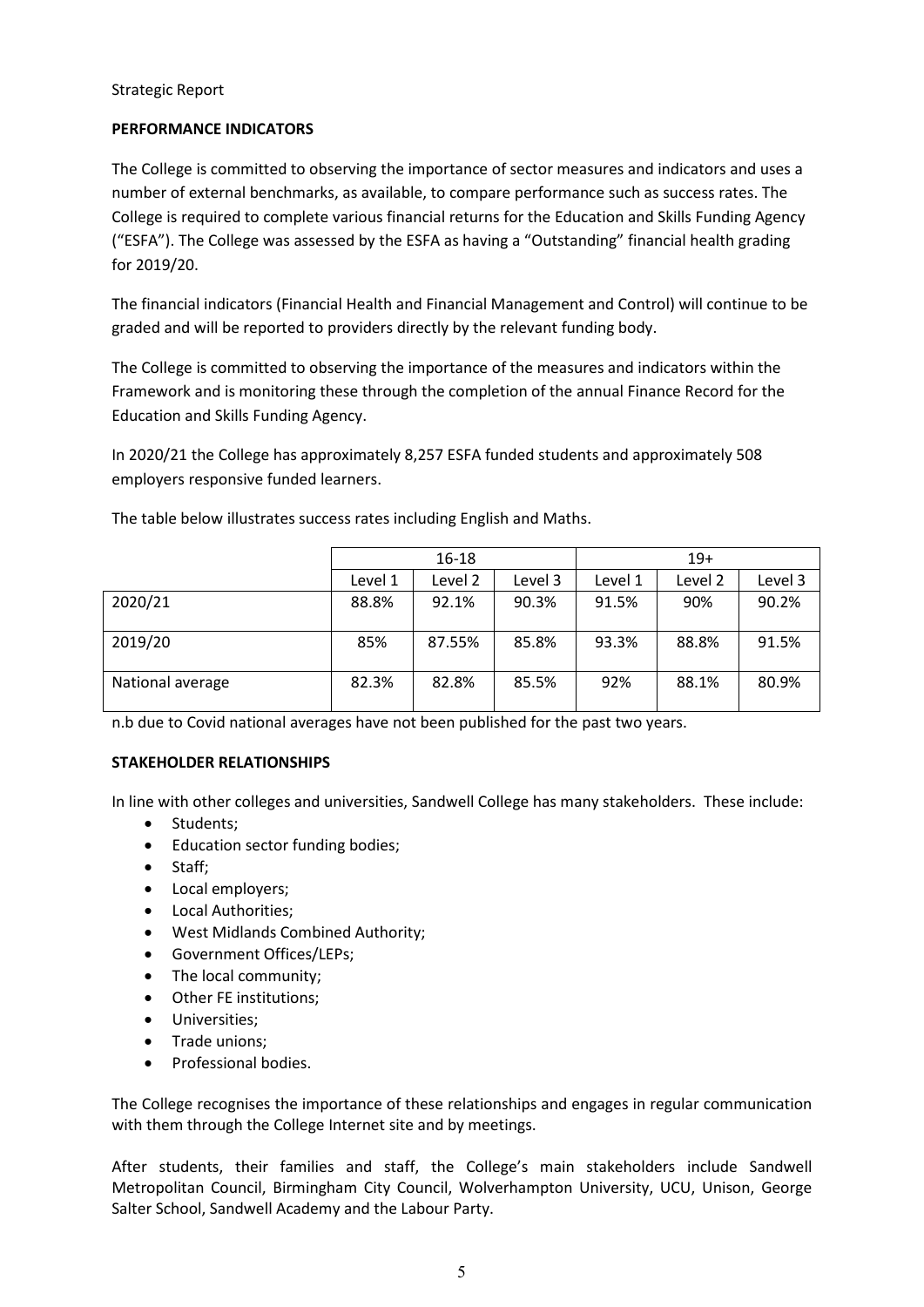## **DEVELOPMENT AND PERFORMANCE**

## *Financial Results*

The College generated a surplus before other gains and losses of £78k (2020: surplus of £529k). The performance in 2021 is not comparable to the prior year due to the impact of the Covid-19 pandemic. Whilst the College suffered cost increases in some areas, including safety equipment and digital support to staff and learners, there were cost savings in student transport which offset these costs. The College accessed the Coronavirus Job Retention Scheme government support for staff costs.

The actuarial gain in respect of the LGPS pension scheme has had a significant impact on the balance sheet, resulting in a total comprehensive surplus for the year of £11,419k (2020: loss of £21,013k).

The College has not taken out any additional bank loans in the year. At the balance sheet date, the College held net current assets of £5,356k and net assets of £1,000k, which includes a defined benefit pension liability of £34,317k (2020: £43,517k).

## *Cash flows and liquidity*

At £9.0m, net cash flow from operating activities was very strong compared to the £2.5m net cash flow from operating activities in 2020. However, a large amount of this is due to deferred capital grants received which will be paid out in 2021-22 as the projects are completed. Depreciation in 2021 was higher due to the higher value of assets on the balance sheet and some accelerated depreciation on intangible assets.

The size of the college's total borrowing provides a reasonable cushion between the total cost of servicing debt and operating cashflow. Bank interest of £240k (2020: £266k) is covered comfortably by net operating cash flows of £9.0m.

## *Developments*

Several significant capital projects were undertaken in the year including the development of Cadbury Science City which was completed in September 2021. Additionally the college invested in improvements to existing buildings and digital infrastructure.

## *Reserves*

Excluding the deficit on the LGPS defined benefit pension scheme, the College has accumulated reserves of £35m (2020: £33m) and cash of £9.9m (2020: £6.1m).

The College has significant reliance on the education sector funding bodies for its principal funding source, largely from recurrent grants. The College has no subsidiary companies.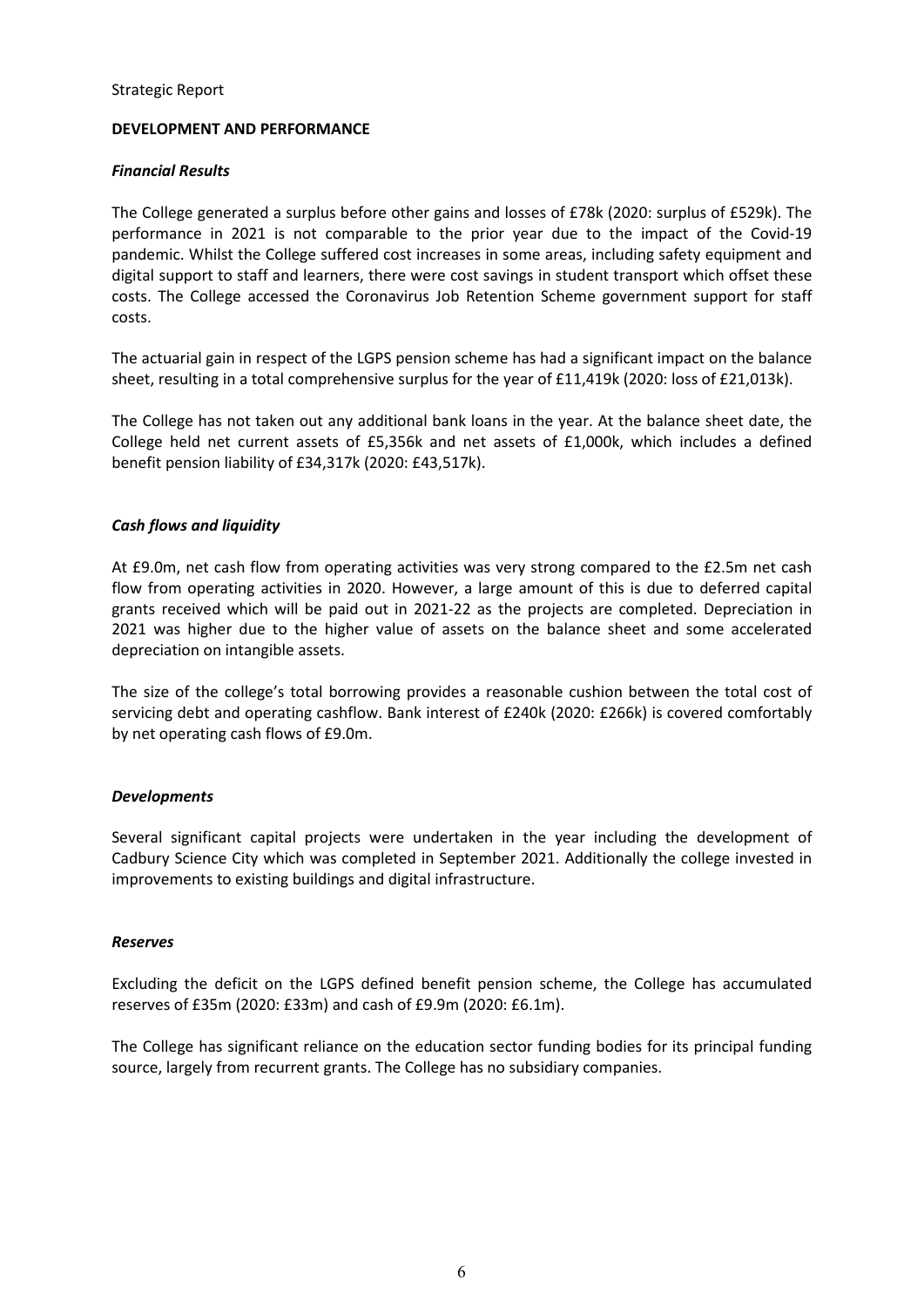## **FUTURE PROSPECTS**

## *Future developments*

The College has plans to invest in college buildings in the next few years, aided by increased government capital funding and potential grant funding from other sources.

In addition, the College continues to invest in the digital infrastructure to enable learning to continue in the event of any continued coronavirus disruption.

In the short term, the College has leased a number of additional teaching spaces to ensure social distancing guidance can be followed whilst maintaining high quality teaching and learning spaces.

## *Financial plan*

The college governors approved a financial plan in July 2021 which sets objectives for the period to 2023. The college aims to achieve a financial health rating of at least 'Good' and achieve a small surplus in the year to 31 July 2022.

Funding for 16-19 provision increased for the year to 31 July 2021 following learner number growth in 2020. Adult education funding increased following successful growth agreements with West Midlands Combined Authority. Due to the impact of the Covid-19 pandemic on the local economy, apprenticeships delivery is expected to be difficult and hence prudent income assumptions have been included in the 2022 financial projections, although this remains a focus area for the College.

## *Treasury policies and objectives*

The College has treasury management arrangements in place to manage cash flows, banking arrangements and the risks associated with those activities. Should any short-term borrowing for temporary revenue purposes be required this would be authorised by the Principal (no borrowing of this nature was required in 2020 or 2021). All other borrowing requires the authorisation of the corporation.

The College is confident that all current borrowing will be repaid as per scheduled repayment plans.

## *Reserves*

The College has no formal Reserves Policy but recognises the importance of reserves in the financial stability of any organisation and ensures that there are adequate reserves to support the College's core activities.

The College's reserves include £94k (2020: £94k) held as restricted reserves. Excluding the deficit on the LGPS defined benefit pension scheme, the College has accumulated reserves of £35m (2020: £33m). The actuarial movement on the pension scheme is not within the College's control. It is the corporation's intention to increase reserves over the life of the strategic plan through the generation of annual operating surpluses.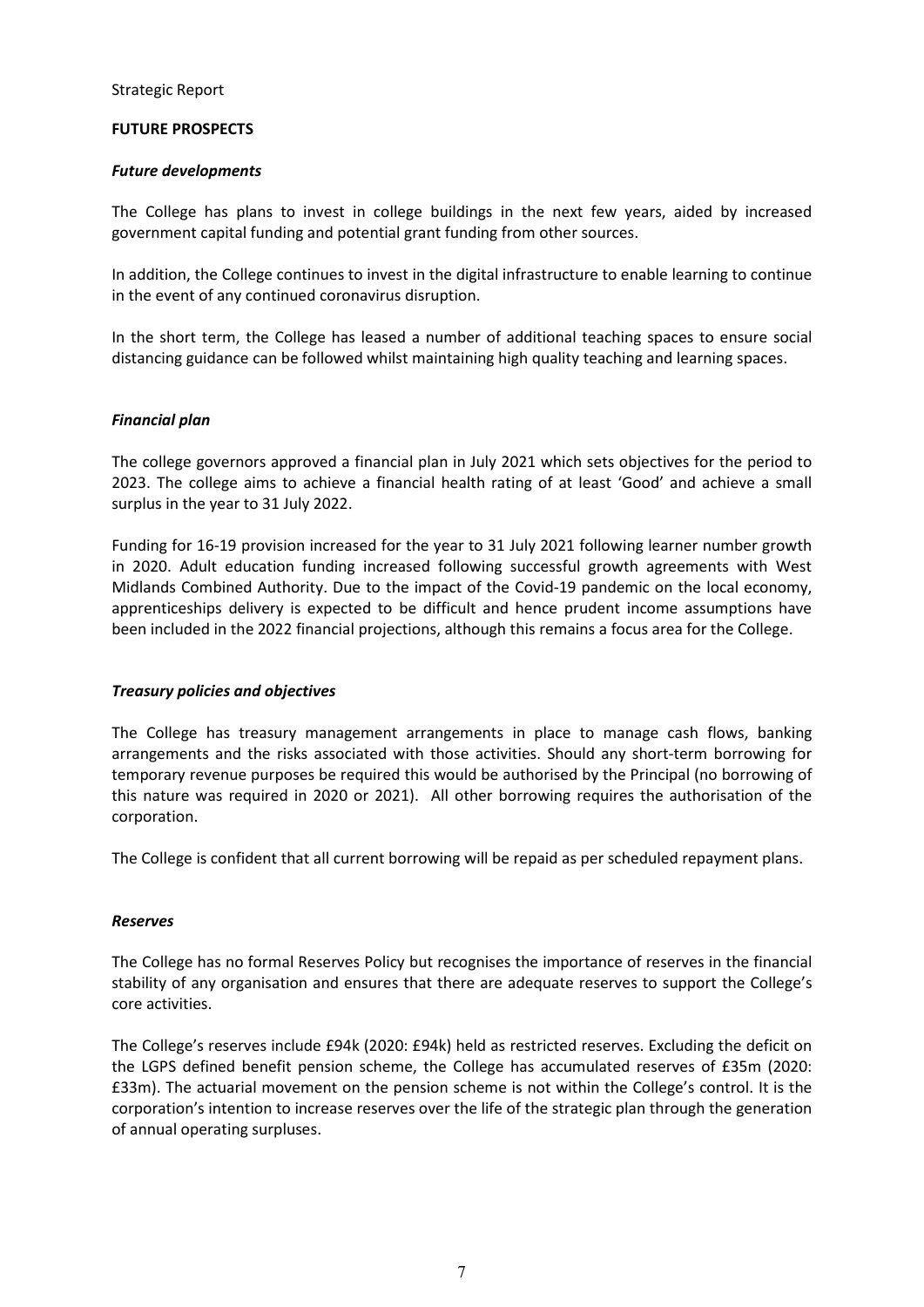## **PRINCIPAL RISK AND UNCERTAINTIES**

The College continues to improve internal systems and controls, including financial, operational and risk management, which are designed to protect the College's assets and reputation.

The Risk Management Group undertakes a comprehensive review of the risks to which the College is exposed. They identify systems and procedures, including specific preventable actions, which should mitigate any potential impact on the College. Internal controls are then implemented and the subsequent year's appraisal will review their effectiveness and progress against risk mitigation actions. In addition to the annual review, the Risk Management Group will also consider any risks which may arise as a result of a new area of work being undertaken by the College.

A risk register is maintained at the College level, which is reviewed at least annually by the Audit Committee and the Board of Governors and more frequently where necessary. The risk register identifies the key risks, the likelihood of those risks occurring, their potential impact on the College and the actions being taken to reduce and mitigate the risks. Risks are prioritised using a consistent scoring system.

Outlined below is a description of the principal risk factors that may affect the College. Not all the factors are within the College's control. Other factors besides those listed below may also adversely affect the College.

## **1. COVID-19 Pandemic**

The Covid-19 situation continues to present risk to the College operations and is continually and closely monitored by College leadership and the Board of Governors.

## **2. Government funding**

The College has considerable reliance on continued government funding through the further education sector funding bodies. There can be no assurance that government policy or practice will remain the same or that public funding will continue at the same levels or on the same terms.

Risks are mitigated in a number of ways:

- By ensuring the College is rigorous in delivering high quality education and training.
- Considerable focus and investment is placed on maintaining and managing key relationships with various funding bodies.
- Ensuring the College is focused on those priority sectors, which will continue to benefit from public funding.
- Regular dialogue with the regional further education sector funding bodies.

## **3. Failure to maintain the financial viability of the College.**

The College's current financial health grade is classified as "Outstanding" as described above. This is largely the consequence of increased student numbers. Notwithstanding that, the continuing challenge to the College's financial position remains the constraint on further education funding arising from the ongoing cuts in public sector spending whilst maintaining the student experience. This risk is mitigated in a number of ways:

- By rigorous budget setting procedures and sensitivity analysis
- Regular in year budget monitoring.
- Robust financial controls.
- Exploring ongoing procurement efficiencies.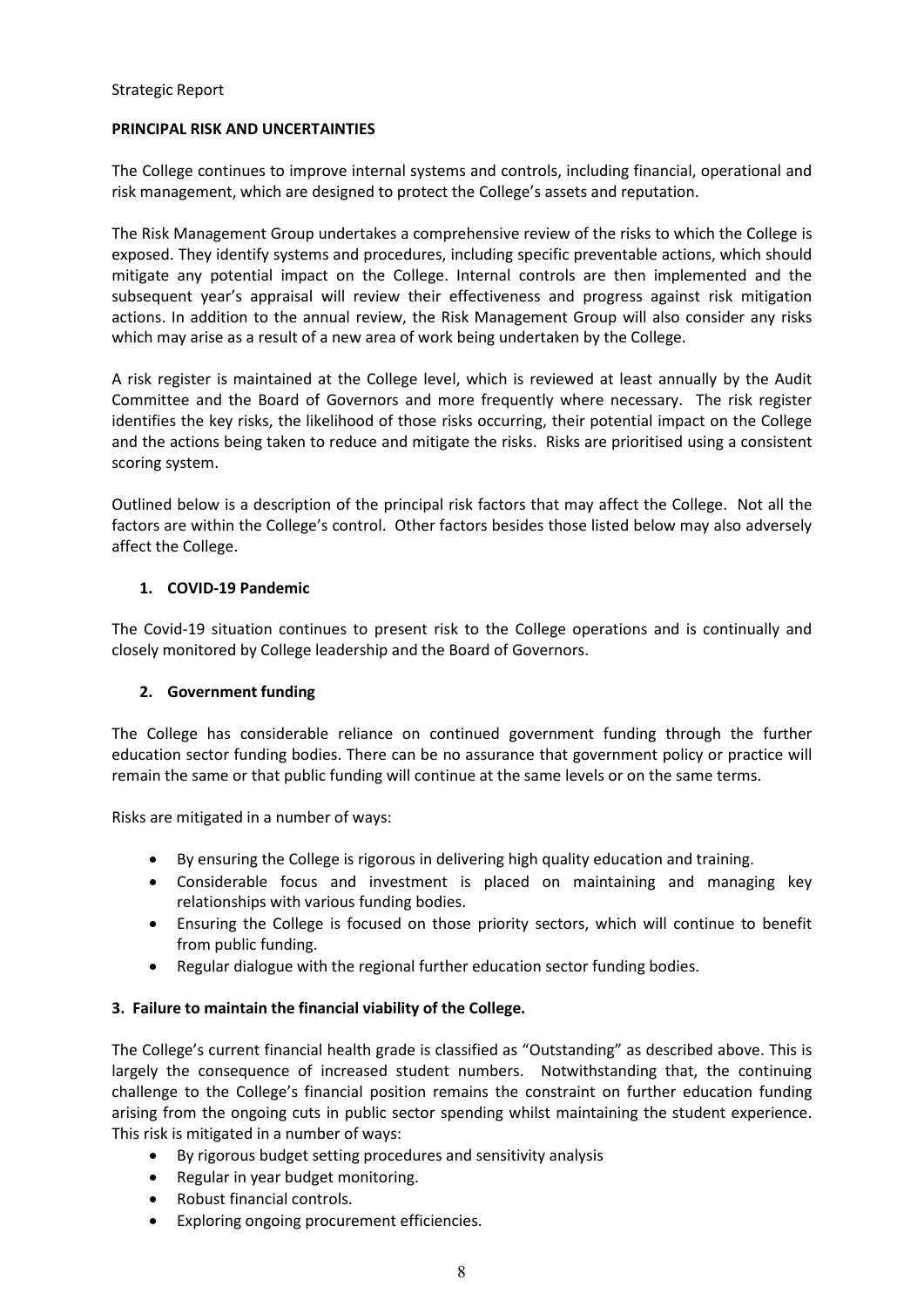## **Trade union facility time**

The Trade Union (Facility Time Publication Requirements) Regulations 2017 require the College to publish information on facility time arrangements for trade union officials at the College.

| Numbers of employees who were involved in union duties FTE employee number |     |
|----------------------------------------------------------------------------|-----|
| during the relevant period                                                 |     |
|                                                                            | 5.9 |

| Percentage of time on union<br>duties | Number of employees |
|---------------------------------------|---------------------|
| 0%                                    | 0                   |
| 1-50%                                 |                     |
| 51-99%                                | 0                   |
| 100%                                  | 0                   |

| Total cost of facility time                     | £20,656     |
|-------------------------------------------------|-------------|
| Total pay bill                                  | E23,653,795 |
| Percentage of total bill spent on facility time | 0.09%       |

Time spent on paid trade union activities as a percentage of total paid facility time 0.09%

## **Equality, Diversity & Inclusion Statement**

The College is committed to creating an environment where learners, its customers, staff, governors and other stakeholders celebrate and promote equality diversity and inclusion in all activities providing equal opportunity to all who learn and work here. We respect and value differences in race, gender, sexual orientation, ability, class and age. We strive vigorously to remove conditions which place people at a disadvantage.

The College is committed to creating a place where everyone, whatever their circumstances and/or background:

- is fully respected
- is listened to and encouraged to give their views
- feels welcome
- is treated in a friendly way
- is treated in a fair way
- has equality of opportunity
- has full access to all activities wherever possible.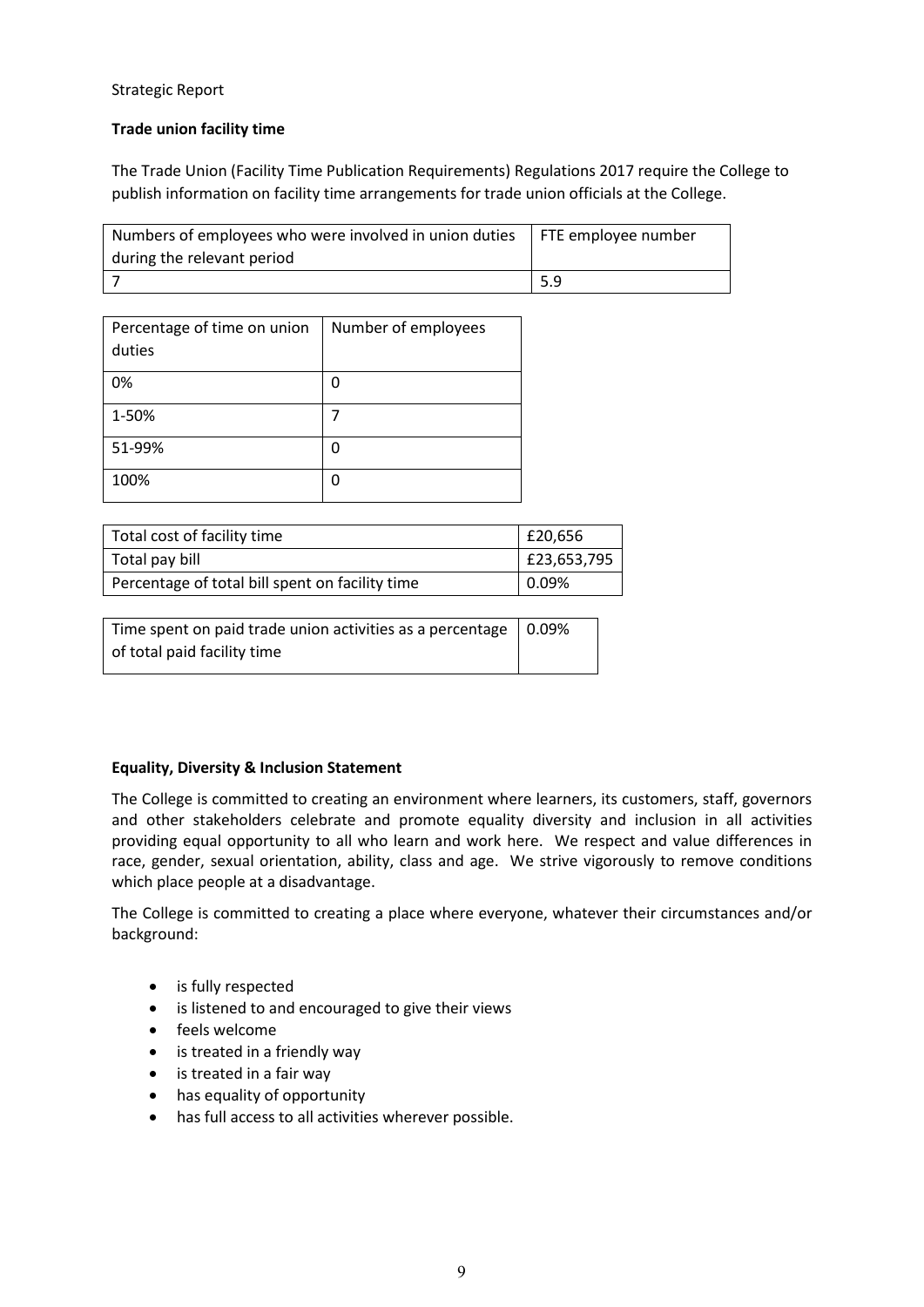In accordance with the Equality Act 2010 the College will, in carrying out its functions, have due regard for the need to:

- Eliminate unlawful discrimination, harassment and victimisation and other conduct prohibited by the act;
- Advance equality of opportunity between people who share a protected characteristic and those who do not;
- Foster good relations between people who share a protected characteristic and those who do not.

The College fully accepts its responsibilities under the Disability Discrimination Act Part 4 (and the subsequent Equality Act 2010) and is committed to making any reasonable adjustments within the Corporation's business activities that will promote equal access and equal opportunity for students, employees and members of the public with disabilities and/or learning difficulties using College facilities.

The College's Equality, Diversity and Inclusion policy is available through the college website.

## *Admission Arrangements*

The admissions policy describes the process for learners with disabilities. A dedicated Careers Adviser is employed to support learners with additional needs.

## *Learning Support*

There is a support service for students who are experiencing literacy, language and/or numeracy difficulties including dyslexia, and who need help with their course work in order to succeed at college. 1:1 specialist support and in class support are available.

## *Environmental Access*

The campuses are accessible and comply with the Equality Act 2010.

The buildings have wheelchair access. All floors have one or more adapted toilet facilities, and all of the signage is in Braille.

The College has a strobe lighting system, for use in an emergency evacuation, for Deaf visitors, learners and staff.

## *Specialist Equipment*

The college has invested in specialist equipment to support learners and staff with disabilities

To support this Statement the College has:

A College Charter A Policy on Equality and Diversity A 'Supporting your Learning' Leaflet Equality and Diversity operational targets Additional Learning Support Policy Equality and Diversity Policy Equality and Diversity Annual Report Strategic Plan Cross-College Self- Assessment Report Learner Entitlement Policy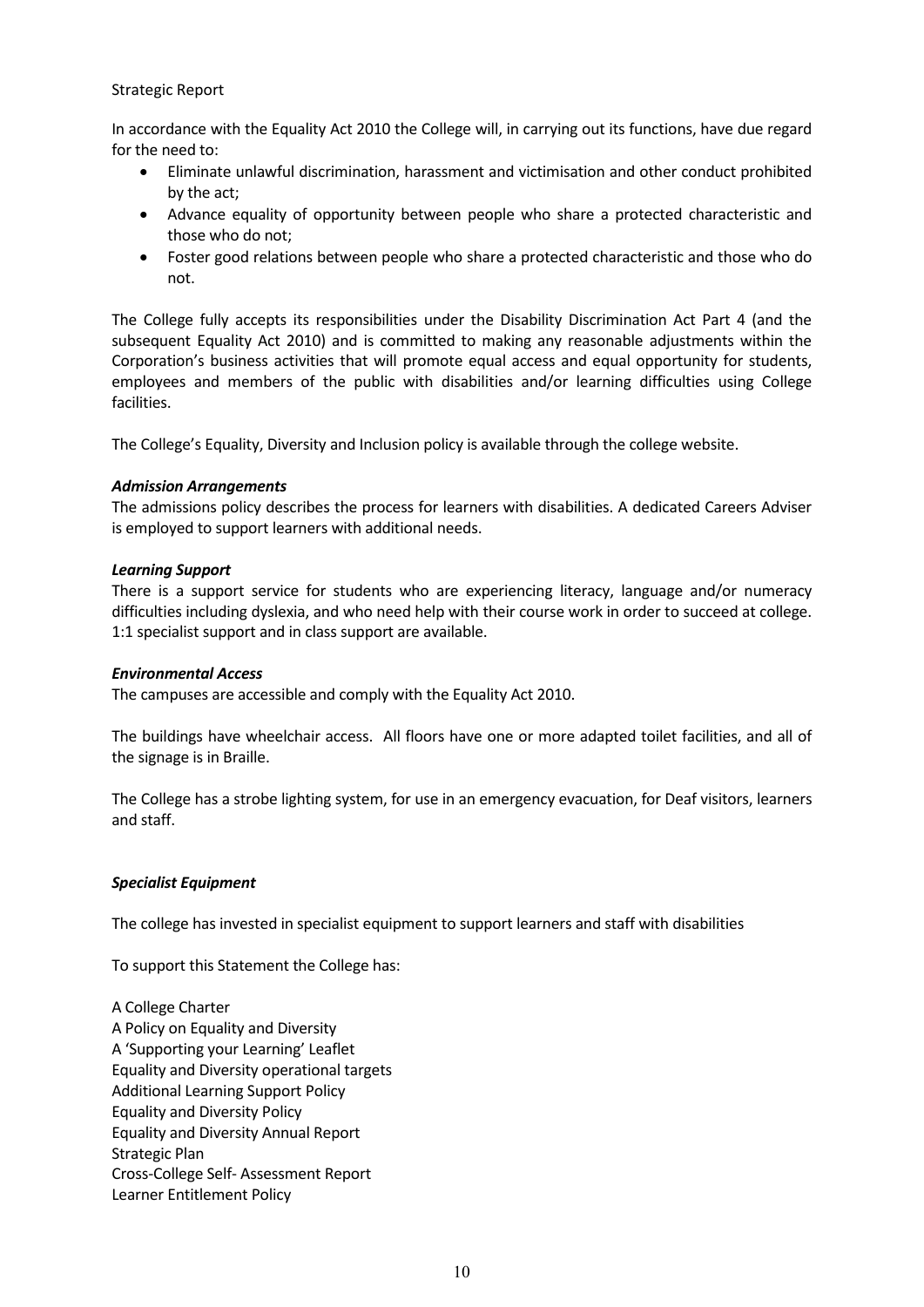## **Disclosure of Information to Auditors**

The members who held office at the date of approval of this report confirm that, so far as they are each aware, there is no relevant audit information of which the College's auditors are unaware; and each member has taken all the steps that he or she ought to have taken to be aware of any relevant audit information and to establish that the College's auditors are aware of that information.

Approved by order of the members of the Corporation on 6 December 2021 and signed on its behalf by:

 $\left( \frac{1}{2} \right)$ 

…………………………………………………………… *Mr. K Ellis - Chairman* 

#### **Professional Advisors**

Financial Statement Auditors : Internal Auditors :

MHA MacIntyre Hudson Rutland House 148 Edmund Street Birmingham B3 2FD

Lloyds Bank West Bromwich Branch 293 High Street West Bromwich B70 8NA

RSM Risk Assurance Services LLP. St Philips Point Temple Row Birmingham B2 5AF

Bankers: Solicitors: Solicitors:

Eversheds Sutherland Water Court 116-118 Canal Street Nottingham NG1 7HF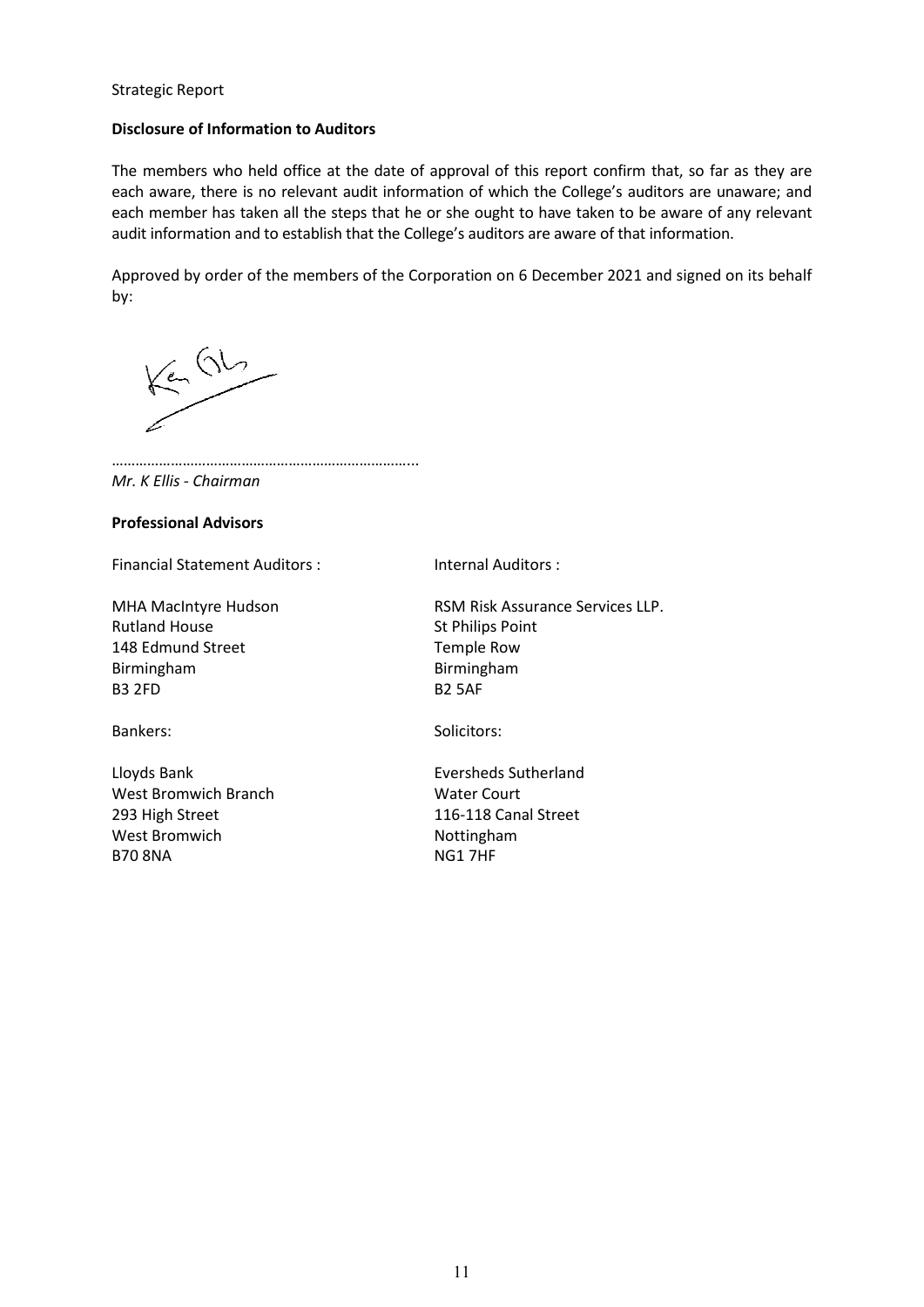## **Statement of Corporate Governance and Internal Control**

The following statement is provided to enable readers of the annual report and accounts of the College to obtain a better understanding of its governance and legal structure. The College endeavours to conduct its business:

i. in accordance with the seven principles identified by the Committee on Standards in Public Life (selflessness, integrity, objectivity, accountability, openness, honesty and leadership);

ii. in full accordance with the guidance to colleges from the Association of Colleges in the Code of Good Governance for English Colleges; and

iii. having due regard to the UK Corporate Governance Code ("the Code") insofar as it is applicable to the further education sector.

The College is committed to exhibiting best practice in all aspects of corporate governance and in particular the College has adopted the Code of Good Governance for English Colleges. We have not adopted and therefore do not apply the UK Corporate Governance Code. However, we have reported on our Corporate Governance arrangements by drawing on best practice available, including those aspects of the UK Corporate Governance Code we consider to be relevant to the further education sector and best practice.

The Governing Body recognises that, as a body entrusted with both public and private funds, it has a particular duty to observe the highest standards of corporate governance at all times. In carrying out its responsibilities, it takes full account of Code of Good Governance for English Colleges which it formally adopted on 9 March 2020.

## **1. MEMBERS**

The members who served the Corporation during the period and subsequent to the period end were as follows: -

| <b>Name</b>       | Date of     | <b>Term</b>   | Date of     | <b>Status of</b>   | <b>Committees</b> | <b>Attendance</b> |
|-------------------|-------------|---------------|-------------|--------------------|-------------------|-------------------|
|                   | Appointment | of            | Resignation | Appointment        | <b>Served</b>     | at Board of       |
|                   |             | <b>Office</b> |             |                    |                   | Govs              |
|                   |             |               |             |                    |                   | meetings          |
| Israa Ali         | 07.12.20    | 8             | Term        | <b>Student Gov</b> | LQCC              | 20% (1 of 5)      |
|                   |             | mths          | expired     | (Cadbury)          |                   |                   |
|                   |             |               | 31.07.21    |                    |                   |                   |
| Amie Banford      | 17.05.19    | 3 yrs         |             | Staff              | N/A               | 71% (5 of 7)      |
|                   |             |               |             | (Cadbury)          |                   |                   |
| Gurvinder Bassi   | 21.05.18    | 3 yrs         |             | Independent        | Audit             | 63% (5 of 8)      |
|                   |             |               |             |                    |                   |                   |
| Ken Ellis (Chair) | 01.08.18    | 3 yrs         |             | Independent        | Finance &         | 100% (8 of 8)     |
|                   |             |               |             |                    | Strategy          |                   |
|                   |             |               |             |                    | <b>LQCC</b>       |                   |
|                   |             |               |             |                    | Remuneration      |                   |
|                   |             |               |             |                    | Search            |                   |
| Jayne Francis     | 11.03.19    | 3 yrs         |             | Independent        | Audit             | 38% (3 of 8)      |
|                   |             |               |             |                    |                   |                   |
| <b>Noel Grace</b> | 17.05.19    | 3 yrs         |             | Independent        | Audit             | 100% (8 of 8)     |
|                   |             |               |             |                    |                   |                   |
| Simon Hackett     | 17.05.19    | 3 yrs         |             | Independent        | Search            | 25% (2 of 8)      |
|                   |             |               |             |                    |                   |                   |
| Neil Makin        | 10.12.18    | 3 yrs         |             | Independent        | <b>LQCC</b>       | 100% (8 of 8)     |
|                   |             |               |             |                    | Remuneration      |                   |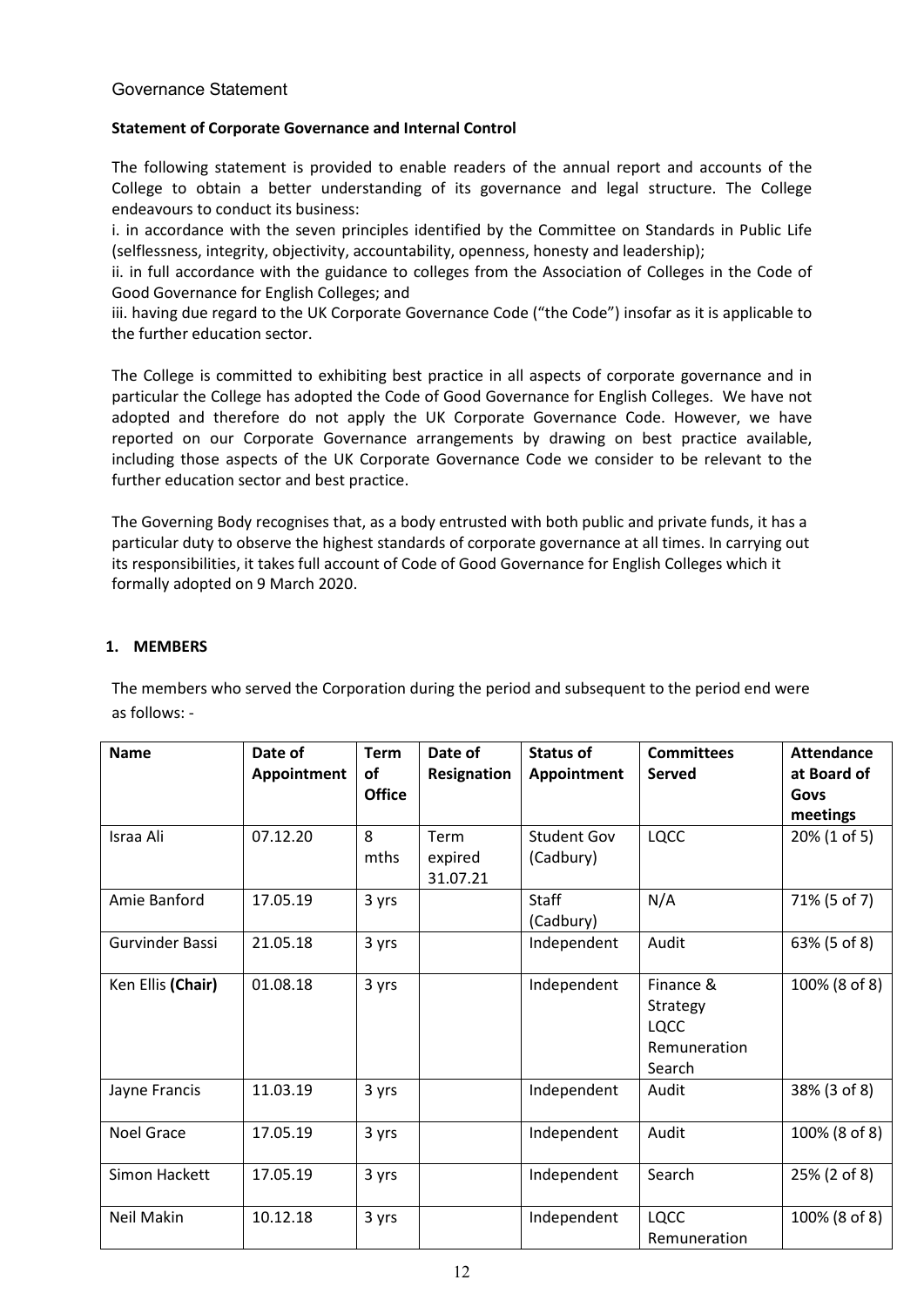| <b>Name</b>          | Date of<br>Appointment                   | <b>Term</b><br>of<br><b>Office</b>         | Date of<br>Resignation      | <b>Status of</b><br>Appointment  | <b>Committees</b><br><b>Served</b>             | <b>Attendance</b><br>at Board of<br>Govs<br>meetings |
|----------------------|------------------------------------------|--------------------------------------------|-----------------------------|----------------------------------|------------------------------------------------|------------------------------------------------------|
| Anarika Miller       | 18.01.21                                 | 7<br>mths                                  | Term<br>expired<br>31.07.21 | <b>Student Gov</b><br>(Sandwell) | <b>LQCC</b>                                    | 25% (1 of 4)                                         |
| Peta Murphy          | 21.05.18                                 | 3 yrs                                      |                             | Independent                      | <b>LQCC</b><br>Remuneration                    | 100% (8 of 8)                                        |
| Graham<br>Pennington | <b>Not</b><br>Applicable -<br>ex officio | Not<br>applic<br>$able -$<br>ex<br>officio |                             | Principal                        | Finance &<br>Strategy<br><b>LQCC</b><br>Search | 100% (8 of 8)                                        |
| Paul Stanaway        | 07.12.20                                 | 3 yrs                                      |                             | Independent                      | Finance &<br>Strategy                          | 100% (5 of 5)                                        |
| Alan Taylor          | 09.03.20                                 | 3 yrs                                      |                             | Independent                      | Finance &<br>Strategy                          | 50% (4 of 8)                                         |
| John Tew             | 11.03.19                                 | 3 yrs                                      |                             | Independent                      | Audit<br>Search                                | 100% (8 of 8)                                        |
| Jalal Uddin          | 01.08.19                                 | 3 yrs                                      |                             | Independent                      | N/A                                            | 50% (4 of 8)                                         |

## **The Governance Framework**

Mrs Elise Scotford was Clerk to the Corporation during this period.

It is the Corporation's responsibility to bring independent judgement to bear on issues of strategy, performance, resources and standards of conduct.

The Corporation is provided with regular and timely information on the overall financial performance of the College together with other information such as performance against funding targets, proposed capital expenditure, quality matters and personnel related matters such as health and safety and environmental issues.

The Corporation meets at least once every term.

The Corporation conducts its business through a number of committees. Each committee has terms of reference, which have been approved by the Corporation. These committees are Remuneration, Search, Audit, and Learners, Quality and Curriculum. Full minutes of all meetings, except those deemed to be confidential by the Corporation, are available on the College's website at http://www.sandwell.ac.uk or from the Clerk to the Corporation at:

Sandwell College, Central Campus, 1 Spon Lane, West Bromwich, B70 6AW.

The Clerk to the Corporation maintains a register of financial and personal interests of the governors. The register is available for inspection at the above address.

All governors are able to take independent professional advice in furtherance of their duties at the College's expense and have access to the Clerk to the Corporation, who is responsible to the Board for ensuring that all applicable procedures and regulations are complied with. The appointment, evaluation and removal of the Clerk are matters for the Corporation as a whole.

Formal agendas, papers and reports are supplied to governors in a timely manner, prior to Board meetings. Briefings are also provided on an ad-hoc basis.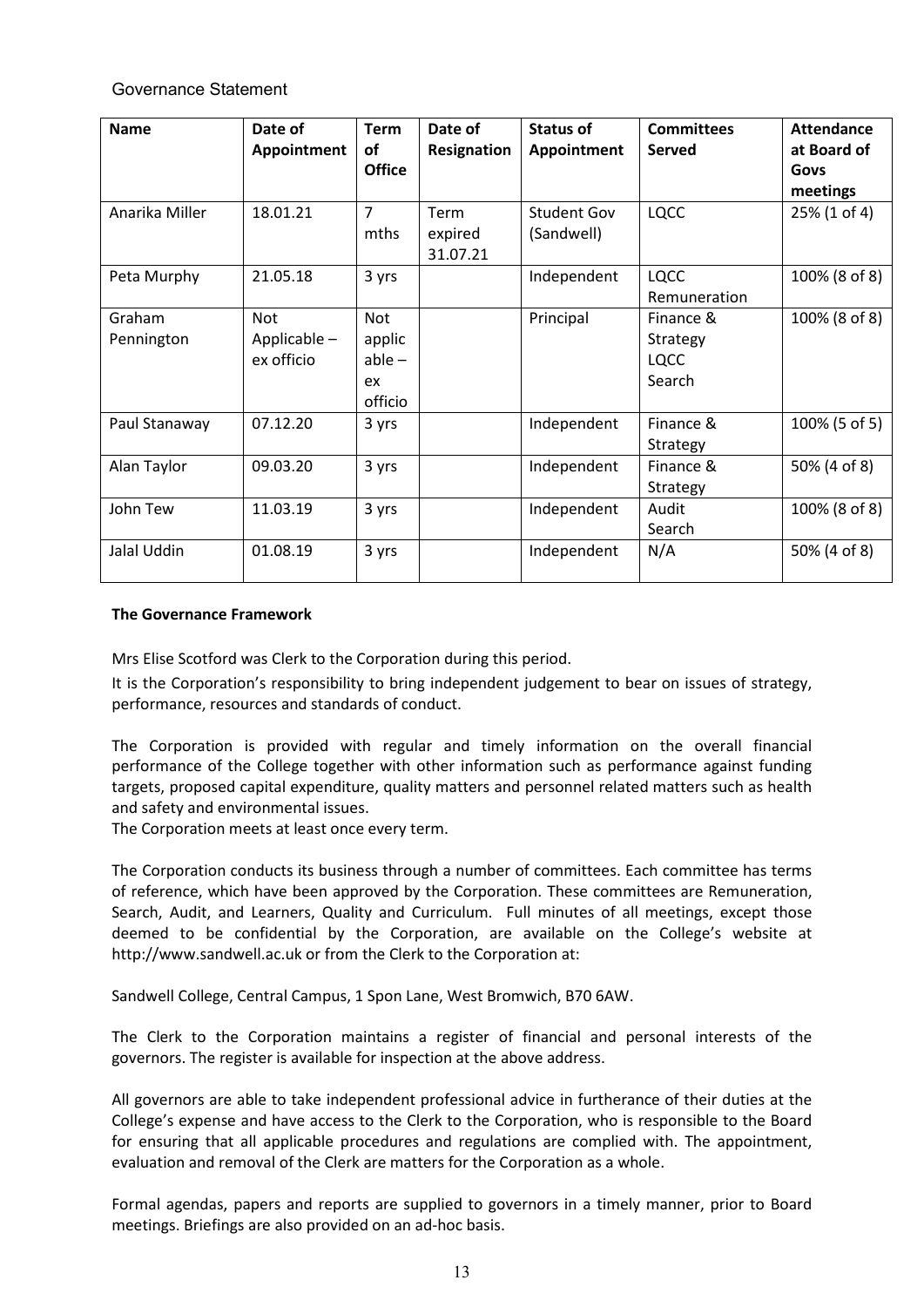The Corporation has a strong and independent non-executive element and no individual or group dominates its decision-making process. The Corporation considers that each of its non-executive members is independent of management and free from any business or other relationship, which could materially interfere with the exercise of their independent judgement.

There is a clear division of responsibility in that the roles of the Chair of the Corporation and Principal of the College are separate.

## **Appointments to the Corporation**

Any new appointments to the Corporation are a matter for the consideration of the Corporation as a whole. The Corporation has a Search Committee comprising four members, which is responsible for the selection and nomination of any new member for the Corporation's consideration. The Corporation is responsible for ensuring that appropriate training is provided as required.

Members of the Corporation are appointed for a term of office not exceeding 3 years.

## **Corporation performance**

The Corporation carried out a self-assessment of its own performance for the year ended 31st July 2021 and graded itself as "good" on the Ofsted scale.

## **Remuneration Committee**

Throughout the year ending 31 July 2021, the College's Remuneration Committee comprised three members. The Committee's responsibilities are to make recommendations to the Board on the remuneration and benefits of the Principal, other senior post holders and Clerk to the Corporation.

Details of the remunerations of the senior post holders for the year ended 31 July 2021 are set out in note 8 to the financial statements. The College has adopted AoC's Senior Staff Remuneration Code.

## **Audit Committee**

The Audit Committee comprised five members of the Corporation (who exclude the Principal and Chair). The Committee operates in accordance with written terms of reference approved by the Corporation. Its purpose is to advise the Corporation on the adequacy and effectiveness of the College's system of internal control and its arrangements for risk management, control and governance processes.

The Audit Committee meets at least on a termly basis and provides a forum for reporting by the College's internal and financial statement auditors, who have access to the Committee for independent discussion, without the presence of College management. The Committee also receives and considers reports from the main FE funding bodies as they affect the College's business.

The College's internal auditors review the systems of internal control, risk management controls and governance processes in accordance with an agreed plan of input and report their findings to management and the Audit Committee. The internal auditors present an annual report to the Committee, which includes an opinion and statement of assurance on the adequacy and effectiveness of the College's governance, risk management and control processes.

Management is responsible for the implementation of agreed recommendations and internal audit undertake periodic follow up reviews to ensure such recommendations have been implemented.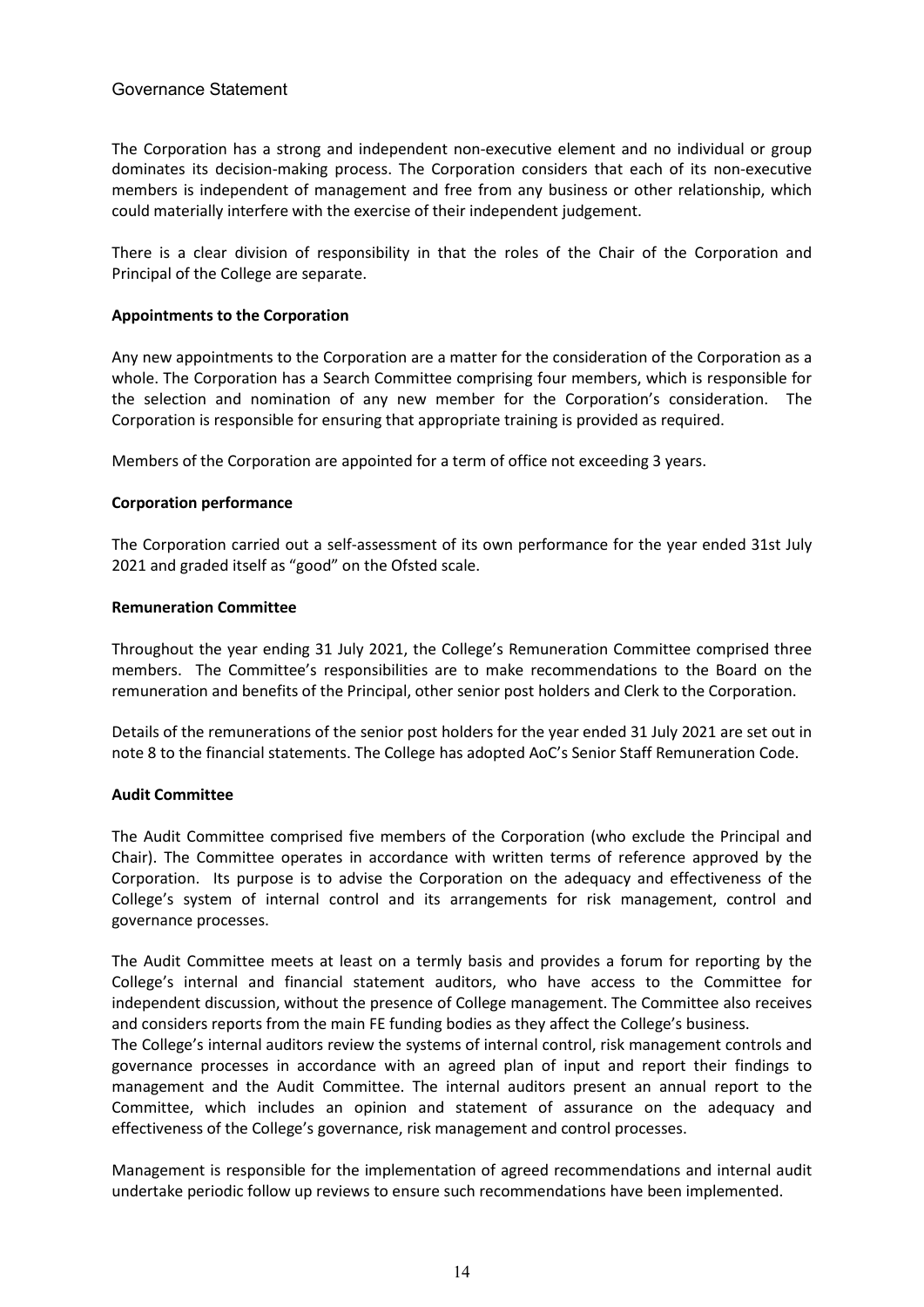The Audit Committee considers the Risk Register on an annual basis and recommends its approval to the Corporation. It also considers a risk management monitoring report at each of its meetings.

The Audit Committee advises the Corporation on the appointment of internal and financial statements auditors and their remuneration for both audit and non-audit work as well as reporting annually to the Corporation.

## **Learners, Quality and Curriculum Committee**

This Committee comprised six members, including the two Student Members of the Corporation. The Committee operates with written terms of reference approved by the Corporation. It meets at least three times per annum and considers a wide range of reports, issues and policies relating to learner, quality and curriculum matters.

## **Finance & Strategy Committee**

This Committee comprised five members. The Committee operates with written terms of reference approved by the Corporation. It meets at least three times per annum and considers a wide range of reports, issues and policies relating to finance, resources and strategic matters.

## **COVID-19**

The Corporation has been able to continue to operate and discharge its functions during Covid-19. In line with official guidance and as allowed by the Instrument & Articles, Governors meetings have been held virtually online. Additional (Special) Board of Governors meetings have been held during this time to ensure that Governors were kept abreast of all information and developments, with relevant decision-making and approval undertaken as appropriate. The regular updates to staff and students given by the College are also circulated to Governors for information.

## **Internal Control**

## *Scope of responsibility*

The Corporation is ultimately responsible for the College's system of internal control and for reviewing its effectiveness. However, such a system is designed to manage rather than eliminate the risk of failure to achieve business objectives, and can provide only reasonable and not absolute assurance against material misstatement or loss.

The Corporation has delegated the day-to-day responsibility to the Principal, as Accounting Officer, for maintaining a sound system of internal control that supports the achievement of the College's policies, aims and objectives whilst safeguarding the public funds and assets for which he is personally responsible, in accordance with the responsibilities assigned to him in the Financial Memorandum between the College and the funding bodies. He is also responsible for reporting to the Corporation any material weaknesses or breakdowns in internal control.

## *The purpose of the system of internal control*

The system of internal control is designed to manage risk to a reasonable level rather than to eliminate all risk of failure to achieve policies, aims and objectives; it can therefore only provide reasonable and not absolute assurance of effectiveness. The system of internal control is based on an ongoing process designed to identify and prioritise the risks to the achievement of College policies, aims and objectives, to evaluate the likelihood of those risks being realised and the impact should they be realised, and to manage them efficiently, effectively and economically. The system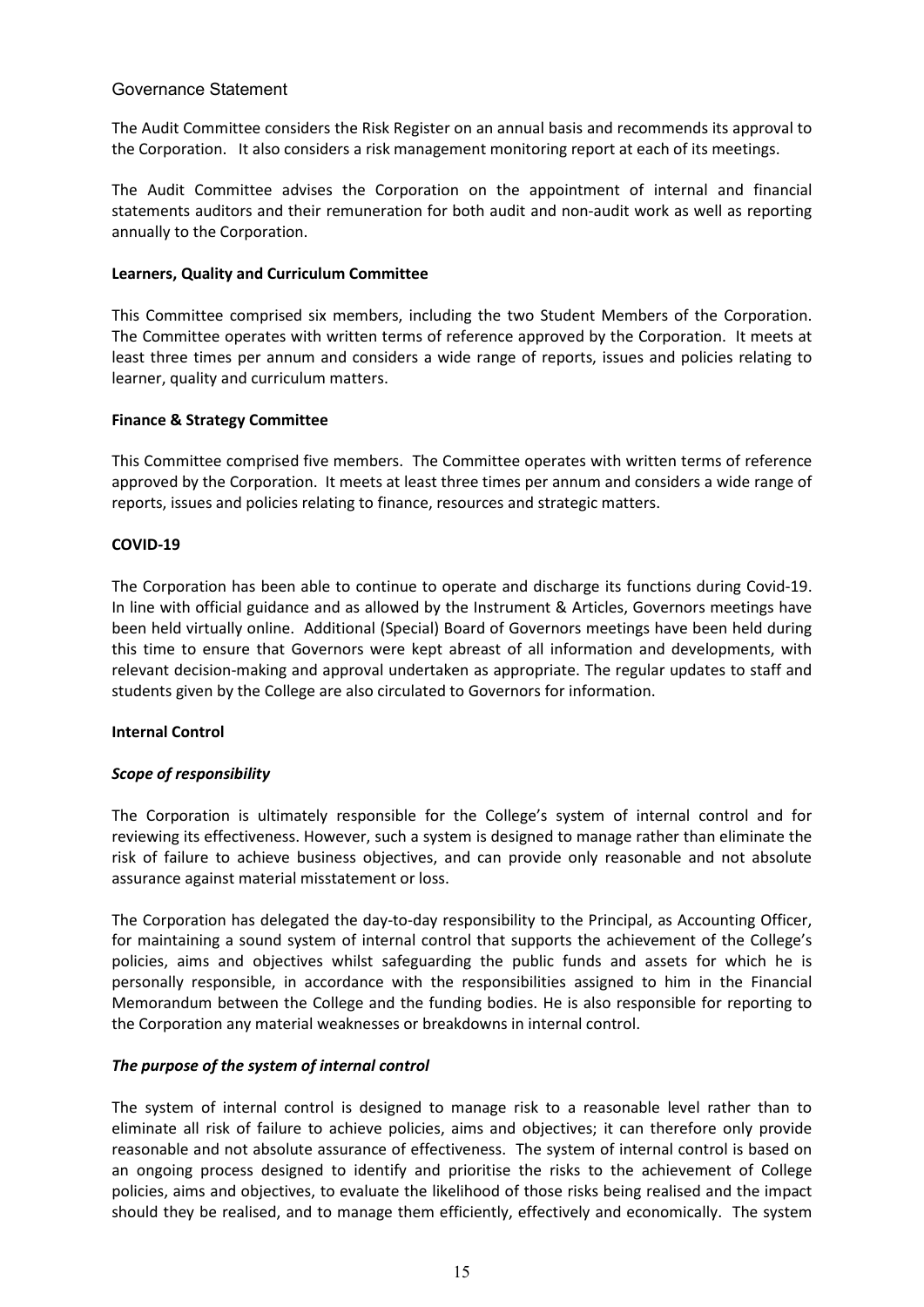of internal control has been in place in Sandwell College for the year ended 31 July 2021 and up to the date of approval of the annual report and financial statements.

## *Capacity to handle risk*

The Corporation has reviewed the key risks to which the College is exposed together with the operating, financial and compliance controls that have been implemented to mitigate those risks. The Corporation is of the view that there is a formal ongoing process for identifying, evaluating and managing the College's significant risks that has been in place for the period ending 31 July 2021 and up to the date of approval of the member's report. This process is regularly reviewed by the Corporation. During the year to 31 July 2021 and up to the date of signing this report, there were no significant control weaknesses that should be disclosed.

## *The risk and control framework*

The system of internal control is based on a framework of regular management information, administration procedures including the segregation of duties, and a system of delegation and accountability. In particular, it includes:

- Comprehensive budgeting systems with an annual budget, which is reviewed and agreed by the Corporation;
- Regular reviews by the Corporation of periodic and annual financial reports which indicate financial performance against forecasts;
- Setting targets to measure financial and other performance;
- Clearly defined capital investment control guidelines; and
- The adoption of formal project management disciplines, where appropriate.

The College sub contracts an internal audit service from RSM Risk Assurance Services Ltd, who operate in accordance with requirements of the ESFA's Post 16 Audit Code of Practice. The work of the internal audit service is informed by an analysis of the risks to which the College is exposed, and annual internal audit plans are based on this analysis. The analysis of risks and the internal audit plans are endorsed by the Corporation on the recommendation of the Audit Committee.

As a minimum, the Internal Audit service provides the Corporation with a report on internal audit activity in the College. The report includes the independent opinion on the adequacy and effectiveness of the College's system of risk management, controls and governance processes.

Details of the College's approach to specific and overall risk are shown above in the Member's Report under "Principal Risks and Uncertainties"

No significant control weaknesses have been identified by the college in the period.

The college undertakes a comprehensive internal audit review process, with regular audits conducted by an independent accounting firm. No major findings were identified in the period, but minor improvements to processes are reported, and changes implemented as a result.

## **Responsibilities under funding agreements**

The corporation ensured that it met its contractual responsibilities under funding agreements and contracts with ESFA by monitoring and questioning reports made to the funding bodies and following all guidance with regard to the exceptional circumstances pertaining to the Covid crisis.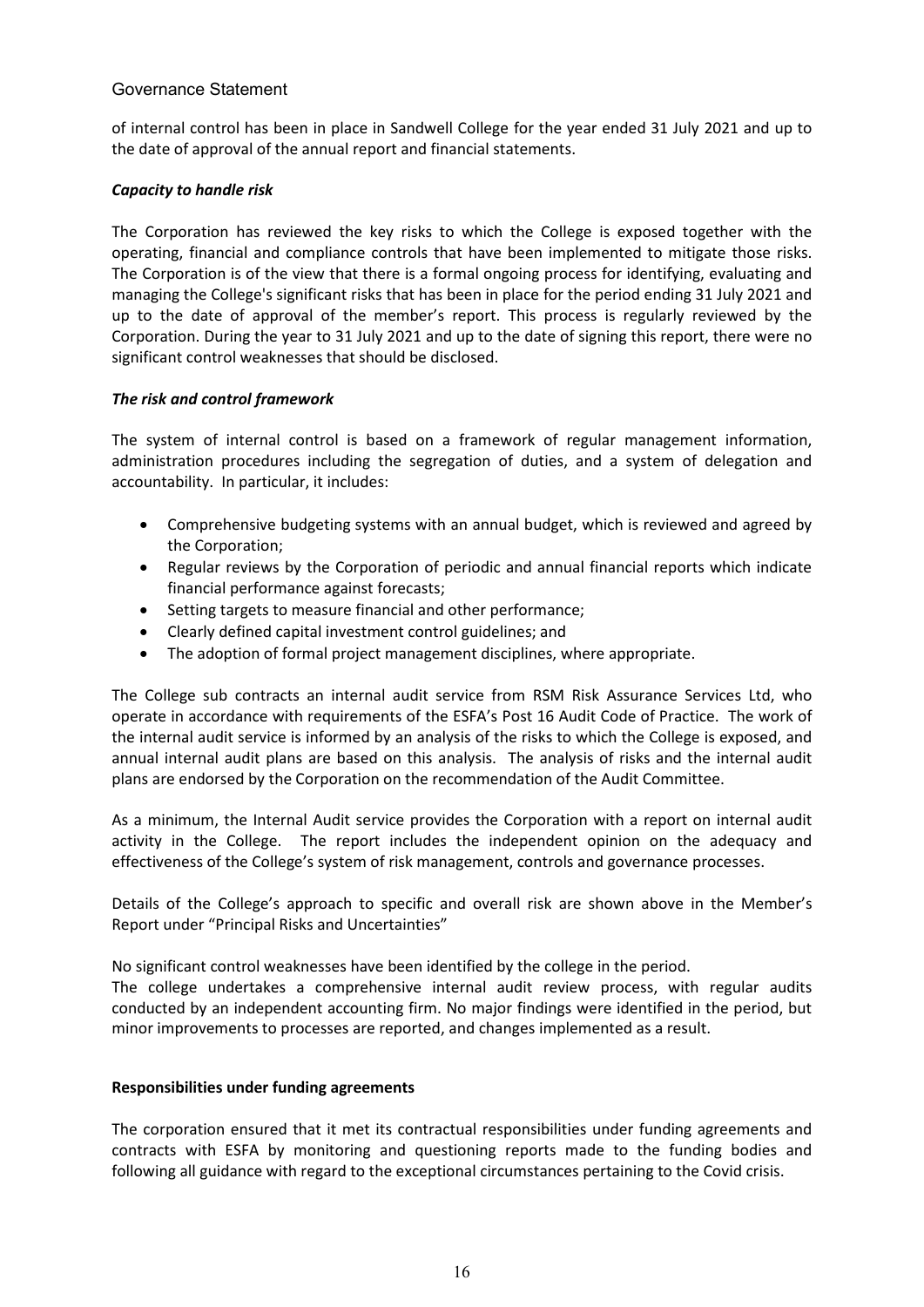The Audit Committee has advised the Board of Governors that the corporation has an effective framework for governance and risk management in place. The audit committee believes the corporation has effective internal controls in place.

The specific areas of work undertaken by the audit committee in 2020/21 and up to the date of the approval of the financial statements are reviews of Quality Assurance Systems, Payroll, Framework for Compliance with Legal and Regulatory Requirements – Fraud, whistleblowing, bribery, corruption and Student Mental Health and Wellbeing Arrangements.

## *Review of effectiveness*

As Accounting Officer, the Principal has responsibility for reviewing the effectiveness of the system of internal control. The Principal's review of the effectiveness of the system of internal control is informed by:

- The work of the internal auditors;
- The work of the Senior Leadership Team within the College who have responsibility for the development and maintenance of the internal control framework;
- Comments made by the College's financial statements auditors and the ESFA-appointed funding auditors in their management letters and other reports.

The Principal has been advised on the implications of the result of his review of the effectiveness of the system of internal control by the Audit Committee which oversees the work of the internal auditor and other sources of assurance, and a plan to address weaknesses and ensure continuous improvement of the system is in place.

The Senior Leadership Team receives reports setting out key performance and risk indicators and considers possible control issues brought to their attention by early warning mechanisms, which are embedded within the departments and reinforced by risk awareness training. The Senior Leadership Team and Audit Committee also receive regular reports from internal audit and other sources of assurance, which include recommendations for improvement. The Audit Committee's role in this area is confined to a high-level review of the arrangements for internal control. The Corporation's agenda includes a regular item for consideration of risk and control and receives reports thereon from the Senior Leadership Team and the Audit Committee. The emphasis is on obtaining the relevant degree of assurance and not merely reporting by exception. At its 6 December 2021 meeting, the Corporation carried out the annual assessment for the year ended 31 July 2021 by considering documentation from the Senior Leadership Team and internal audit, and taking account of events since 31 July 2021.

Based on the advice of the Audit Committee and the Principal, the Corporation is of the opinion that the College has an adequate and effective framework for governance, risk management and control, and has fulfilled its statutory responsibility for "the effective and efficient use of resources, the solvency of the institution and the body and the safeguarding of their assets".

## **Going Concern**

After making appropriate enquiries, the Corporation considers that the College has adequate resources to continue in operational existence for the foreseeable future. For this reason, they continue to adopt the going concern basis in preparing the financial statements.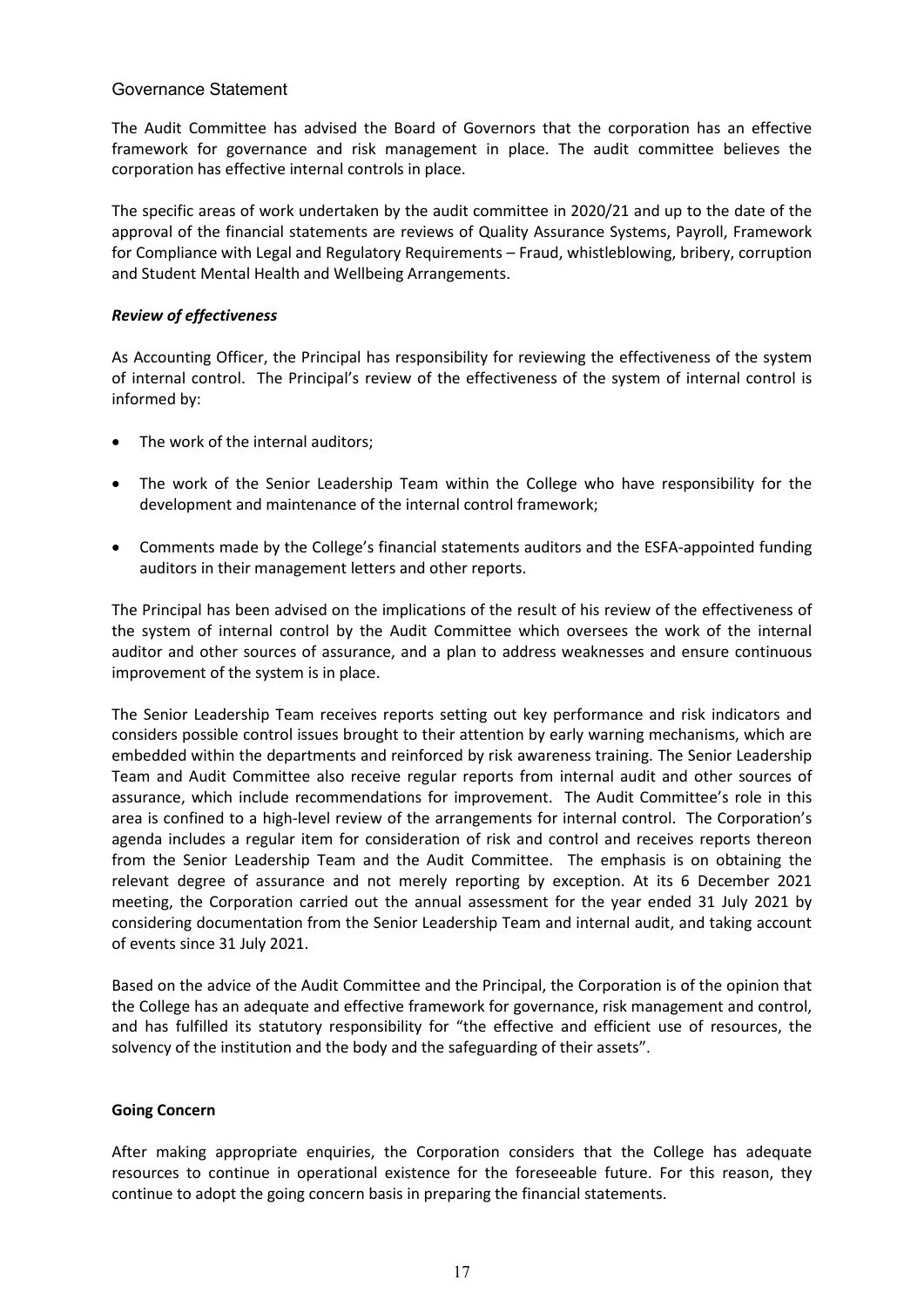The College is ensuring that it remains a going concern during the Covid-19 pandemic by ensuring that cash and expenditure are controlled and forecast on a regular basis. The only financial support received has been through the furlough scheme and the College continues to operate within its existing resource base.

The College currently has £5.0m of loans and overdrafts outstanding with bankers on terms negotiated in 2019. The College's forecasts and financial projections indicate that it will be able to operate within its existing facilities and covenants for the foreseeable future.

The College has growing learner numbers aged 16-18 and will benefit in future years from the lagged funding methodology.

Key risks identified in the College risk register include failure to secure the correct level of funding identified in the three-year plan. This could involve funding reductions or reduction in student numbers. Business planning procedures are in place through the budgeting process with supporting sensitivity analysis to mitigate this risk. Cost increases are also identified in the risk register, in particular payments required to reduce the pension deficit. The College remains in discussion with West Midland Pension Fund in order to minimise this additional cost.

Accordingly, the College has a reasonable expectation that it has adequate resources to continue in operational existence for the foreseeable future, and for this reason will continue to adopt the going concern basis in the preparation of its Financial Statements.

Approved by order of the members of the Corporation on 6 December 2021 and signed on its behalf by:

 $K^{2}$  (1)

……………………………………… ………………………………

5 Pennifer

*Mr. K Ellis - Chairman Mr G Pennington – Principal & Accounting Officer*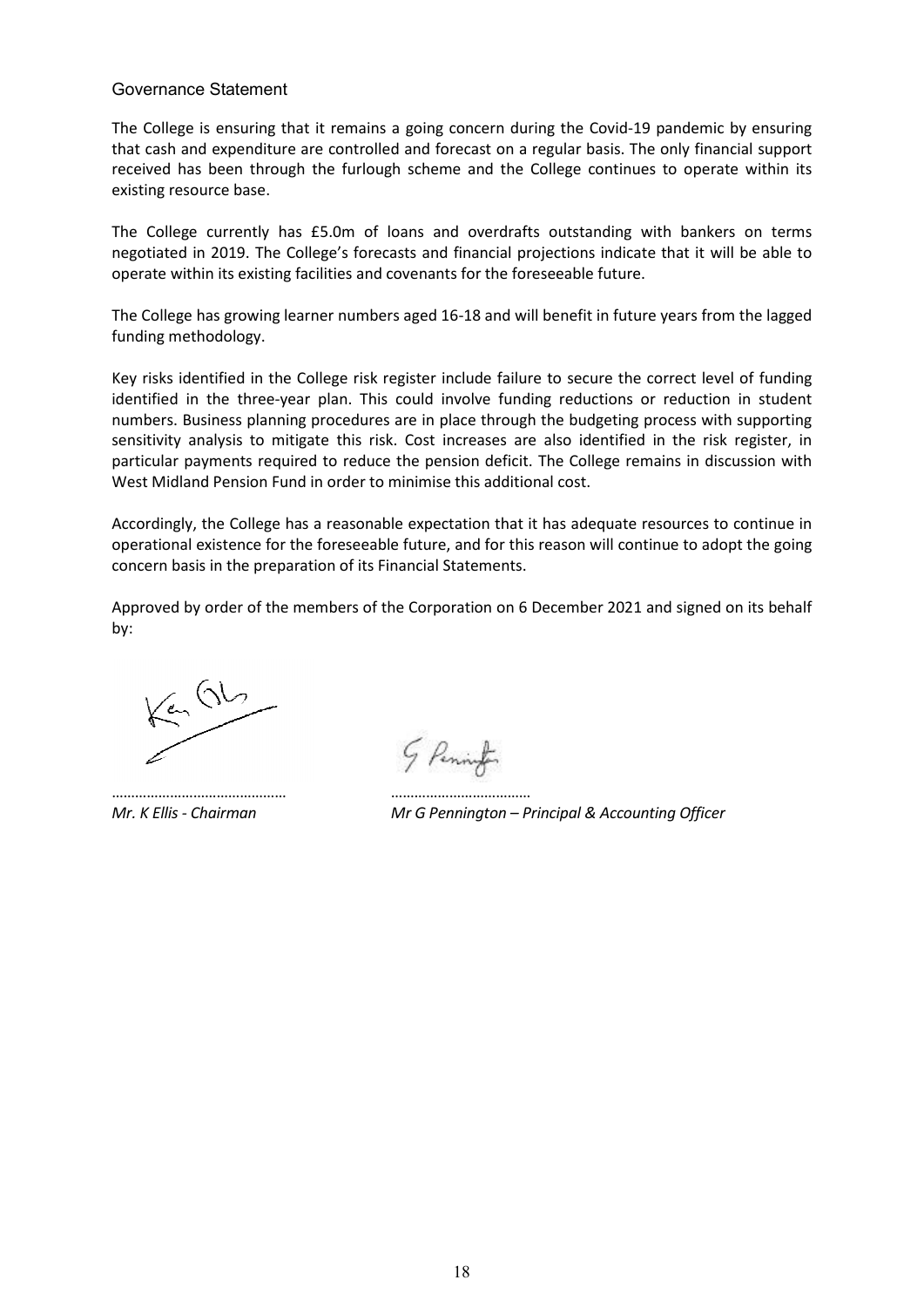Governing Body's Statement on the College's Regularity, Propriety and Compliance with Funding Body Terms and Conditions of Funding

The Corporation has considered its responsibility to notify the Education and Skills Funding Agency (ESFA) of material irregularity, impropriety and non-compliance with terms and conditions of funding, under the College's grant funding agreements and contracts with ESFA. As part of our consideration, we have had due regard to the requirements of grant funding agreements and contracts with ESFA.

We confirm, on behalf of the Corporation, that after due enquiry, and to the best of our knowledge, we are able to identify any material irregular or improper use of funds by the College, or material non-compliance with the terms and conditions of funding, under the College's grant funding agreements and contracts with ESFA, or any other public funder.

We confirm that no instances of material irregularity, impropriety or funding non-compliance have been discovered to date. If any instances are identified after the date of this statement, these will be notified to the ESFA.

 $K_{\frac{c}{2}}$  (16

5 Pennif

……………………………………… …………………………………………

**6 December 2021** 

*Mr. K Ellis - Chairman Mr G Pennington – Principal & Accounting Officer*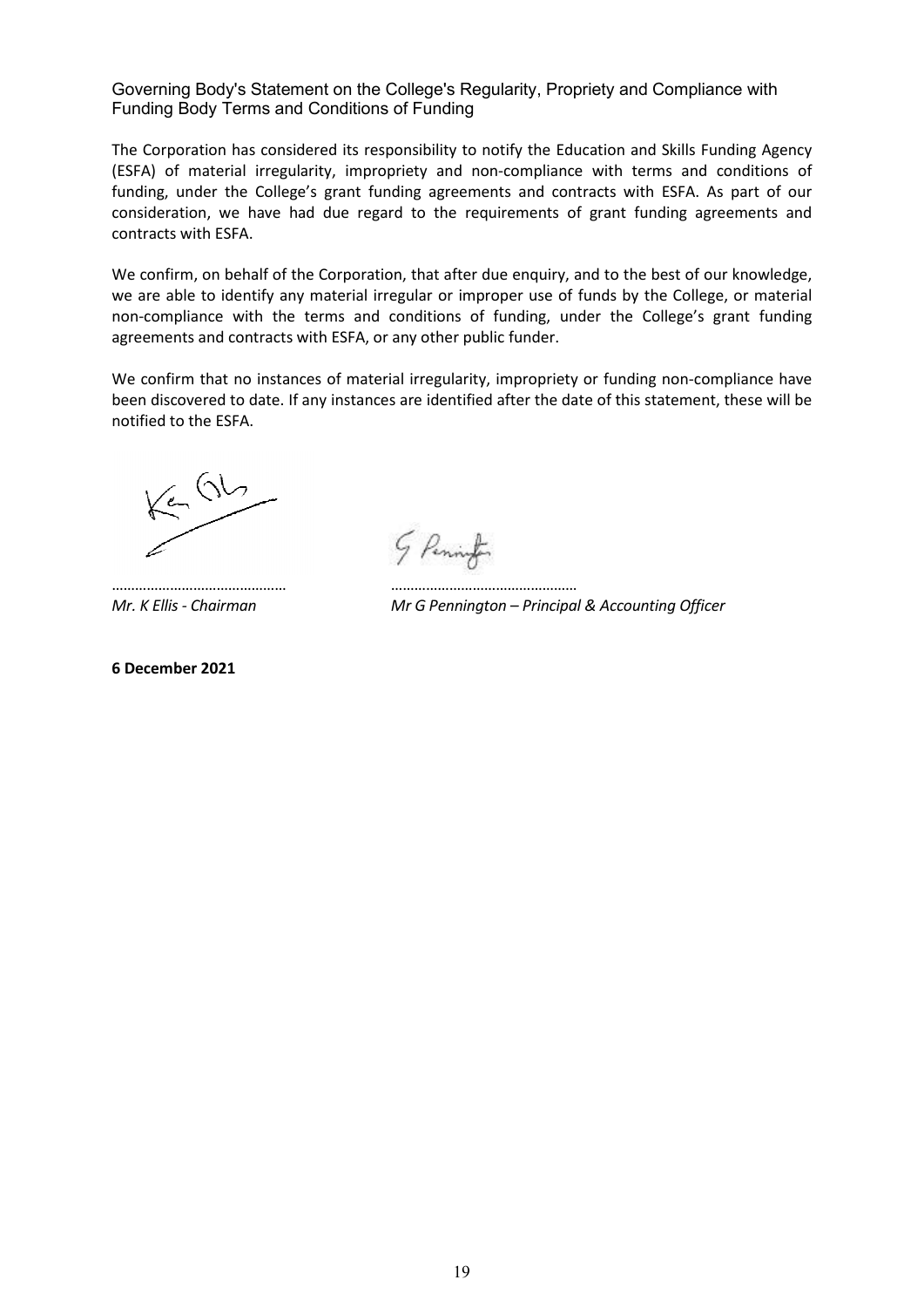Statement of the Responsibilities of the Members of the Corporation

## **The members of the Corporation of the College, as charity trustees, are required to present audited financial statements for each financial year.**

Within the terms and conditions of the College's grant funding agreements and contracts with ESFA and any other relevant funding bodies, the Corporation, through its Accounting Officer, is required to prepare financial statements and an operating and financial review for each financial year in accordance with the *Statement of Recommended Practice – Accounting for Further and Higher Education, ESFA's College accounts direction*, *and the UK's Generally Accepted Accounting Practice*, and which give a true and fair view of the state of affairs of the College and its surplus/deficit of income and expenditure for that period.

In preparing the financial statements, the Corporation is required to:

- select suitable accounting policies and apply them consistently;
- make judgements and estimates that are reasonable and prudent;
- state whether applicable accounting standards have been followed, subject to any material departures disclosed and explained in the financial statements;
- assess whether the College is a going concern, noting the key supporting assumptions, qualifications or mitigating actions, as appropriate; and
- prepare financial statements on the going concern basis unless it is inappropriate to assume that the College will continue in operation.

The Corporation is also required to prepare a Members' Report which describes what it is trying to do and how it is going about it, including the legal and administrative status of the College.

The Corporation is responsible for keeping proper accounting records which disclose with reasonable accuracy at any time the financial position of the College and to enable it to ensure that the financial statements are prepared in accordance with the relevant legislation including the Further and Higher Education Act 1992 and Charities Act 2011, and relevant accounting standards. It is responsible for taking steps that are reasonably open to it to safeguard assets of the College and to prevent and detect fraud and other irregularities.

The College is responsible for the maintenance and integrity of its websites; the work carried out by auditors does not involve consideration of these matters and, accordingly, auditors accept no responsibility for any changes that may have occurred to the financial statements since they were initially presented on the website. Legislation in the United Kingdom governing the preparation and dissemination of financial statements may differ from legislation in other jurisdictions.

Members of the corporation are responsible for ensuring that expenditure and income are applied for the purposes intended by Parliament and that the financial transactions conform to the authorities that govern them. In addition, they are responsible for ensuring that funds from the ESFA, and any other public funds, are used only in accordance with the ESFA's grant funding agreements and contracts and any other conditions that may be prescribed from time to time by the ESFA, or any other public funder. Members of the corporation must ensure that there are appropriate financial and management controls in place to safeguard public and other funds and ensure they are used properly. In addition, members of the corporation are responsible for securing economic, efficient and effective management of the corporation's resources and expenditure so that the benefits that should be derived from the application of public funds from the ESFA and other public bodies are not put at risk.

Approved by order of the members of the Corporation on 6 December 2021 and signed on its behalf by:

 $K = \frac{QL}{L}$ 

*Mr. K Ellis - Chairman*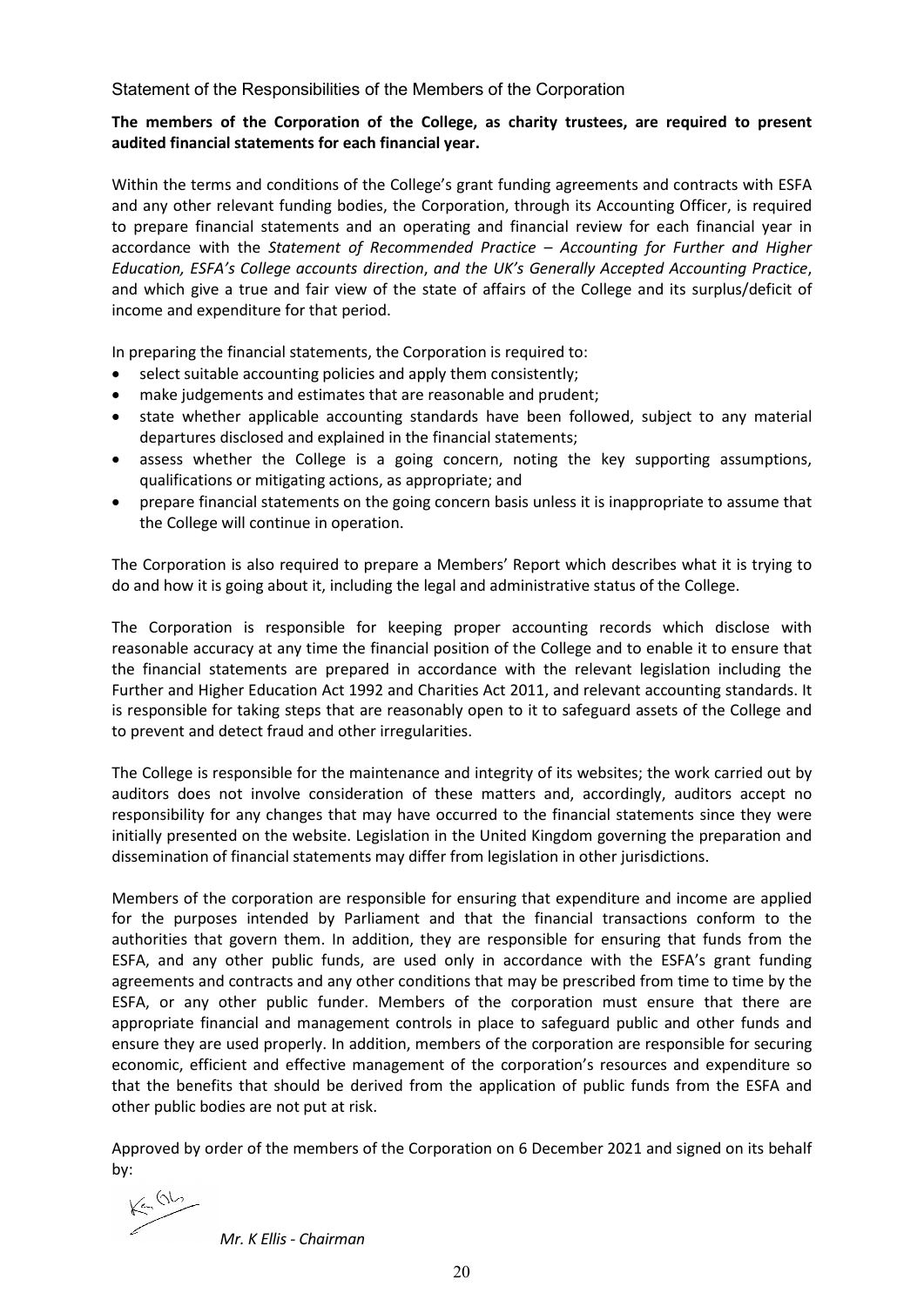## **Independent auditor's report to the Corporation of Sandwell College**

## **Opinion**

We have audited the financial statements of the Corporation of Sandwell College (the 'College') for the year ended 31 July 2021 which comprise the statement of comprehensive income and expenditure, the statement of changes in reserves, the balance sheet, the statement of cash flows, the principal accounting policies, and the notes to the financial statements. The financial reporting framework that has been applied in their preparation is applicable law and United Kingdom Accounting Standards, including Financial Reporting Standard 102 'The Financial Reporting Standard applicable in the UK and Republic of Ireland' (United Kingdom Generally Accepted Accounting Practice). In our opinion, the financial statements:

- give a true and fair view of the state of the College's affairs as at 31 July 2021 and of its surplus of income over expenditure for the year then ended; and
- have been properly prepared in accordance with United Kingdom Generally Accepted Accounting Practice and the Statement of Recommended Practice: Accounting for Further and Higher Education.

## **Basis for opinion**

We conducted our audit in accordance with International Standards on Auditing (UK) (ISAs (UK)) and applicable law. Our responsibilities under those standards are further described in the Auditor's responsibilities for the audit of the financial statements section of our report. We are independent of the College in accordance with the ethical requirements that are relevant to our audit of the financial statements in the UK, including the FRC's Ethical Standard, and we have fulfilled our other ethical responsibilities in accordance with these requirements. We believe that the audit evidence we have obtained is sufficient and appropriate to provide a basis for our opinion.

## **Conclusions relating to going concern**

In auditing the financial statements, we have concluded that the Corporation's use of the going concern basis of accounting in the preparation of the financial statements is appropriate.

Based on the work we have performed, we have not identified any material uncertainties relating to events or conditions that, individually or collectively, may cast significant doubt on the College's ability to continue as a going concern for a period of at least twelve months from when the financial statements are authorised for issue.

Our responsibilities and the responsibilities of the directors with respect to going concern are described in the relevant sections of this report.

## **Other information**

The other information comprises all of the information in the Annual Report other than the financial statements and our auditors' report thereon. The Corporation is responsible for the other information. Our opinion on the financial statements does not cover the other information and, accordingly, we do not express an audit opinion or any form of assurance thereon.

In connection with our audit of the financial statements, our responsibility is to read the other information and, in doing so, consider whether the other information is materially inconsistent with the financial statements or our knowledge obtained in the audit, or otherwise appears to be materially misstated. If we identify an apparent material inconsistency or material misstatement, we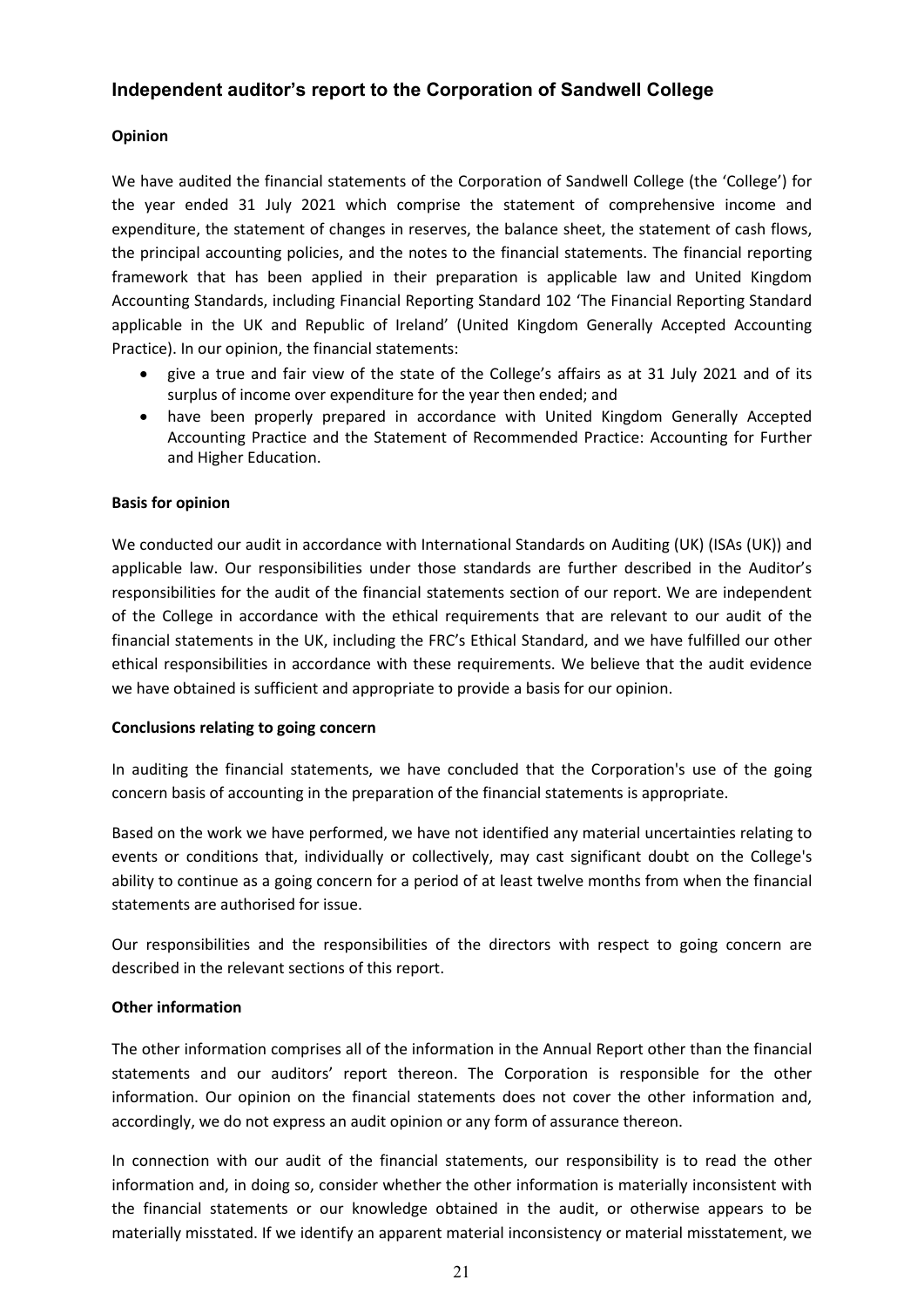## **Independent auditor's report to the Corporation of Sandwell College**

are required to perform procedures to conclude whether there is a material misstatement of the financial statements or a material misstatement of the other information. If, based on the work we have performed, we conclude that there is a material misstatement of this other information, we are required to report that fact.

We have nothing to report in this regard.

## **Matters on which we are required to report by exception**

We have nothing to report in respect of the following matters in relation to which the Post 16 Audit Code of Practice issued by the Education and Skills Funding Agency requires us to report to you if, in our opinion:

- adequate accounting records have not been kept; or
- the financial statements are not in agreement with the accounting records and returns; or
- we have not received all the information and explanations we require for our audit.

## **Responsibilities of the Corporation of Sandwell College**

As explained more fully in the Statement of Corporation Responsibilities on page 20, the Corporation is responsible for the preparation of the financial statements and for being satisfied that they give a true and fair view, and for such internal control as the Corporation determine is necessary to enable the preparation of financial statements that are free from material misstatement, whether due to fraud or error.

In preparing the financial statements, the Corporation is responsible for assessing the College's ability to continue as a going concern, disclosing, as applicable, matters related to going concern and using the going concern basis of accounting unless the Corporation either intends to liquidate the College or to cease operations, or have no realistic alternative but to do so.

## **Auditor's responsibilities for the audit of the financial statements**

Our objectives are to obtain reasonable assurance about whether the financial statements as a whole are free from material misstatement, whether due to fraud or error, and to issue an auditor's report that includes our opinion. Reasonable assurance is a high level of assurance but is not a guarantee that an audit conducted in accordance with ISAs (UK) will always detect a material misstatement when it exists. Misstatements can arise from fraud or error and are considered material if, individually or in the aggregate, they could reasonably be expected to influence the economic decisions of users taken on the basis of these financial statements.

Irregularities, including fraud, are instances of non-compliance with laws and regulations. We design procedures in line with our responsibilities, outlined above, to detect material misstatements in respect of irregularities, including fraud. The extent to which our procedures are capable of detecting irregularities, including fraud is detailed below:

- Enquiry of management, and those charged with governance around actual and potential litigation and claims;
- Enquiry of Corporation staff in compliance functions to identify any instances of noncompliance with laws and regulations;
- Performing audit work over the risk of management override of controls, including testing of journal entries and other adjustments for appropriateness, evaluating the business rationale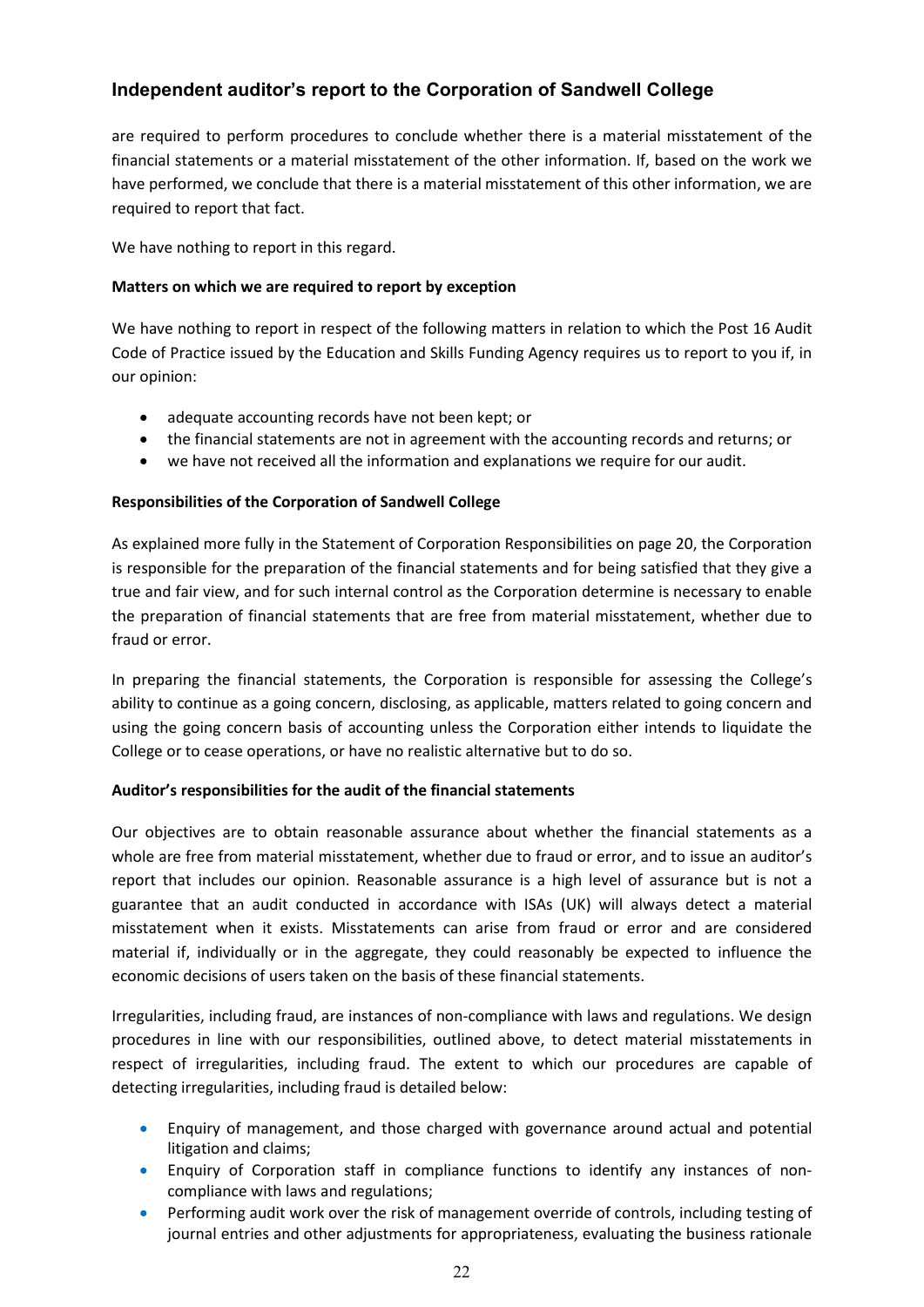## **Independent auditor's report to the Corporation of Sandwell College**

of significant transactions outside the normal course of business and reviewing accounting estimates for bias.

- Reviewing minutes of meetings of those charged with governance;
- Reviewing internal audit reports;
- Reviewing financial statement disclosures and testing to supporting documentation to assess compliance with applicable laws and regulations.

Because of the inherent limitations of an audit, there is a risk that we will not detect all irregularities, including those leading to a material misstatement in the financial statements or non-compliance with regulation. This risk increases the more that compliance with a law or regulation is removed from the events and transactions reflected in the financial statements, as we will be less likely to become aware of instances of non-compliance. The risk is also greater regarding irregularities occurring due to fraud rather than error, as fraud involves intentional concealment, forgery, collusion, omission or misrepresentation.

A further description of our responsibilities for the audit of the financial statements is located on the Financial Reporting Council's website at www.frc.org.uk/auditorsresponsibilities. This description forms part of our auditor's report.

## **Use of our report**

This report is made solely to the Corporation, as a body, in accordance with the College's Articles of Government. Our audit work has been undertaken so that we might state to the Corporation those matters we are required to state to them in an auditor's report and for no other purpose. To the fullest extent permitted by law, we do not accept or assume responsibility to anyone other than the College and the Corporation as a body, for our audit work, for this report, or for the opinions we have formed.

MHA MACINTYRE HUDSON

MHA MacIntyre Hudson Chartered Accountants and Registered Auditor London, United Kingdom

Date 09/12/2021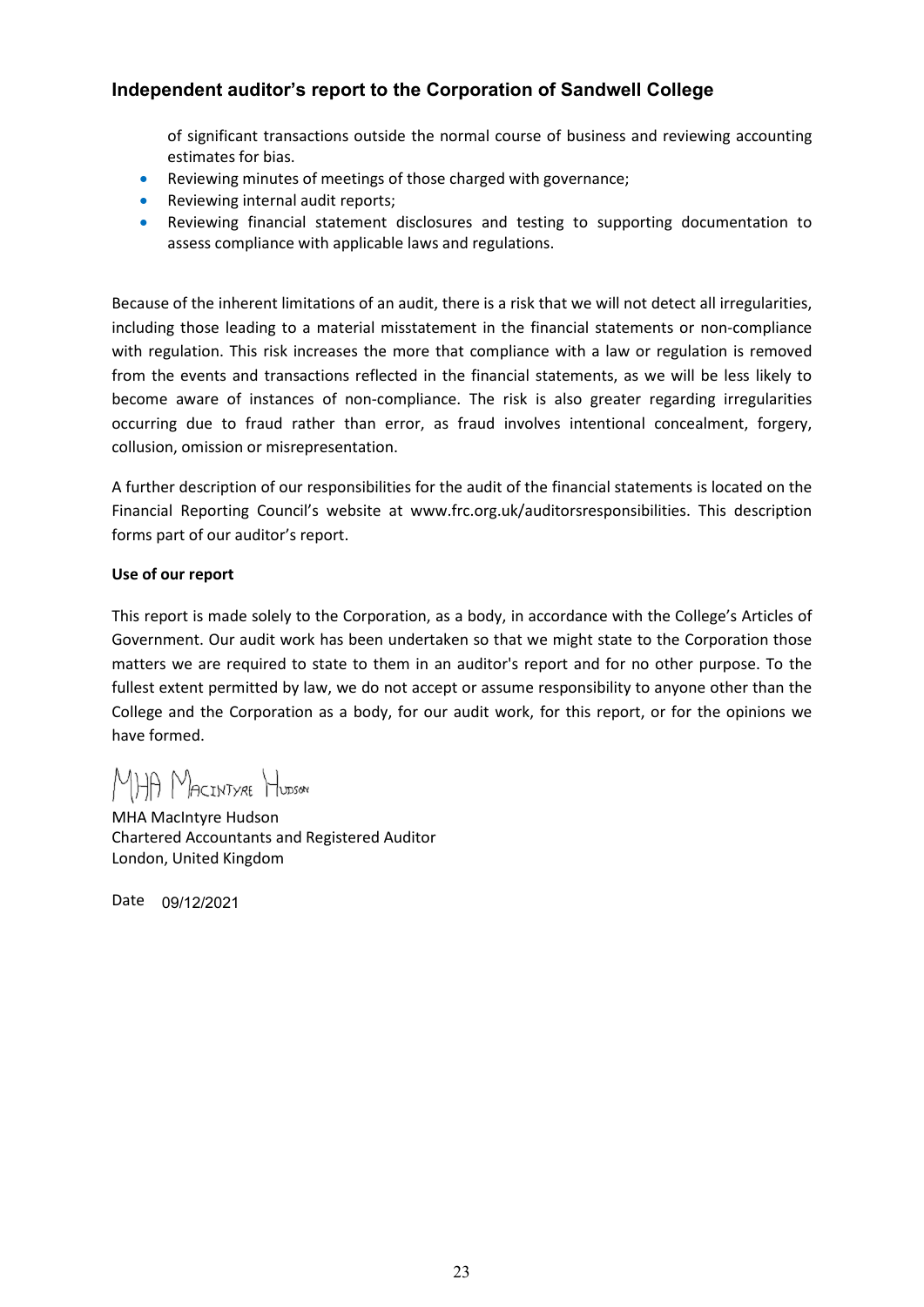## **Sandwell College Reporting Accountant's Assurance Report on Regularity**

## **To the corporation of Sandwell College and Secretary of State for Education acting through Education and Skills Funding Agency ('ESFA')**

In accordance with the terms of our engagement letter dated 26 May 2021 and further to the requirements and conditions of funding in ESFA's grant funding agreements and contracts, or those of any other public funder we have carried out an engagement to obtain limited assurance about whether anything has come to our attention that would suggest that, in all material respects, the expenditure disbursed and income received by Sandwell College during the period 1 August 2020 to 31 July 2021 have not been applied to the purposes identified by Parliament and the financial transactions do not conform to the authorities which govern them.

The framework that has been applied is set out in the Post-16 Audit Code of Practice ('the Code') issued by the ESFA and in any relevant conditions of funding concerning adult education notified by a relevant funder. In line with this framework, our work has specifically not considered income received from the main funding grants generated through the Individualised Learner Record returns, for which the ESFA or devolved authority has other assurance arrangements in place.

## **Respective responsibilities of Sandwell College and the reporting accountant**

The corporation of Sandwell College is responsible, under the requirements of the Further and Higher Education Act 1992, subsequent legislation and related regulations and guidance, for ensuring that expenditure disbursed and income received are applied for the purposes intended by Parliament and the financial transactions conform to the authorities which govern them.

Our responsibilities for this engagement are established in the United Kingdom by our profession's ethical guidance and are to obtain limited assurance and report in accordance with our engagement letter and the requirements of the Code. We report to you whether anything has come to our attention in carrying out our work which suggests that, in all material respects, expenditure disbursed and income received during the period 1 August 2020 to 31 July 2021 have not been applied to purposes intended by Parliament or that the financial transactions do not conform to the authorities which govern them.

## **Approach**

We conducted our engagement in accordance with the Code issued by ESFA. We performed a limited assurance engagement as defined in that framework.

The objective of a limited assurance engagement is to perform such procedures as to obtain information and explanations in order to provide us with sufficient appropriate evidence to express a negative conclusion on regularity.

A limited assurance engagement is more limited in scope than a reasonable assurance engagement and consequently does not enable us to obtain assurance that we would become aware of all significant matters that might be identified in a reasonable assurance engagement. Accordingly, we do not express a positive opinion.

Our engagement includes examination, on a test basis, of evidence relevant to the regularity of the college's income and expenditure.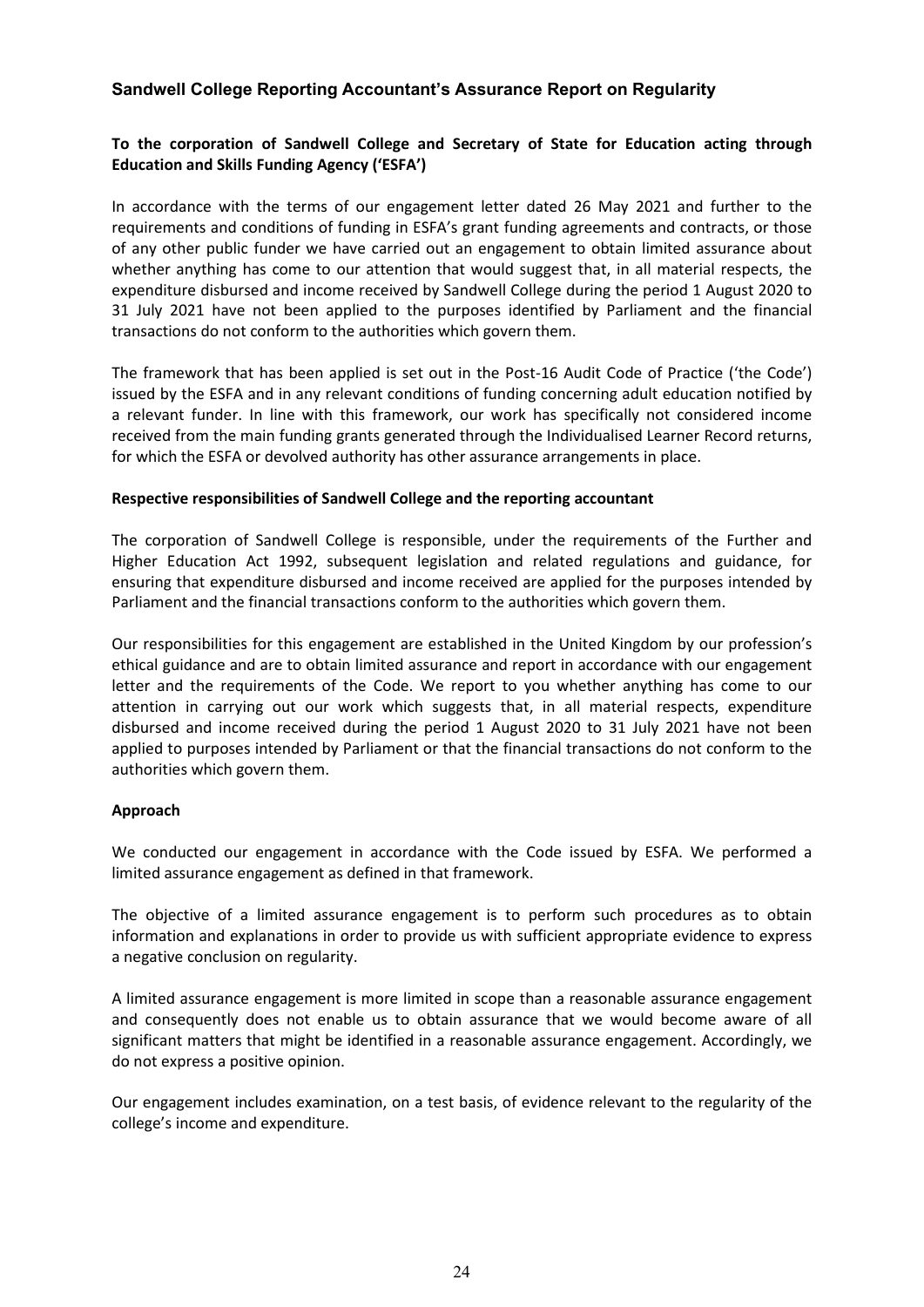## **Sandwell College Reporting Accountant's Assurance Report on Regularity**

The work undertaken to draw our conclusion includes:

- an assessment of the risk of material irregularity and impropriety across the college's activities;
- evaluation of the processes and controls established and maintained in respect of regularity and propriety for the use of public funds through observation of the arrangements in place and enquiries of management;
- consideration and corroboration of the evidence supporting the Accounting Officer's statement on regularity, propriety and compliance and that included in the self-assessment questionnaire (SAQ); and
- limited testing, on a sample basis, of income and expenditure for the areas identified as high risk and included on the SAQ**.**

## **Conclusion**

In the course of our work**,** nothing has come to our attention which suggests that, in all material respects, the expenditure disbursed and income received during the period 1 August 2020 to 31 July 2021 has not been applied to purposes intended by Parliament and the financial transactions do not conform to the authorities which govern them.

## **Use of our report**

This report is made solely to the corporation of Sandwell College and the ESFA in accordance with the terms of our engagement letter. Our work has been undertaken so that we might state to the corporation of Sandwell College and the ESFA those matters we are required to state in a limited assurance report and for no other purpose. To the fullest extent permitted by law, we do not accept or assume responsibility to anyone other than the corporation of Sandwell College, as a body, and the ESFA, as a body, for our work, for this report, or for the conclusion we have formed.

MHA MACINTYRE HUDSON

MHA MacIntyre Hudson Chartered Accountants London 09/12/2021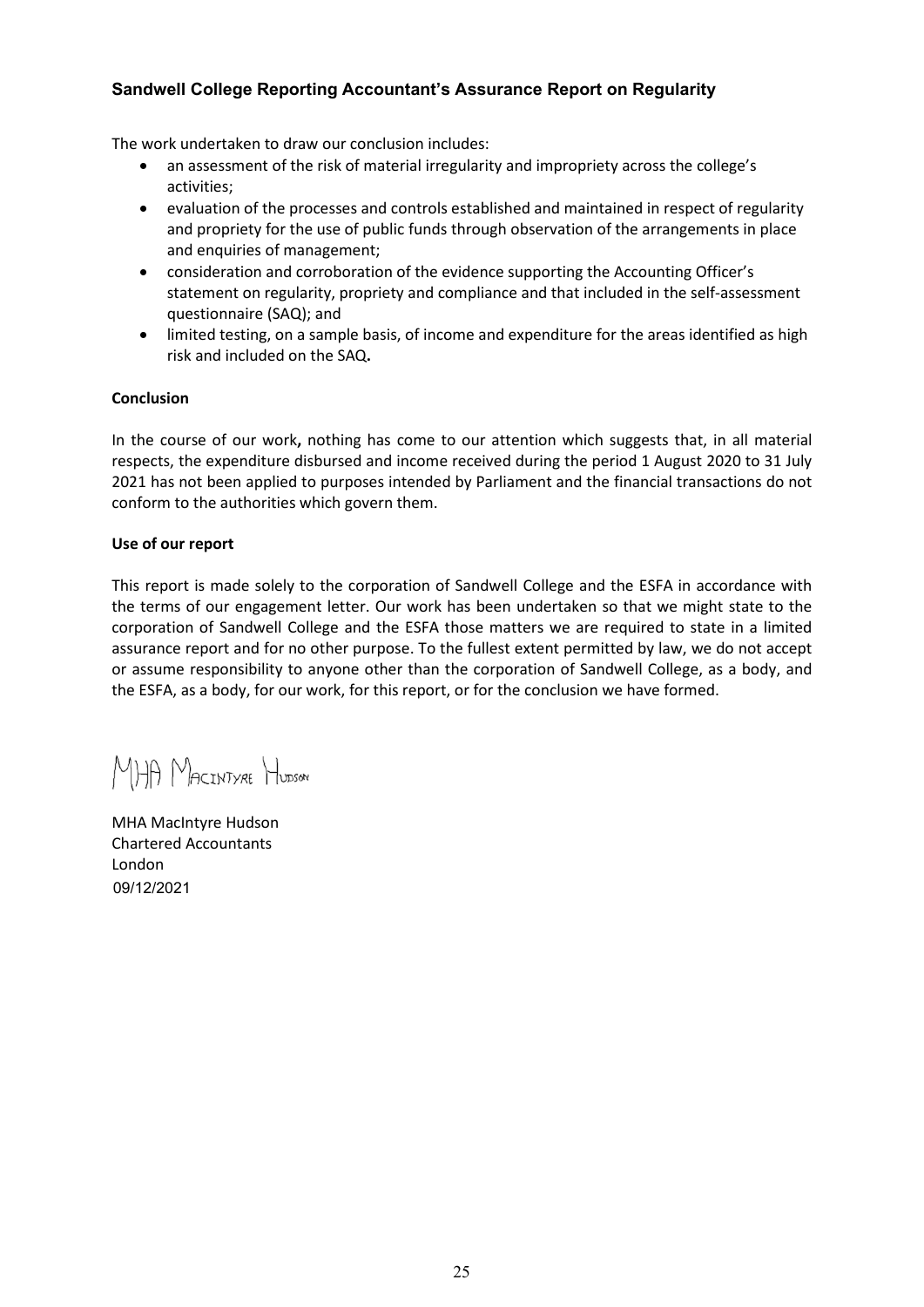## **Statement of Comprehensive Income For the Year ended 31 July 2021**

| <b>Note</b><br>Income<br><b>Funding Body Grants</b><br>$\overline{2}$    | f'000<br>39,985<br>822<br>540 | $\rm{f}^{\prime}000$<br>35,883 |
|--------------------------------------------------------------------------|-------------------------------|--------------------------------|
|                                                                          |                               |                                |
|                                                                          |                               |                                |
|                                                                          |                               |                                |
| Tuition fees and education contracts<br>$\ensuremath{\mathsf{3}}$        |                               | 1,141                          |
| <b>Other Grants and Contracts</b><br>4                                   |                               | 364                            |
| $\sqrt{5}$<br>Other Income                                               | 3,555                         | 2,978                          |
| 6<br>Investment income                                                   |                               | 26                             |
| Total income                                                             | 44,902                        | 40,392                         |
| Expenditure                                                              |                               |                                |
| Staff costs<br>7                                                         | 30,274                        | 25,773                         |
| 7<br>Fundamental restructuring costs                                     | 39                            | 66                             |
| Other operating expenses<br>8                                            | 10,021                        | 9,867                          |
| Depreciation<br>11                                                       | 3,644                         | 3,452                          |
| Interest and other finance costs<br>9                                    | 831                           | 703                            |
| Total expenditure                                                        | 44,809                        | 39,861                         |
| Surplus before other gains and losses                                    | 93                            | 531                            |
| Gain on investments                                                      |                               | 1                              |
| Gain/(Loss) on disposal of assets                                        | (15)                          | (3)                            |
| Surplus before tax                                                       | 78                            | 529                            |
| 10<br>Taxation                                                           |                               |                                |
| Surplus/(deficit) for the year                                           | 78                            | 529                            |
| Actuarial gain in respect of pension<br>schemes                          | 11,380                        | (21, 512)                      |
| Changes in financial assumptions in<br>16<br>respect of enhanced pension | (39)                          | (30)                           |
| Total Comprehensive Income for the year                                  | 11,419                        | (21, 013)                      |

All items of income and expenditure relate to continuing activities.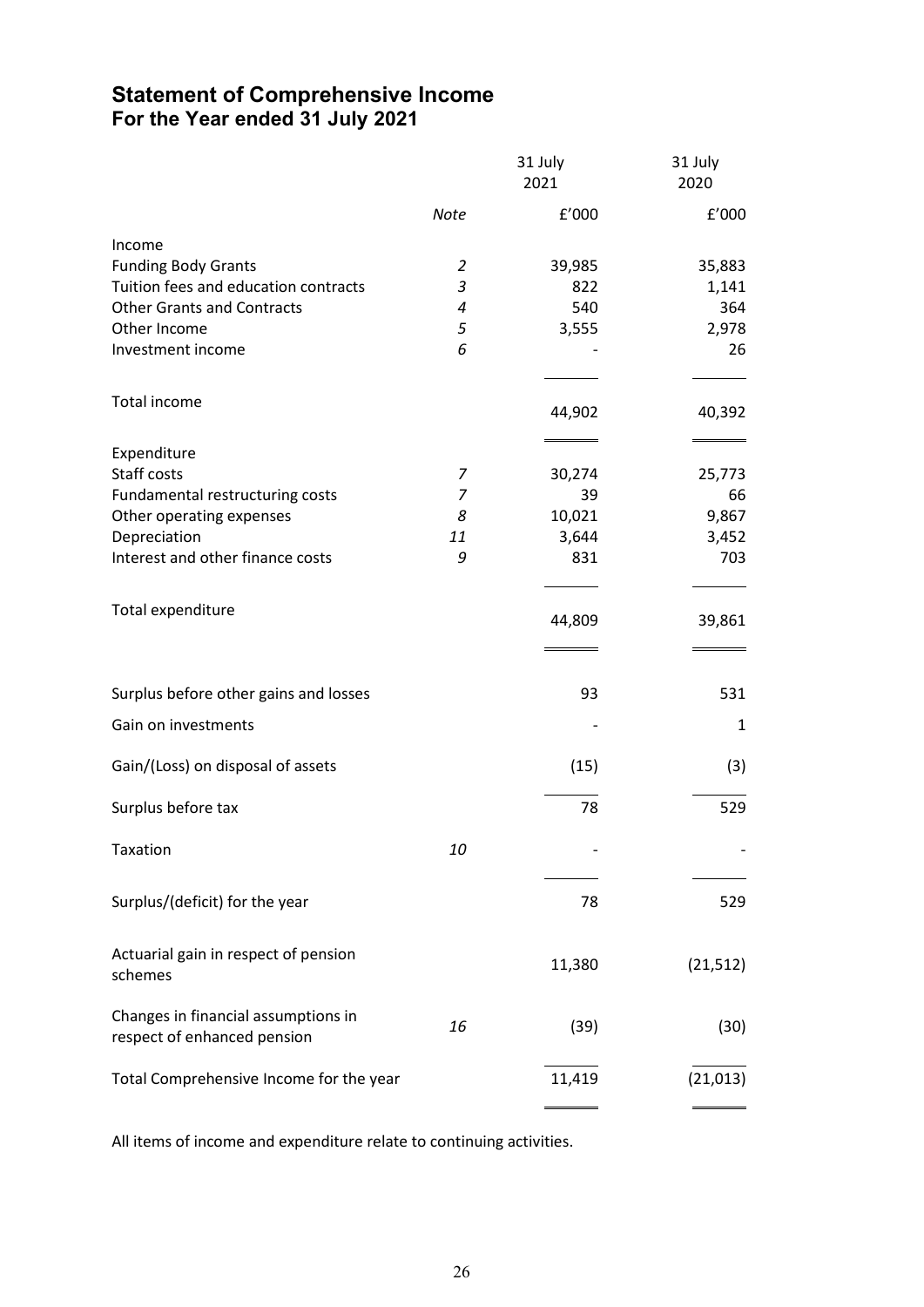## **Statement of Changes in Reserves**

|                                                                       | Income<br>and<br><b>Expenditure</b><br><b>Account</b> | <b>Restricted</b><br><b>Reserves</b> | <b>Total</b> |
|-----------------------------------------------------------------------|-------------------------------------------------------|--------------------------------------|--------------|
|                                                                       | £'000                                                 | £'000                                | f'000        |
| <b>Balance at 1st August 2019</b>                                     | 10,501                                                | 93                                   | 10,594       |
|                                                                       |                                                       |                                      |              |
| Surplus/(deficit) from<br>the<br>income<br>and<br>expenditure account | 528                                                   | $\mathbf{1}$                         | 529          |
| Other comprehensive income                                            | (21, 542)                                             |                                      | (21, 542)    |
| Total comprehensive income for the year                               | (21, 014)                                             | $\mathbf{1}$                         | (21, 013)    |
|                                                                       |                                                       |                                      |              |
| <b>Balance at 31st July 2020</b>                                      | (10, 513)                                             | 94                                   | (10, 419)    |
| Surplus/(deficit) from the<br>income<br>and                           | 78                                                    |                                      | 78           |
| expenditure account<br>Other comprehensive income                     | 11,341                                                |                                      | 11,341       |
| Total comprehensive income for the year                               | 11,419                                                |                                      | 11,419       |
| Balance at 31st July 2021                                             | 906                                                   | 94                                   | 1,000        |
|                                                                       |                                                       |                                      |              |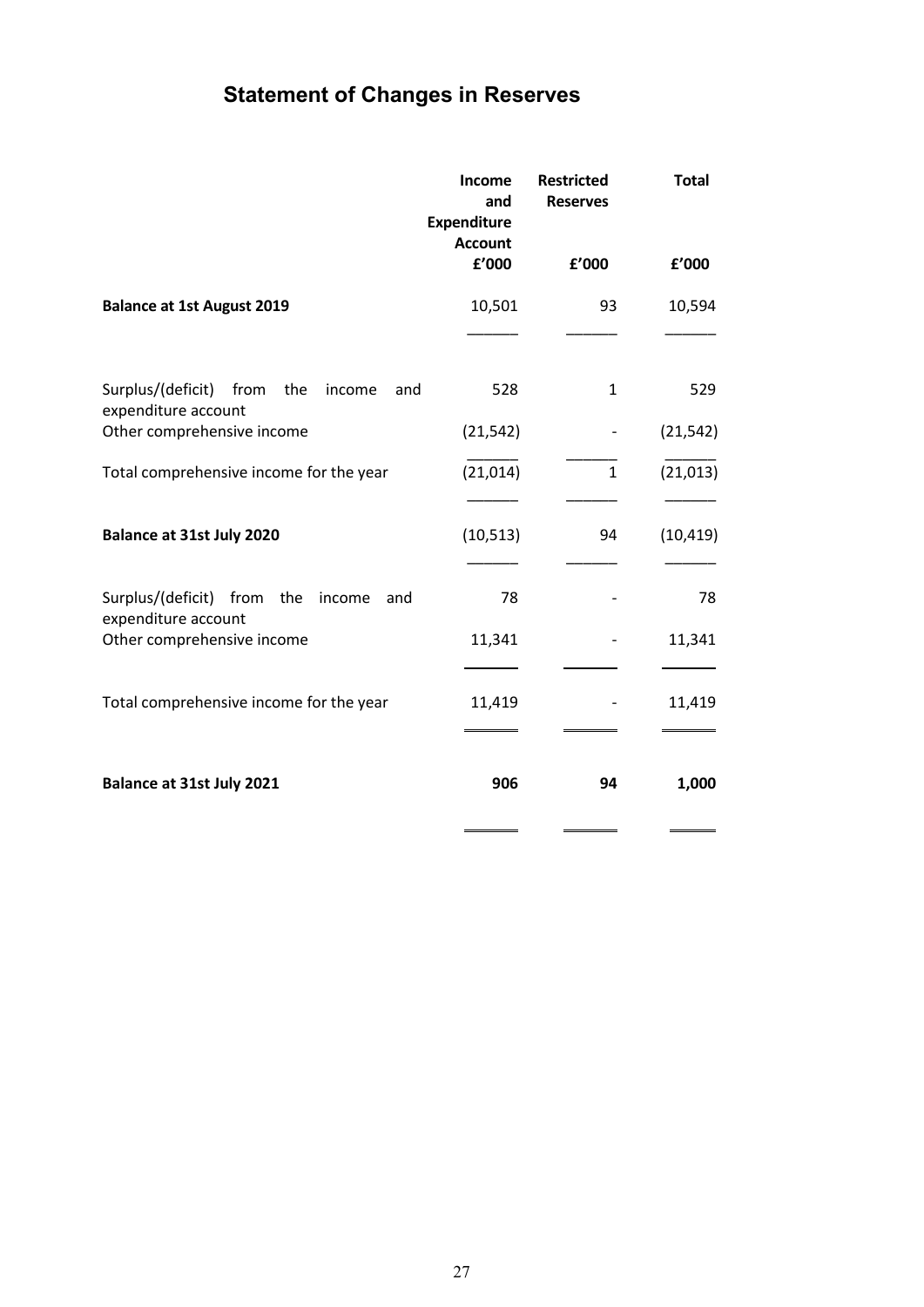## **Balance Sheet as at 31 July 2021**

|                                                         |             | 2021      | 2020      |
|---------------------------------------------------------|-------------|-----------|-----------|
|                                                         | <b>Note</b> | £'000     | f'000     |
| <b>Non-current Assets</b>                               |             |           |           |
| Tangible assets                                         | 11          | 79,636    | 78,565    |
| Intangible assets                                       |             | 58        | 83        |
|                                                         |             | 79,694    | 78,648    |
| <b>Current Assets</b>                                   |             |           |           |
| Inventories                                             |             | 27        | 31        |
| Trade and other receivables                             | 12          | 2,518     | 1,294     |
| Investments                                             |             |           |           |
| Cash and cash equivalents                               | 17          | 9,861     | 6,095     |
|                                                         |             | 12,406    | 7,420     |
| Creditors: Amounts falling due within one year          | 13          | (7,050)   | (6, 296)  |
| Net current assets/(liabilities)                        |             | 5,356     | 1,124     |
| <b>Total assets less current liabilities</b>            |             | 85,050    | 79,772    |
| Creditors: Amounts falling due after more than one year | 14,15       | (48, 963) | (45, 865) |
| <b>Provisions</b>                                       |             |           |           |
| Defined benefit obligations                             | 21          | (34, 317) | (43, 517) |
| Other provisions                                        | 16          | (770)     | (809)     |
| <b>Total net (liabilities)/assets</b>                   |             | 1,000     | (10, 419) |
| <b>Restricted reserves</b>                              |             |           |           |
| <b>Permanent Endowments</b>                             |             | 94        | 94        |
| <b>Total restricted reserves</b>                        |             | 94        | 94        |
| <b>Unrestricted reserves</b>                            |             |           |           |
| Income and expenditure account                          |             | 906       | (10, 513) |
| <b>Total unrestricted reserves</b>                      |             | 900       | (10, 513) |
| <b>Total reserves</b>                                   |             | 1,000     | (10, 419) |
|                                                         |             |           |           |

The financial statements on pages 26 to 54 were approved by the Corporation on 6 December 2021 and were signed on its behalf by:

 $K^{2}$  (16

G Penint

**Mr. K Ellis - Chairman** 

*Mr. K Ellis - Chairman Mr G Pennington - Principal*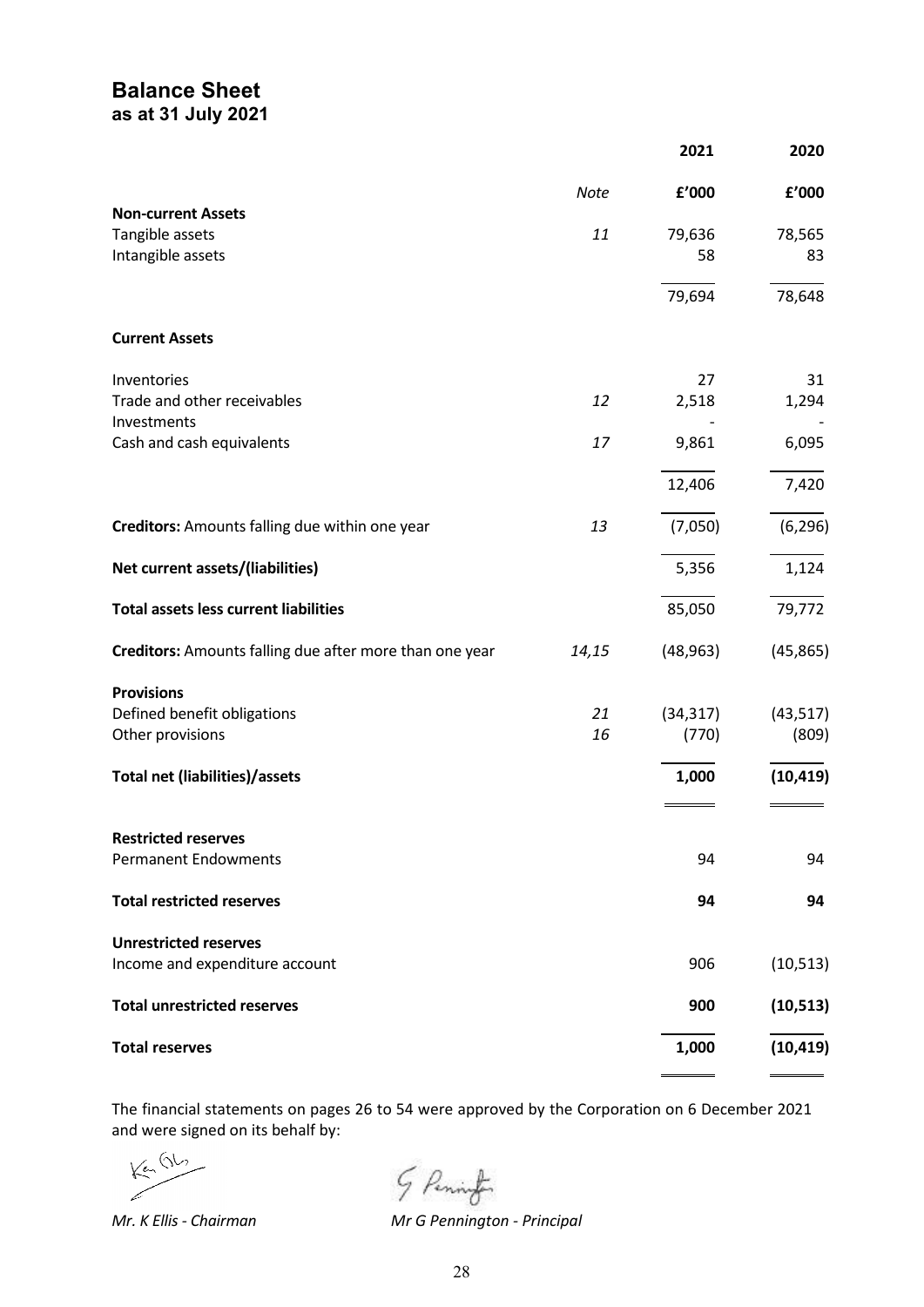| <b>Cash Flow</b>                                             |             |          |          |
|--------------------------------------------------------------|-------------|----------|----------|
| For the Year ended 31 July 2021                              |             | 2021     | 2020     |
|                                                              | <b>Note</b> | f'000    | f'000    |
| Cash flow from operating activities                          |             |          |          |
| Surplus/(deficit) for the year                               |             | 78       | 528      |
| Adjustment for non-cash items                                |             |          |          |
| Depreciation                                                 |             | 3,644    | 3,452    |
| (Increase) decrease in inventories                           |             | 4        | (8)      |
| (Increase)/decrease in debtors                               |             | (1, 224) | (333)    |
| Increase/(decrease) in creditors due within one year         |             | 696      | (576)    |
| Increase/(decrease) in creditors due after one year          |             | 3,447    | (1801)   |
| Increase/(decrease) in provisions                            |             | (39)     | (49)     |
| Pension costs less contributions payable                     |             | 2,180    | 1,075    |
| Increase/(decrease) in Reserves                              |             | (39)     | (30)     |
| Adjustment for investing or financing activities             |             |          |          |
| Investment income                                            |             |          | (26)     |
| Interest payable                                             |             | 250      | 266      |
| Loss on sale of fixed assets                                 |             | (15)     | (3)      |
| Net cash flow from operating activities                      |             | 8,982    | 2,495    |
|                                                              |             |          |          |
| Cash flows from investing activities                         |             |          |          |
| Proceeds from sale of fixed assets                           |             |          |          |
| Investment income                                            |             |          | 27       |
| Payments made to acquire fixed assets                        |             | (4,628)  | (1, 302) |
|                                                              |             | (4,628)  | (1, 275) |
|                                                              |             |          |          |
| <b>Cash flows from financing activities</b><br>Interest paid |             | (250)    | (266)    |
| New loans                                                    |             |          |          |
| Repayment of amounts borrowed                                |             | (338)    | (326)    |
|                                                              |             | (588)    | (592)    |
|                                                              |             |          |          |
| Increase/(decrease) in cash and cash equivalents in the year | 17          | 3,766    | 628      |
| Cash and cash equivalents at the beginning of the year       | 17          | 6,095    | 5,467    |
| Cash and cash equivalents at the end of the year             | 17          | 9,861    | 6,095    |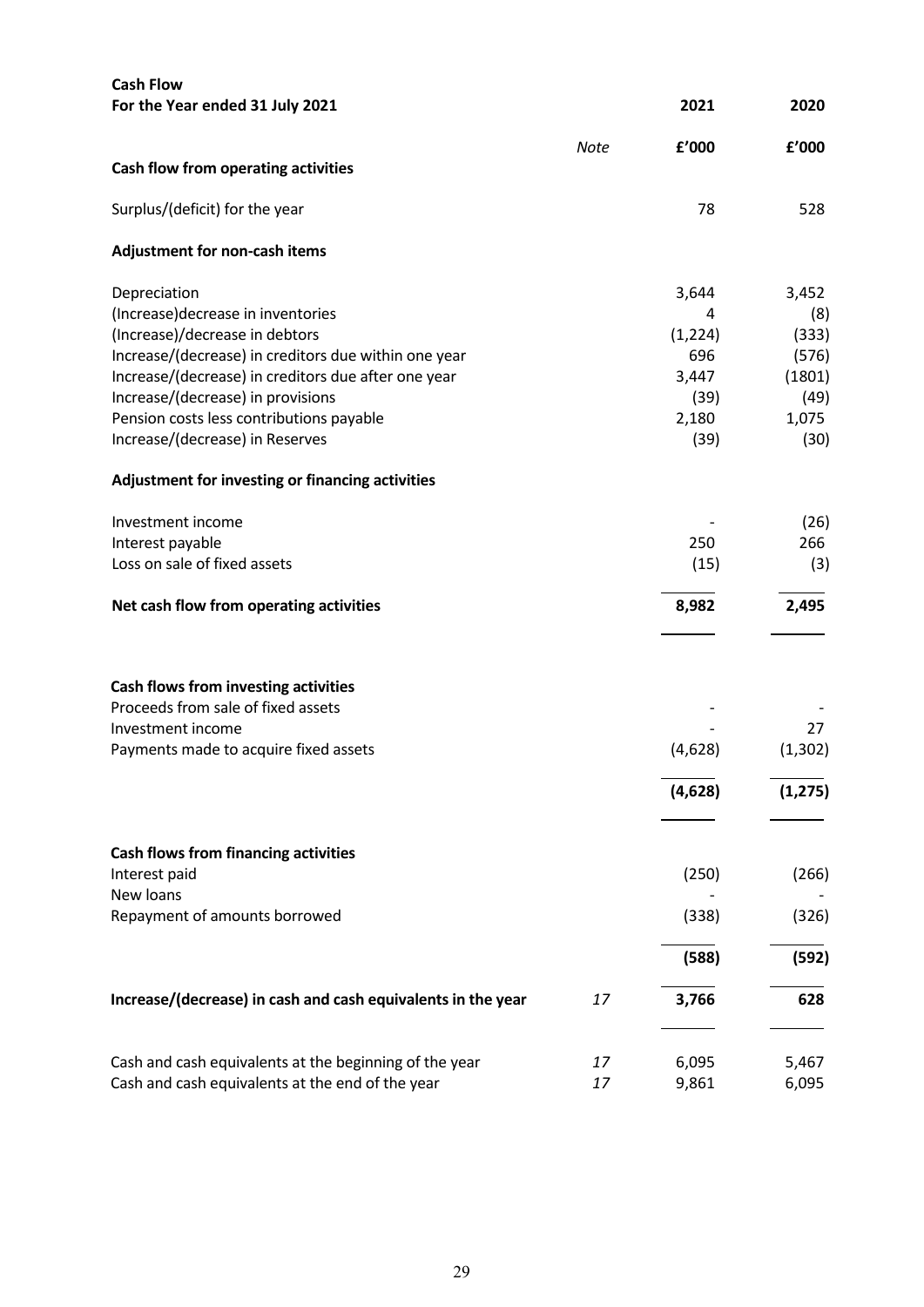## **1 Statement of accounting policies**

The following accounting policies have been applied consistently in dealing with items which are considered material in relation to the financial statements.

## *Basis of preparation*

These financial statements have been prepared in accordance with the *Statement of Recommended Practice: Accounting for Further and Higher Education 2019* (the 2019 FE HE SORP), *the College Accounts Direction for 2020/21* and in accordance with Financial Reporting Standard 102*– "The Financial Reporting Standard applicable in the United Kingdom and Republic of Ireland"* (FRS 102) The College is a public benefit entity and has therefore applied the relevant public benefit requirements of FRS 102.

The preparation of financial statements in compliance with FRS 102 required the use of certain critical accounting estimates. It also requires management to exercise judgement in applying the College's accounting policies.

## *Basis of accounting*

The financial statements are prepared in accordance with the historical cost convention as modified by the use of previous valuations as deemed cost at transition for certain non-current assets.

The activities of the student union have not been included as the College does not control these activities although it does contribute an annual grant to the operation of the union.

## *Going concern*

The activities of the College, together with the factors likely to affect its future development and performance are set out in the Operating and Financial Review. The financial position of the College, its cashflow, liquidity and borrowings are described in the Financial Statements and accompanying Notes.

The College currently has £5.0m of loans and overdrafts outstanding with bankers on terms negotiated in 2010 and 2019. The College's forecasts and financial projections indicate that it will be able to operate within its existing facilities and covenants for the foreseeable future.

Despite the Covid 19 pandemic the College has generated positive cashflows and is forecast to make an operating surplus in 2021-22. The College also expects to meet all bank covenant requirements.

Accordingly, the College has a reasonable expectation that it has adequate resources to continue in operational existence for the foreseeable future, and for this reason will continue to adopt the going concern basis in the preparation of its Financial Statements.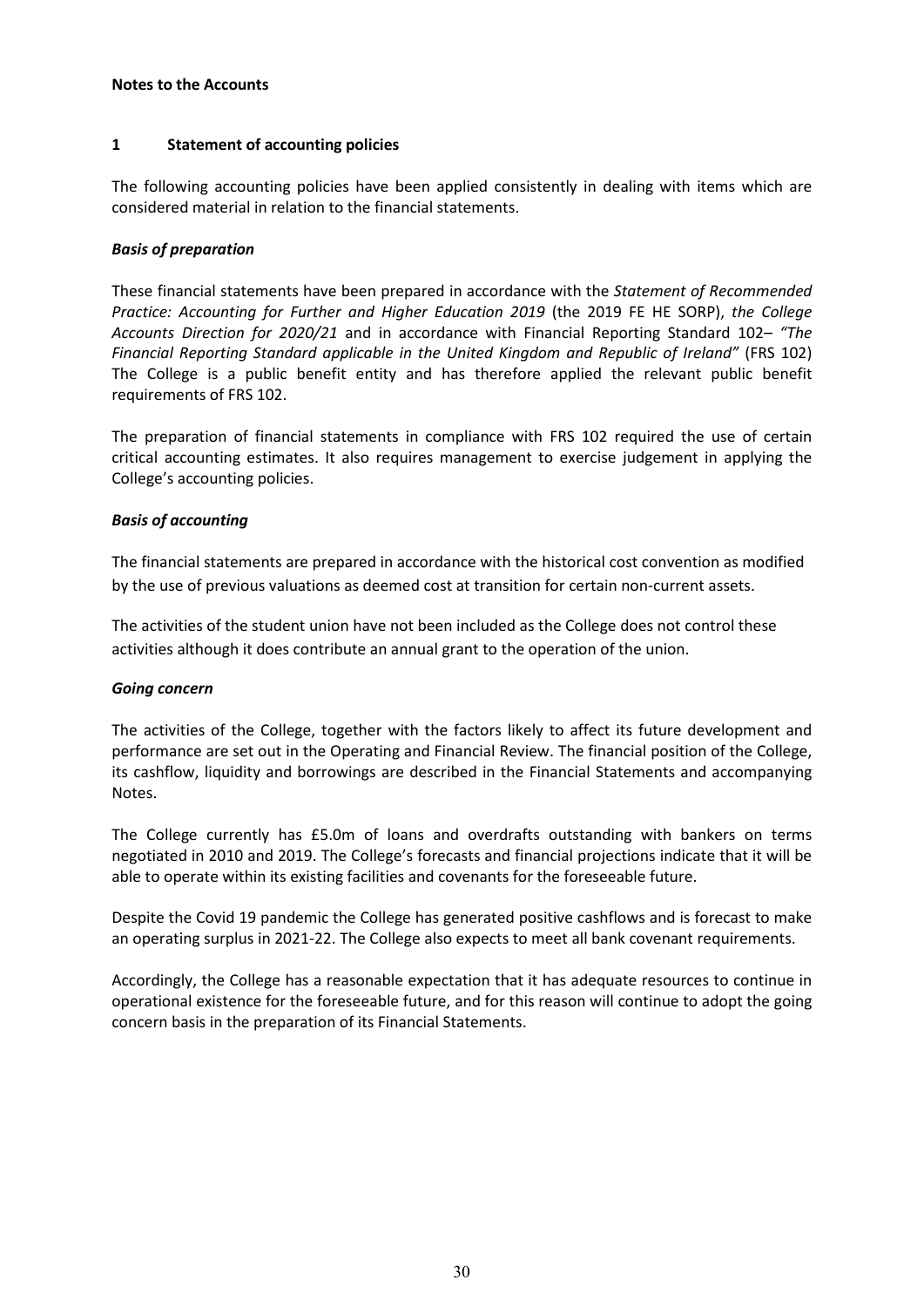## **1 Statement of accounting policies (continued)**

## *Recognition of income*

## *Revenue grant funding*

The recurrent grant from the funding bodies is that receivable as informed by the results of the funding audit undertaken.

Funding body recurrent grants are recognised in line with best estimates for the period and what is receivable and depend on the particular income stream involved. Any under achievement for the Adult Education Budget is adjusted for and reflected in the level of recurrent grant recognised in the Statement of Comprehensive Income. The final grant income is normally determined with the conclusion of the year end reconciliation process with the funding body at the end of November following the year end, and the results of any funding audits. 16-18 learner-responsive funding is not normally subject to reconciliation and is therefore not subject to contract adjustments.

Other discrete funding body funds received during the year are taken to the Statement of Comprehensive Income in line with the specific terms and conditions attached to each fund.

Where the College receives and disburses funds in which it has no direct beneficial interest, such funds are excluded from the Statement of Comprehensive Income on the grounds that the College does not have direct control over the future economic benefits derived from these funds. The College has applied this policy to certain funds received during the year (see note 23).

## *Capital grant funding*

Government capital grants are capitalised, held as deferred income and recognised in the Statement of Comprehensive Income over the expected useful life of the asset, under the accrual model as permitted by FRS 102.

Other, non-governmental, capital grants are recognised in the Statement of Comprehensive Income when the College is entitled to the funds subject to any performance related conditions being met. Income received in advance of performance related conditions being met is recognised as deferred income within creditors on the Balance Sheet and released to income as conditions are met.

Donations and grants received for non-depreciable fixed assets, such as land, are recognised in the year they are received.

Where charitable donations are restricted to a particular objective specified by the donor, these are accounted for as an endowment. The restricted permanent endowments are where a capital fund is maintained but the income can be applied to the general purposes of the institution.

## *Fee income*

Income from tuition fees is recognised in the period for which it is receivable and includes all fees chargeable to students or their sponsors.

## *Catering income*

Income from catering is derived mostly from free school meals funding which is paid to students by means of the identity card being charged with an amount which enables the student to claim meals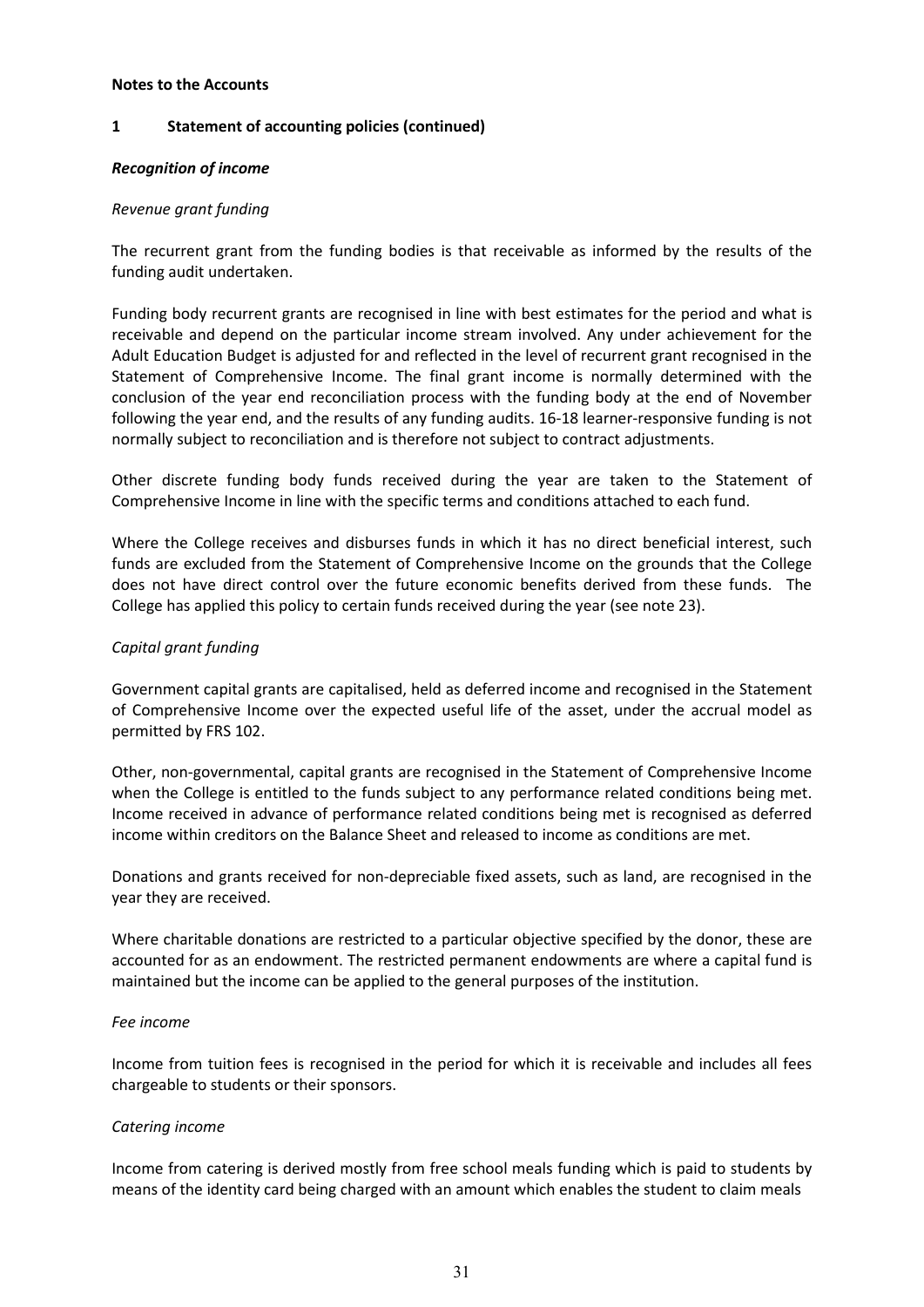## **1 Statement of accounting policies (continued)**

at catering facilities within the College. VAT is accounted for on staff sales and card transfers are recognised in the period in which they are made.

## *Other income*

Other income includes funding from Sandwell Metropolitan Borough Council for public access and use of Central Sixth and also the funding of special needs services provided to local authorities. This income is recognised in the year in which the services are provided.

## *Investment income*

All income from short-term deposits is credited to the Statement of Comprehensive Income in the period in which it is earned. Income from restricted purpose endowment funds not expended in accordance with the restrictions of the endowment in the period is transferred from Statement of Comprehensive Income to accumulated income within endowment funds.

## *Agency arrangements*

The College acts as an agent in the collection and payment of discretionary support funds. Related payments received from the funding bodies and subsequent disbursements to students are excluded from the Income and Expenditure of the College where the College is exposed to minimal risk or enjoys minimal economic benefit related to the transaction. Agency disbursements are shown at Note 23.

## *Post-retirement benefits*

Post-employment benefits to employees of the College are principally provided by the Teachers' Pension Scheme (TPS) and the Local Government Pension Scheme (LGPS). These are defined benefit plans, which are externally funded and contracted out of the State Second Pension.

## *Teachers' Pension Scheme (TPS)*

The TPS is an unfunded scheme. Contributions to the TPS are calculated so as to spread the cost of pensions over employees' working lives with the College in such a way that the pension cost is a substantially level percentage of current and future pensionable payroll. The contributions are determined by qualified actuaries on the basis of valuations using a prospective benefit method. The TPS is a multi-employer scheme and there is insufficient information available to use defined benefit accounting. The TPS is therefore treated as a defined contribution plan and the contributions recognised as an expense in the income statement in the periods during which services are rendered by employees.

## *West Midlands Local Government Pension Scheme (LGPS*)

The LGPS is a funded scheme. The assets of the LGPS are measured using closing fair values. LGPS liabilities are measured using the projected unit credit method and discounted at the current rate of return on a high quality corporate bond of equivalent term and currency to the liabilities. The actuarial valuations are obtained at least triennially and are updated at each balance sheet date. The amounts charged to operating surplus are the current service costs and the costs of scheme introductions, benefit changes, settlements and curtailments. They are included as part of staff costs as incurred. Net interest on the net defined benefit liability/asset is also recognised in the Statement of Comprehensive Income and comprises the interest cost on the defined benefit obligation and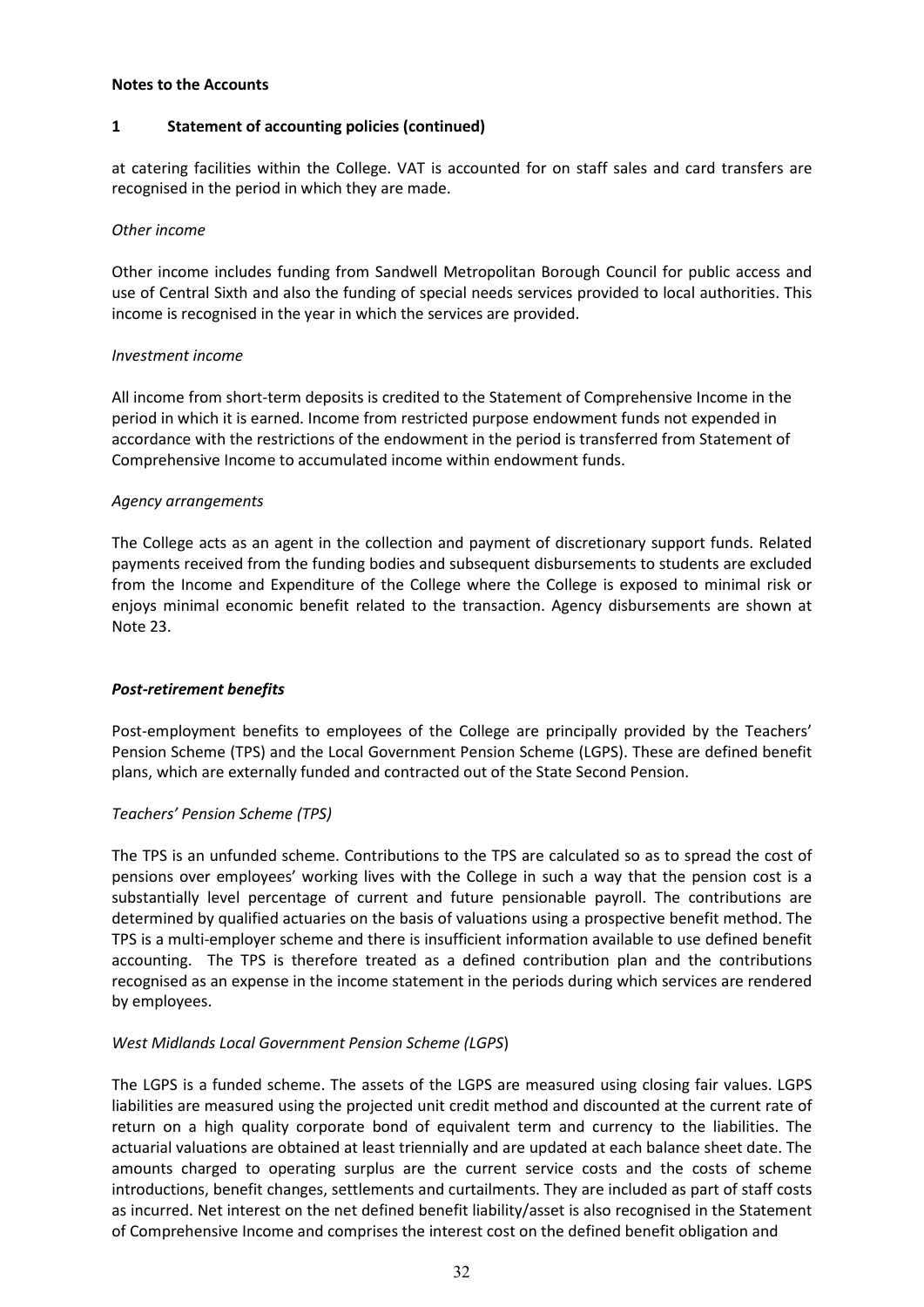## **1 Statement of accounting policies (continued)**

interest income on the scheme assets, calculated by multiplying the fair value of the scheme assets at the beginning of the period by the rate used to discount the benefit obligations. The difference between the interest income on the scheme assets and the actual return on the scheme assets is recognised in interest and other finance costs.

Actuarial gains and losses are recognised immediately in actuarial gains and losses.

## *Short term Employment benefits*

Short term employment benefits such as salaries and compensated absences (holiday pay) are recognised as an expense in the year in which the employees render service to the College. Any unused benefits are accrued and measured as the additional amount the College expects to pay as a result of the unused entitlement.

## *Enhanced Pensions*

The cost of any enhanced ongoing pension to a former member of staff is paid by a college annually. An estimate of the expected future cost of any enhancement to the ongoing pension of a former member of staff is charged in full to the College's income in the year that the member of staff retires.

The College has had an actuarial valuation of enhanced pensions carried out in 2020-21 and as a result has adjusted the provision carried forward appropriately.

## *Tangible fixed assets*

## *Land and buildings*

Central Campus Land and buildings are included in the balance sheet at cost. Freehold land is not depreciated as it is considered to have an infinite useful life. Freehold buildings are depreciated over the expected useful economic life to the College of the component parts of the building. This means that aspects of the Central Campus building are depreciated over 10, 20, 30, 40 or 50 years respectively.

In 2016/17 the College acquired an additional building at Phoenix Street, West Bromwich. It has been decided that this building and any equipment will be depreciated over a period of 4.25 years which is in addition to the existing policy for buildings and equipment.

In November 2018 Sandwell College merged with Cadbury College. The value of land and buildings at the Cadbury campus acquired through the merger has been assessed as having a fair value of £16,900,000. As consistent with Sandwell College accounting policy, freehold land acquired will not be depreciated as it is considered to have an infinite useful life and freehold buildings acquired have been depreciated based on the expected useful economic life which has been assessed as 30 years.

Where land and buildings are acquired with the aid of specific grants, they are capitalised and depreciated as above. The related grants are credited to a deferred income account within creditors, and are released to the income and expenditure account over the expected useful economic life of the related asset on a systematic basis consistent with the depreciation policy. The deferred income is allocated between creditors due within one year and those due after more than one year.

Capital grants acquired as a part of the Cadbury merger are accounted for using the same policy.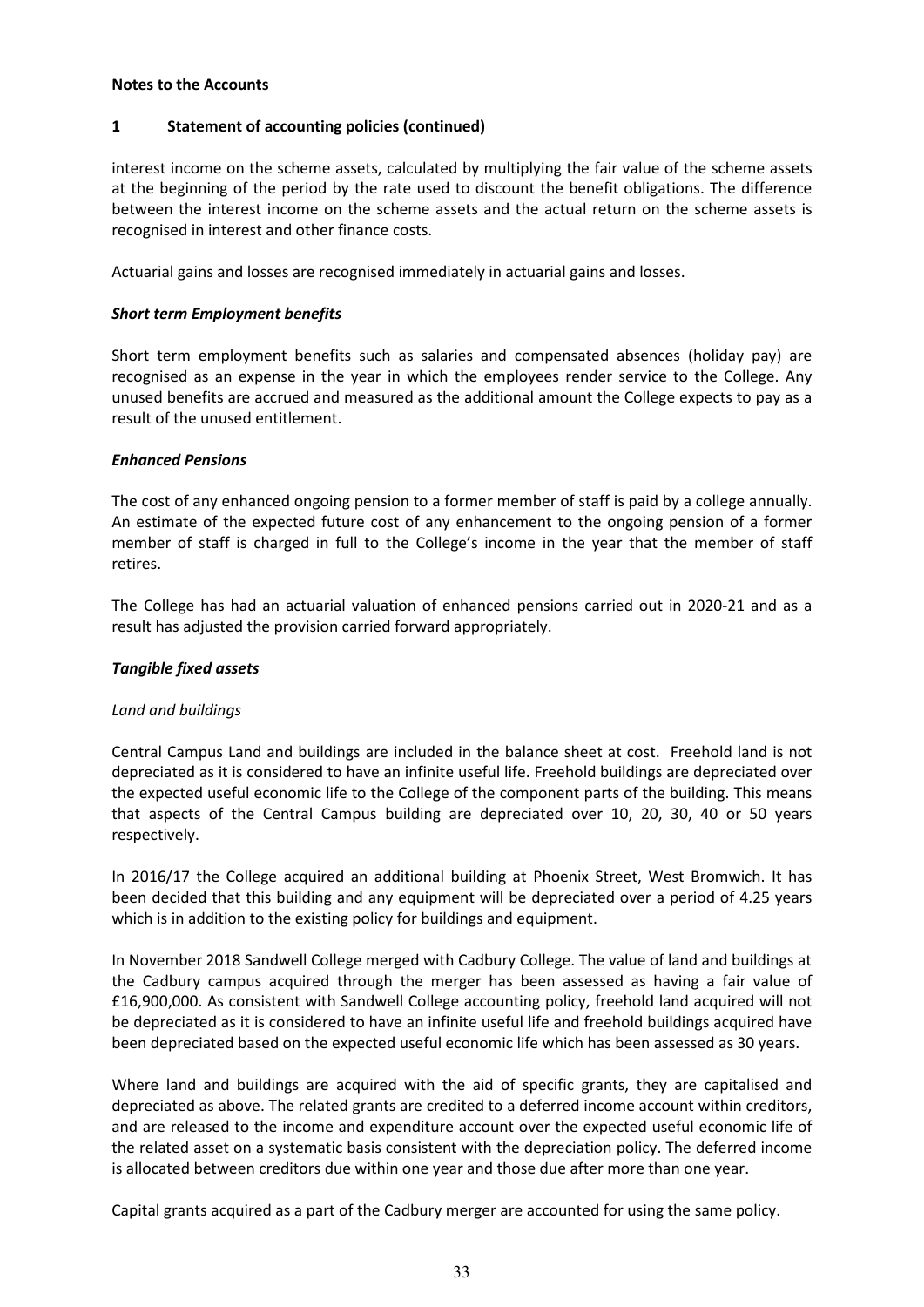## **1 Statement of accounting policies (continued)**

Where the expected lifetime of an asset is reduced to due impairment of the asset, depreciation will be accelerated over the remaining lifetime of the asset. The release of related grants will also be accelerated over the lifetime of the grant related assets.

## *Subsequent expenditure on existing fixed assets*

Where significant expenditure is incurred on tangible fixed assets it is charged to the income and expenditure account in the period it is incurred, unless it meets one of the following criteria, in which case it is capitalised and depreciated on a relevant basis:

- Market value of the fixed asset has subsequently improved
- Asset capacity increases
- Substantial improvement in the quality of output or reduction in operating costs
- Significant extension of the asset life beyond that conferred by repairs and maintenance

## *Equipment*

Equipment costing over £2,500 per individual item is capitalised and depreciated in accordance with the policy below. If equipment is less than £2,500 per individual item but forms part of a capital project, then it is capitalised at cost.

| Motor vehicles and general equipment | $\overline{\phantom{a}}$ | 20% per annum |
|--------------------------------------|--------------------------|---------------|
| Computer equipment pre 2014-15       | -                        | 33% per annum |
| Computer equipment 2015 onwards      | $\overline{\phantom{a}}$ | 20% per annum |
| <b>Furniture and fittings</b>        | $\overline{\phantom{0}}$ | 10% per annum |

Capital equipment is depreciated on a straight-line basis over its remaining useful economic life in accordance with this policy.

Equipment acquired during the merger with Cadbury College was assessed as having a fair value at 31 October 2018 of £110,000. The assets, including fixtures and fittings and IT equipment, are in use post-merger and as such it has been deemed that associated future economic benefits of these assets are realisable. The useful economic life of these assets was reassessed at the point of merger and assets are depreciated in line with the depreciation policies outlined above.

A review for impairment of a fixed asset is carried out if events or changes in circumstances indicate that the carrying value of any fixed asset may not be recoverable. Shortfalls between the carrying value of fixed assets and their recoverable amounts are recognised as impairments. Impairment losses are recognised in the Statement of Comprehensive Income and Expenditure.

Where equipment is acquired with the aid of specific grants, it is capitalised and depreciated in accordance with the above policy, with the related grant being credited to a deferred capital grant account and released to the income and expenditure account over the expected useful economic life of the related equipment.

## *Intangible fixed assets*

## *Accounting software*

As accounting software is a significant investment for the long term that the accounting system is capitalised over a period of 10 years from the implementation date of May 2017.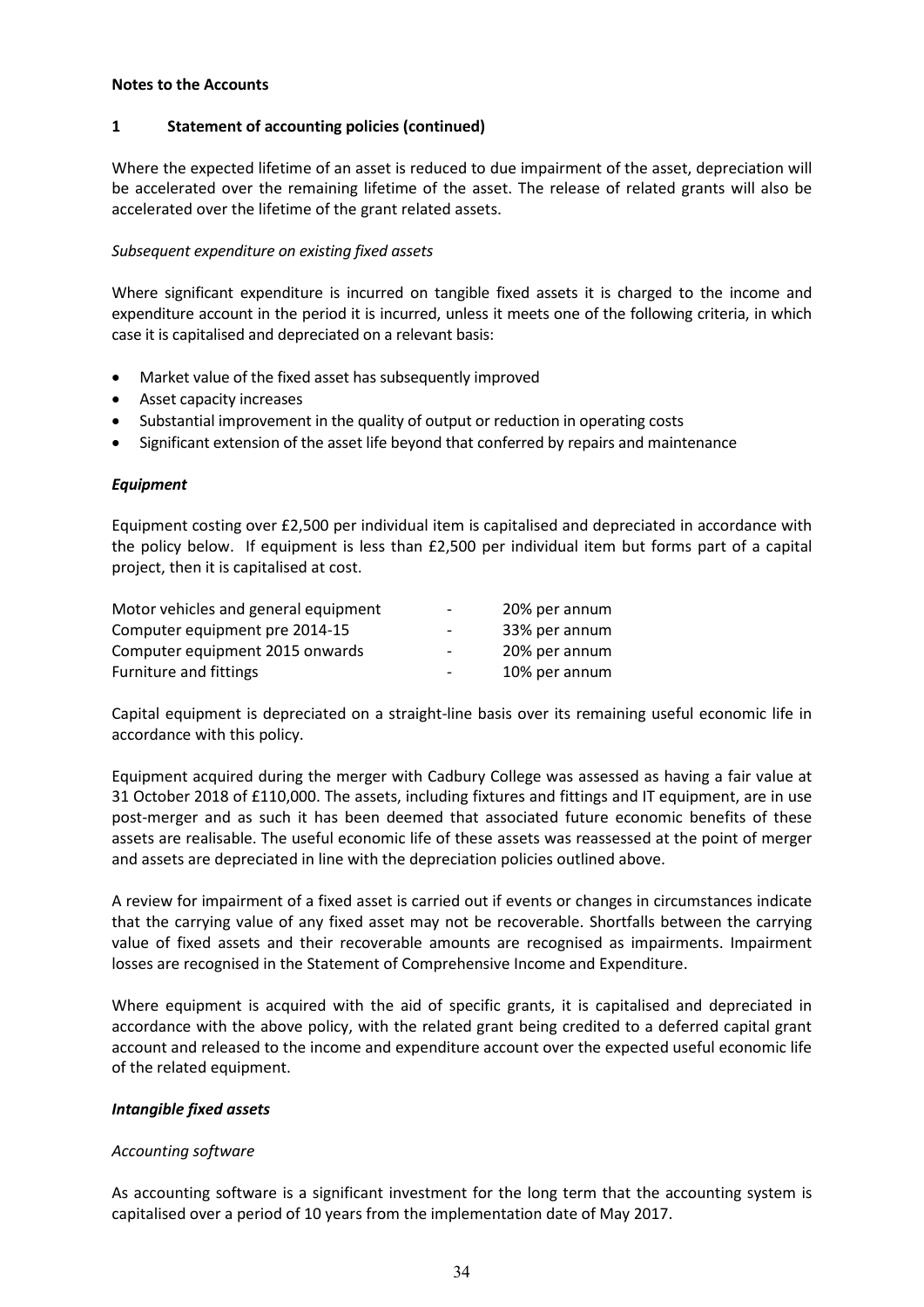## **1 Statement of accounting policies (continued)**

The College has decided to replace the accounting system by the end of the 2021-22 financial year and has therefore accelerated the depreciation of the asset accordingly.

## *Borrowing costs*

Borrowing costs are recognised as expenditure in the period in which they are incurred. Except for borrowing costs, which are directly attributable to the acquisition, construction or production of a qualifying asset which are then capitalised.

## *Leased assets*

Costs in respect of operating leases are charged on a straight-line basis over the lease term to the Statement of Comprehensive Income and Expenditure. Any lease premiums or incentives relating to leases signed after 1st August 2014 are spread over the minimum lease term.

Leasing agreements which transfer to the College substantially all the benefits and risks of ownership of an asset are treated as if the asset had been purchased outright. Costs in respect of operating leases are charged on a straight-line basis over the lease term and recognised in the income and expenditure account.

## *Inventories*

Inventories are stated at the lower of their cost and net realisable value.

## *Cash and cash equivalents*

Cash includes cash in hand, deposits repayable on demand and overdrafts. Deposits are repayable on demand if they are in practice available within 24 hours without penalty.

Cash equivalents are short term, highly liquid investments that are readily convertible to known amounts of cash with insignificant risk of change in value. An investment qualifies as a cash equivalent when it has maturity of 3 months or less from the date of acquisition.

## *Financial liabilities and equity*

Financial liabilities and equity are classified according to the substance of the financial instrument's contractual obligations, rather than the financial instrument's legal form.

All loans, investments and short-term deposits held by the College are classified as basic financial instruments in accordance with FRS 102. These instruments are initially recorded at the transaction price less any transaction costs (historical cost). FRS 102 requires that basic financial instruments are subsequently measured at amortised cost; however, the College has calculated that the difference between the historical cost and amortised cost basis is not material and so these financial instruments are stated on the balance sheet at historical cost. Loans and investments that are payable or receivable within one year are not discounted.

## *Maintenance of premises*

The cost of routine corrective maintenance is charged to the income and expenditure account in the period it is incurred.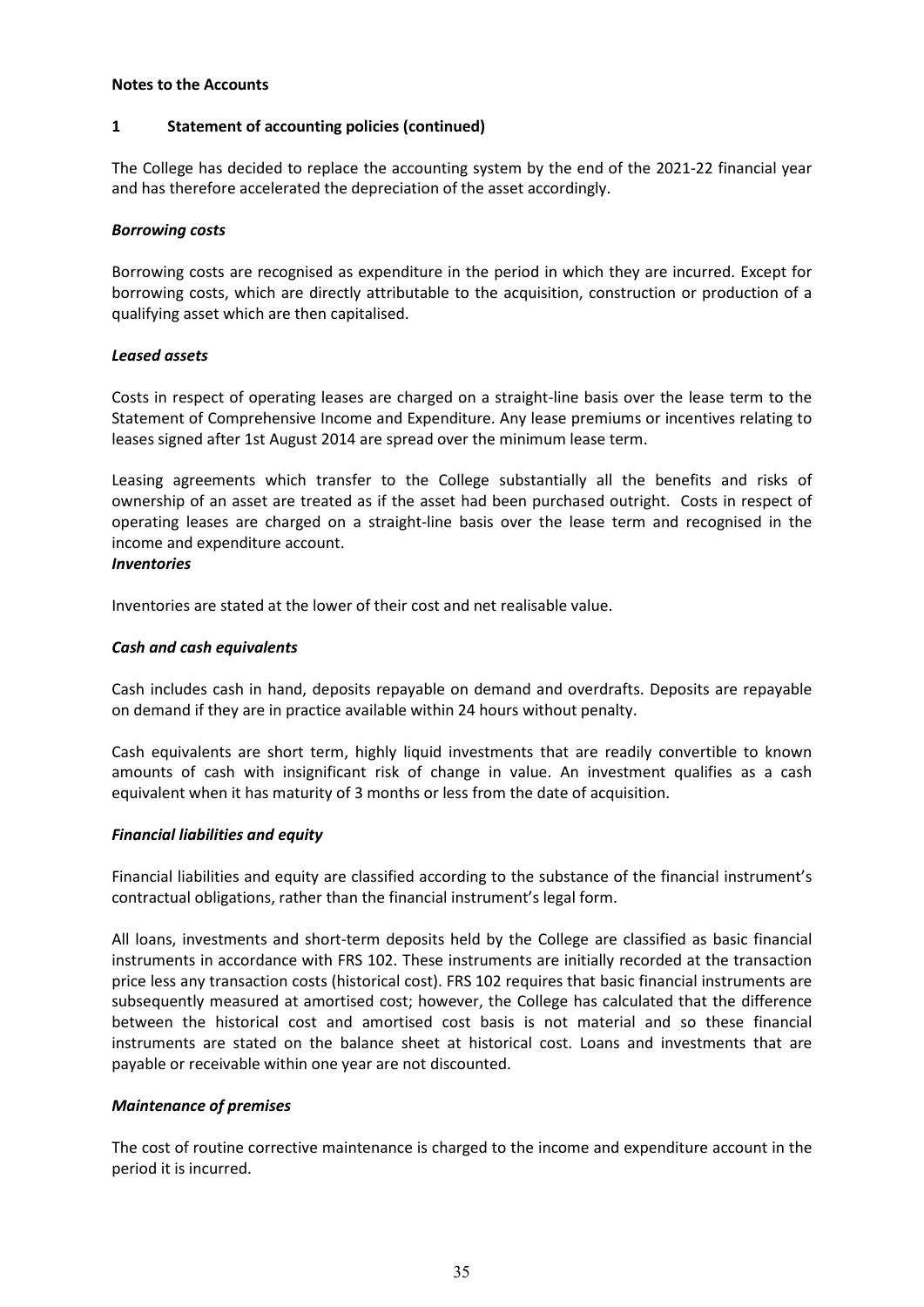## **1 Statement of accounting policies (continued)**

## *Taxation*

The College is considered to pass the tests set out in Paragraph 1 Schedule 6 Finance Act 2010 and therefore it meets the definition of a charitable company for UK corporation tax purposes. Accordingly, the College is potentially exempt from taxation in respect of income or capital gains received within categories covered by Sections 478-488 of the Corporation Tax Act 2010 or Section 256 of the Taxation of Chargeable Gains Act 1992, to the extent that such income or gains are applied exclusively to charitable purposes.

The College is partially exempt in respect of Value Added Tax, so that it can only recover a minor element of VAT charged on its inputs. Irrecoverable VAT on inputs is included in the costs of such inputs and added to the cost of tangible fixed assets as appropriate, where the inputs themselves are tangible fixed assets by nature.

## *Investments*

Investments include sums on short-term deposits with recognised banks and building societies and government securities.

## *Provisions*

Provisions are recognised when the College has a present legal or constructive obligation as a result of a past event, it is probable that a transfer of economic benefit will be required to settle the obligation and a reliable estimate can be made of the amount of the obligation.

## *Judgements in applying accounting policies and key sources of estimation uncertainty*

In preparing these financial statements, management have made the following judgements and estimates:

- Consideration of indicators of impairment of the College's tangible assets. Tangible fixed assets are depreciated over their useful lives taking into account residual values, where appropriate. The actual lives of the assets and residual values are assessed annually and may vary depending on a number of factors. In re-assessing asset lives, factors such as technological innovation and maintenance programmes are taken into account. Residual value assessments consider issues such as future market conditions, the remaining life of the asset and projected disposal values. Upon the merger with Cadbury College, such judgements were made over acquired assets in line with this policy.
- The present value of the Local Government Pension Scheme defined benefit liability depends on a number of factors that are determined on an actuarial basis using a variety of assumptions. The assumptions used in determining the net cost (income) for pensions include the discount rate. Any changes in these assumptions, which are disclosed in note 21, will impact the carrying amount of the pension liability. Furthermore, a roll forward approach which projects results from the latest full actuarial valuation performed at 31 March 2016 has been used by the actuary in valuing the pensions liability at 31 July 2021. Any differences between the figures derived from the roll forward approach and a full actuarial valuation would impact on the carrying amount of the pension liability.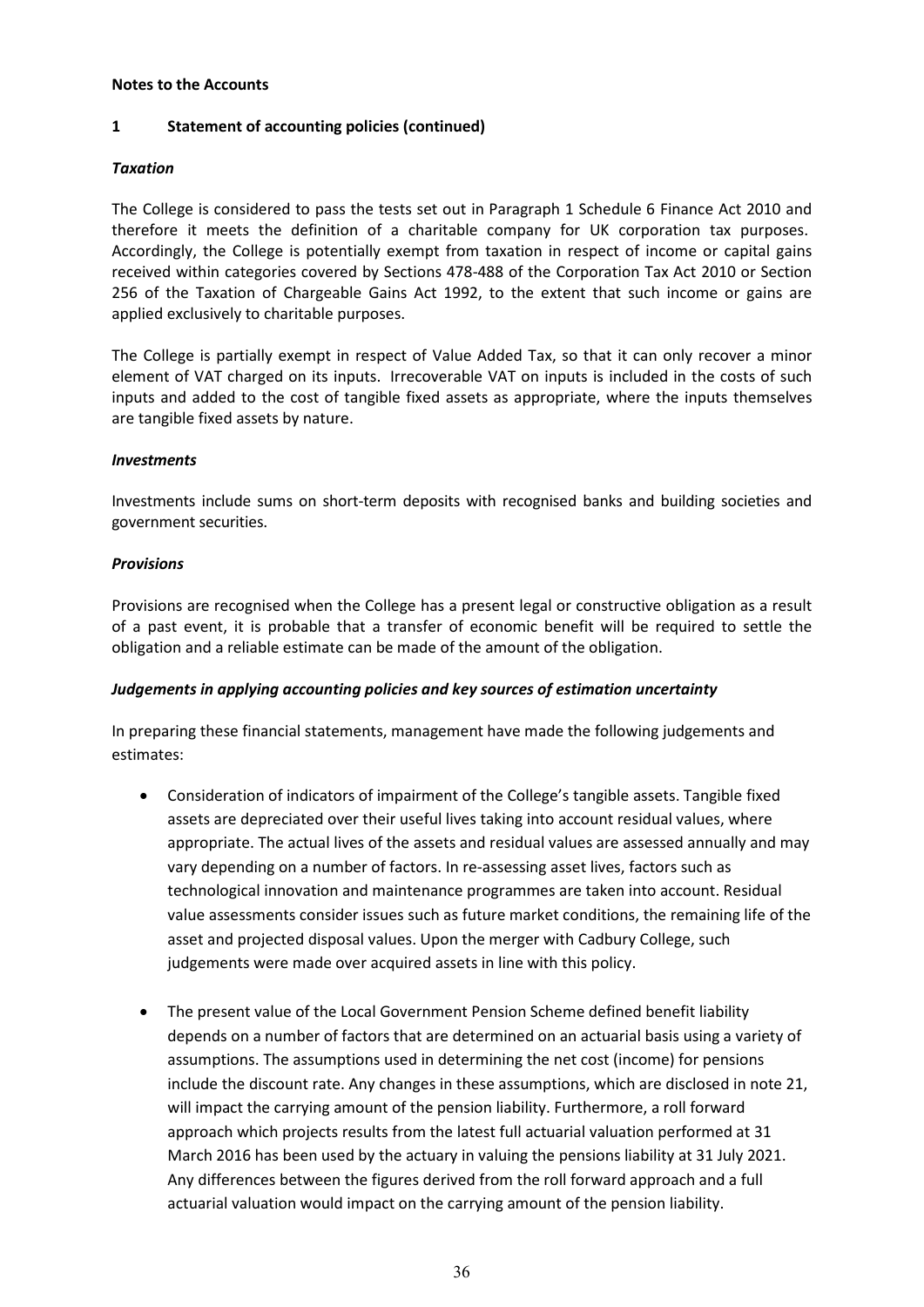## **1 Statement of accounting policies (continued)**

Given the nature of the Covid-19 pandemic the College has reviewed its debtor assets and has taken a robust judgement as to recoverability.

## **2 Funding Body grants**

|                                                       |       | 2021          | 2020          |
|-------------------------------------------------------|-------|---------------|---------------|
|                                                       |       | f'000         | £'000         |
| Education and Skills Funding Agency - 16-18           |       | 32,072        | 28,291        |
| Education and Skills Funding Agency - adult           |       | 4,253         | 3,968         |
| Education and Skills Funding Agency - apprenticeships |       | 1,037         | 1,113         |
| Recurrent grant - OFS                                 |       |               | 41            |
| Other Education and Skills Funding Agency             |       | 98            | 69            |
| Teachers' pension Support Grant                       |       | 728           | 603           |
| Releases of deferred capital grants                   |       | 1,797         | 1,798         |
|                                                       | Total | 39,985        | 35,883        |
|                                                       |       |               |               |
| 3<br><b>Tuition Fees and Educational Contracts</b>    |       |               |               |
|                                                       |       | 2021<br>£'000 | 2020<br>f'000 |
|                                                       |       |               |               |
| Adult education fees                                  |       | 126           | 198           |
| Apprenticeship fees and contracts                     |       |               |               |
| Fees for FE loan supported courses                    |       | 514           | 364           |
| Fees for HE loan supported courses                    |       |               | 416           |
| <b>Total Tuition fees</b>                             |       | 640           | 978           |
| <b>Education contracts</b>                            |       | 182           | 163           |
| Total                                                 |       | 822           | 1,141         |
|                                                       |       |               |               |
| <b>Other Grants and Contracts</b><br>4                |       | 2021          | 2020          |
|                                                       |       | £'000         | f'000         |
| Other grants and contracts                            |       | 179           | 138           |
| Coronavirus Job Retention Scheme grant                |       | 361           | 226           |
| Total                                                 |       | 540           | 364           |
|                                                       |       |               |               |

The corporation furloughed catering, security school's liaison, marketing and some other support staff under the government's Coronavirus Job Retention Scheme. The funding received of £361,000 relates to staff costs which are included within the staff costs note below as appropriate.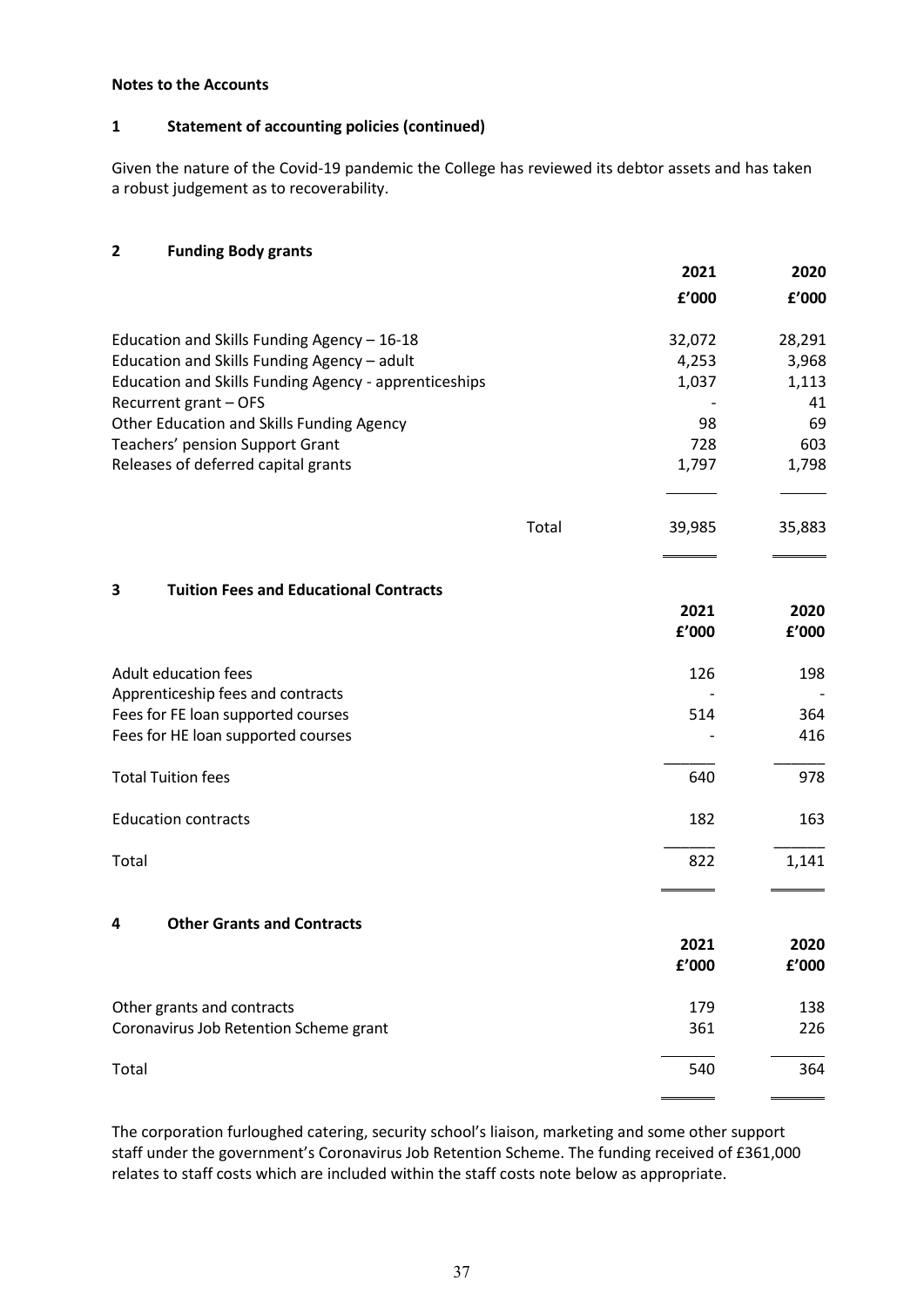## **5 Other Income**

|                               | 2021                           | 2020  |
|-------------------------------|--------------------------------|-------|
|                               | $\boldsymbol{\mathsf{f}}'$ 000 | £'000 |
| Catering and residence        | 361                            | 477   |
| Other income generating       |                                | 4     |
| <b>High Needs</b>             | 2,630                          | 2,284 |
| Local Authority               | 100                            | 100   |
| Miscellaneous income          | 464                            | 113   |
|                               |                                |       |
|                               | 3,555                          | 2,978 |
| <b>Investment Income</b><br>6 |                                |       |
|                               | 2021                           | 2020  |
|                               | £'000                          | £'000 |
| Interest receivable           |                                | 26    |
|                               |                                |       |
| Total                         |                                | 26    |
|                               |                                |       |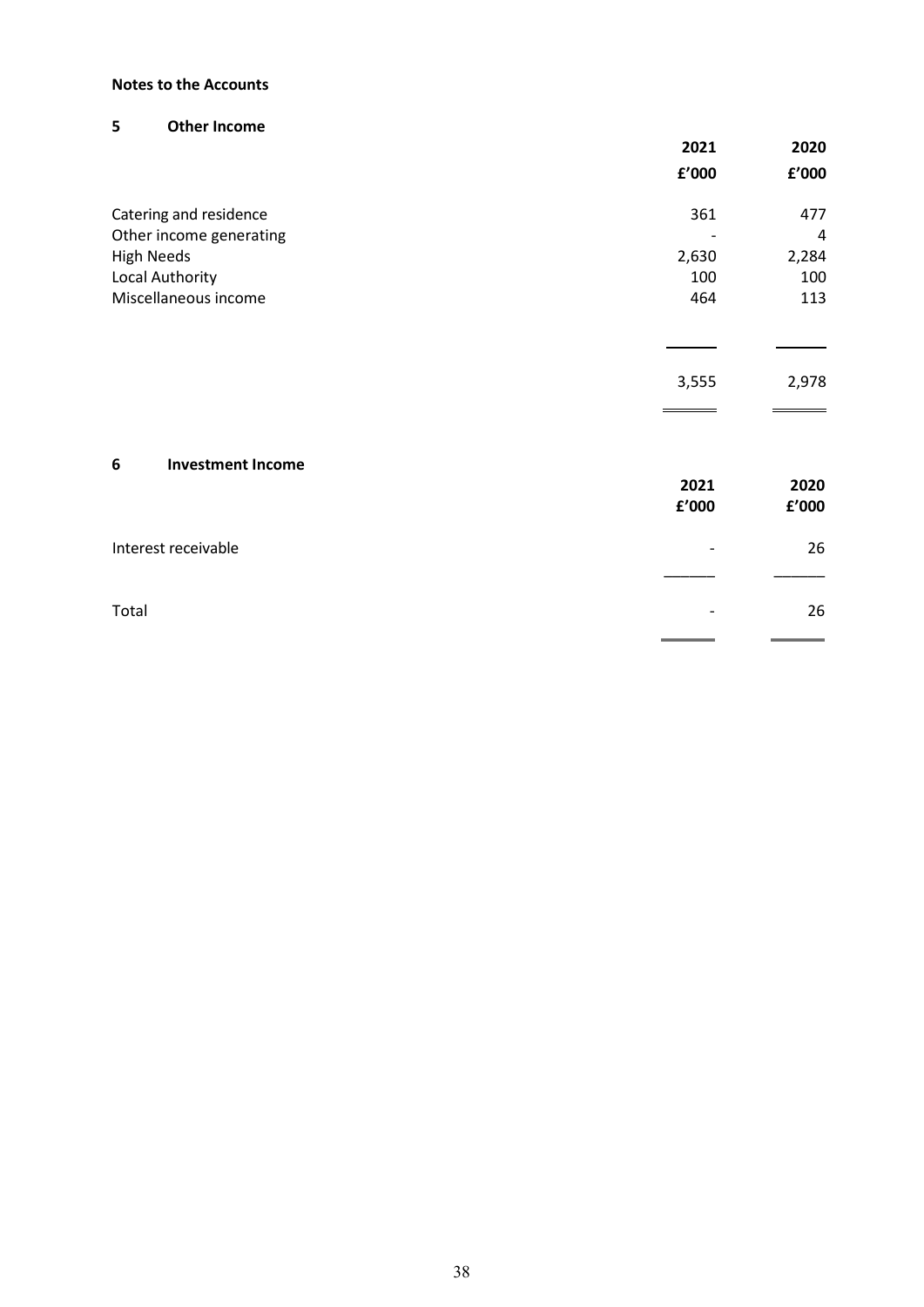#### **7 Staff numbers and costs**

The average number of persons employed by the College (including senior post holders) during the year, expressed as full-time equivalents, was as follows:

|                                                                                      | 2021          | 2020          |
|--------------------------------------------------------------------------------------|---------------|---------------|
|                                                                                      | <b>Number</b> | <b>Number</b> |
| Teaching staff                                                                       | 485           | 459           |
| Non-teaching staff                                                                   | 169           | 146           |
|                                                                                      | 654           | 605           |
| Total                                                                                |               |               |
| Staff costs for the above persons were as follows:                                   | £'000         | £'000         |
| Wages and salaries                                                                   | 20,883        | 18,446        |
| Social security costs                                                                | 1,943         | 1,771         |
| Other pension costs (including FRS 102 adjustments of £1,602,000; 2020:<br>£623,000) | 6,182         | 4,773         |
| Payroll sub total                                                                    | 29,008        | 24,990        |
| Contracted out staffing services                                                     | 1,267         | 783           |
| Payroll sub total                                                                    | 30,275        | 25,773        |
| Fundamental restructuring costs - Contractual                                        | 23            | 35            |
| - Non contractual                                                                    | 16            | 31            |
| <b>Total Staff Costs</b>                                                             | 30,314        | 25,839        |
|                                                                                      |               |               |

#### **Key Management Personnel**

Key management personnel are those persons having authority and responsibility for planning, directing and controlling the activities of the College and are represented by the Senior Leadership Team which comprises the Principal, deputy and vice principals and significant budget holders. Staff costs include compensation paid to key management personnel for loss of office.

#### **Emoluments of key management personnel, Accounting Officer and other higher paid staff.**

|                                                                 | 2021          | 2020          |
|-----------------------------------------------------------------|---------------|---------------|
|                                                                 | <b>Number</b> | <b>Number</b> |
| The number of key management personnel including the Accounting |               | 7             |
| Officer was:                                                    |               |               |

The Accounting Officer is the Principal.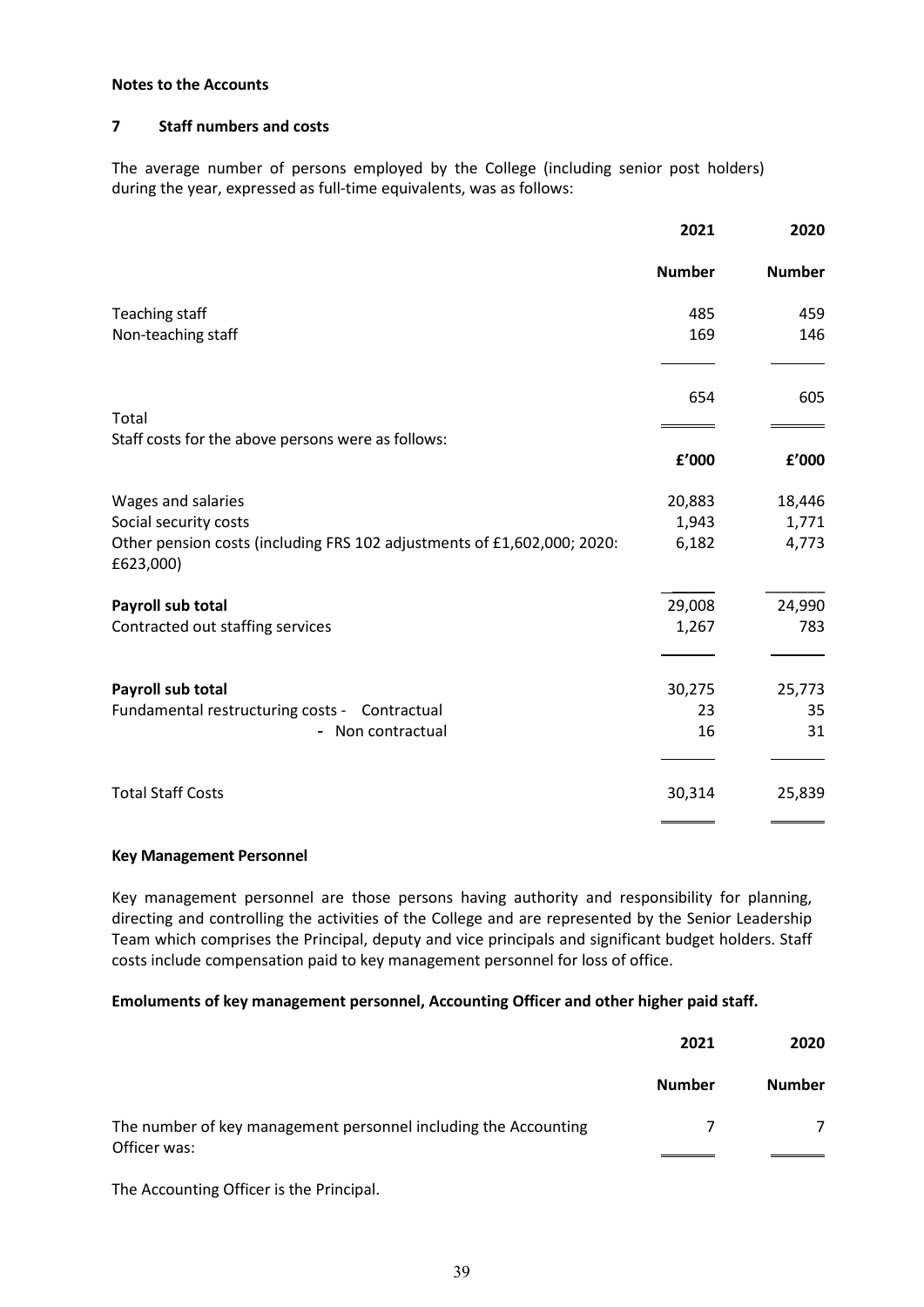The number of key management personnel and other staff who received emoluments, excluding pension contributions and employer's national insurance but including benefits in kind, in the following ranges was:

|                      | Key Management Personnel |      | <b>Other Staff</b> |      |
|----------------------|--------------------------|------|--------------------|------|
|                      | 2021                     | 2020 | 2021               | 2020 |
| £55,001 to £60,000   |                          |      |                    |      |
| £60,001 to £65,000   |                          |      |                    |      |
| £65,001 to £70,000   |                          |      |                    | 2    |
| £70,001 to £75,000   |                          |      |                    |      |
| £75,001 to £80,000   |                          |      |                    |      |
| £80,001 to £85,000   |                          |      |                    |      |
| £85,001 to £90,000   |                          |      |                    |      |
| £90,001 to £95,000   |                          |      |                    |      |
| £95,001 to £100,000  |                          |      |                    |      |
| £150,001 to £155,000 |                          |      |                    |      |
| £165,001 to £170,000 |                          |      |                    |      |
| Total                |                          |      |                    | 3    |

Emoluments include compensation for loss of office paid to key management personnel.

Key management personnel emoluments are made up as follows:

|                                                          | 2021  | 2020  |
|----------------------------------------------------------|-------|-------|
|                                                          | £000s | £000s |
| Salaries-gross of salary sacrifice and waived emoluments | 634   | 520   |
| <b>Employer's National Insurance</b>                     | 79    | 65    |
| Pension contributions                                    | 133   | 108   |
|                                                          |       |       |
|                                                          | 846   | 693   |
| Total                                                    |       |       |

The pension contributions in respect of the Principal and key management personnel are paid to the Teachers' Pension Scheme and the Local Government Pension Scheme at the same rate as for other employees.

The above includes amounts payable to the Accounting Officer (who was also the highest paid senior postholder) of:

|                       | 2021  | 2020  |
|-----------------------|-------|-------|
|                       | £000s | £000s |
| Salaries              | 169   | 155   |
| Pension contributions | 33    | 29    |
|                       |       |       |
| Total                 | 201   | 184   |
|                       |       |       |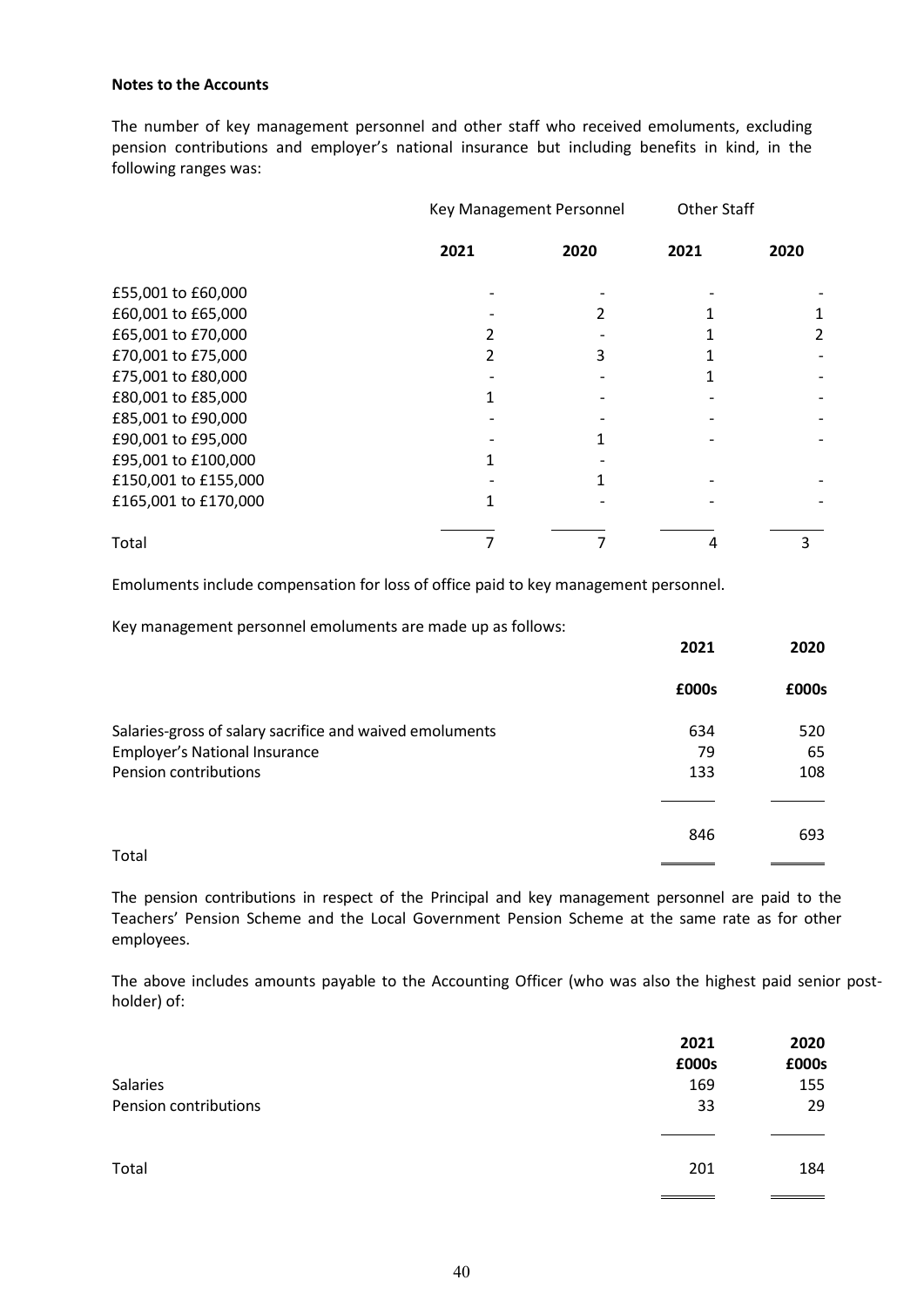The total remuneration of the Principal/Accounting Officer is determined annually by the Remuneration Committee who make a recommendation to the board of Governors who make a final determination. The Principal neither sits on or is present at the remuneration committee. Pay reflects satisfactory achievement of agreed targets. Secondly, pay is benchmarked against AoC staff remuneration survey data for the relevant year against the median pay for colleges of similar size in the region to ensure it is within sector pay norms.

The Principal/Accounting Officer has the following pay multiples when compared to the median of other employees:

|                            | 2021  | 2020  |
|----------------------------|-------|-------|
| <b>Salary Multiple</b>     | 6.03  | 5.88  |
| <b>Emoluments multiple</b> | 5.91  | 5.70  |
|                            |       |       |
| Severance payments         |       |       |
|                            | 2021  | 2020  |
|                            | £000s | £000s |
| Contractual payments       | 23    | 35    |
| Non-contractual payments   | 16    | 31    |
| Total                      |       |       |
|                            | 39    | 66    |
|                            |       |       |

The severance payments were approved by the Principal in line with the severance policy.

The members of the corporation other than the Accounting Officer and the staff member did not receive any payment from the College other than the reimbursement of travel and subsistence expenses incurred in the course of their duties.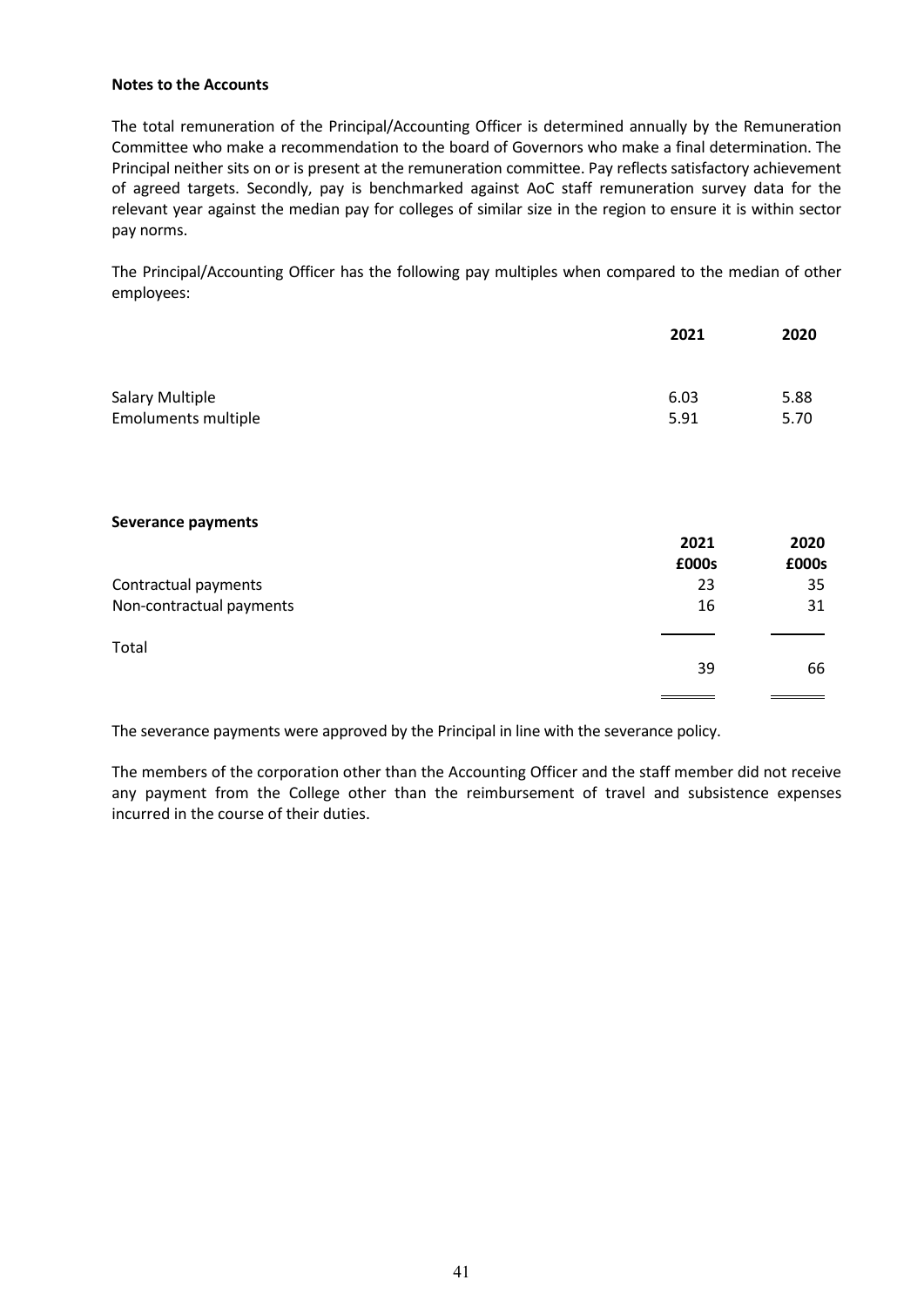## **8 Other operating expenses**

|                                                                                 | 2021   | 2020  |
|---------------------------------------------------------------------------------|--------|-------|
|                                                                                 | f'000  | f'000 |
| <b>Teaching costs</b>                                                           | 2,737  | 2,556 |
| Non-teaching costs                                                              | 4,411  | 4,155 |
| Premises costs                                                                  | 2,873  | 3,156 |
| Total                                                                           |        |       |
|                                                                                 | 10,021 | 9,867 |
|                                                                                 |        |       |
| Other operating expenses include:<br>Auditor's remuneration:                    |        |       |
| Other services provided by financial statement auditor                          |        |       |
| Financial statements audit                                                      | 39     | 29    |
| Internal audit                                                                  | 21     | 21    |
| (Gain)/Loss on disposal of fixed assets                                         | 15     | 3     |
| Depreciation and amortisation                                                   | 3,643  | 3,452 |
| Hire of assets under building leases                                            | 367    | 367   |
| Hire of assets under other operating leases                                     | 58     | 75    |
| 9<br>Interest payable                                                           |        |       |
|                                                                                 | 2021   | 2020  |
|                                                                                 | £'000  | £'000 |
| Bank loan interest payable wholly or partly within five years by<br>instalments | 250    | 266   |
| Interest on Enhanced pensions                                                   | 10     | 17    |

## Total

## **10 Taxation**

The members do not believe the College was liable for any corporation tax arising out of its activities during either period.

Net interest on defined pension liability (note 21) 571 571 420

l

l,

 $\equiv$ 

831 703

 $\overline{\phantom{0}}$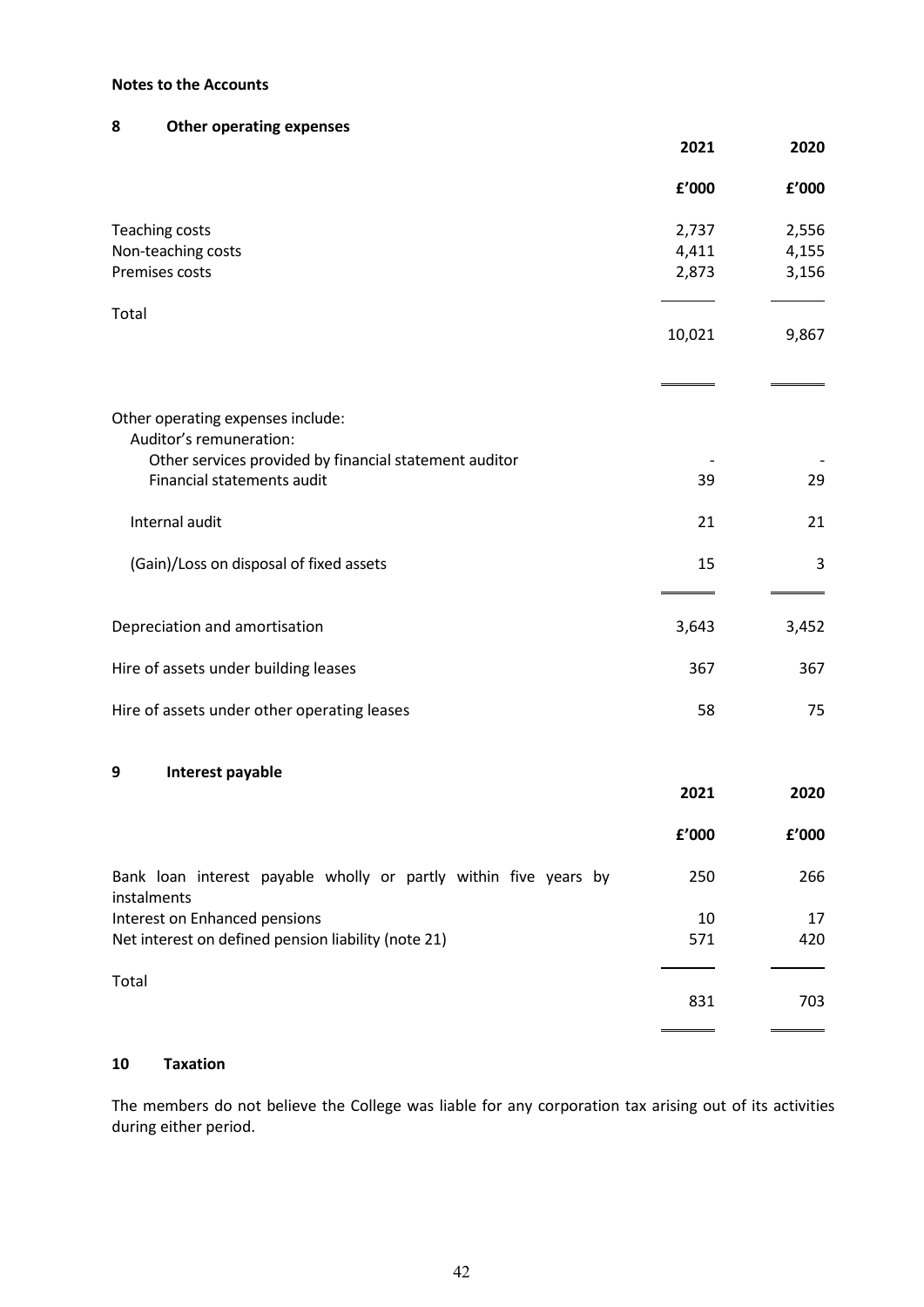#### **11 Fixed assets**

|                                  | Land and<br><b>Buildings</b><br>Freehold | <b>Equipment</b> | <b>Tangibles</b><br><b>Total</b> | <b>Intangibles</b> |
|----------------------------------|------------------------------------------|------------------|----------------------------------|--------------------|
|                                  | f'000                                    | £'000            | f'000                            | £'000              |
| Cost                             |                                          |                  |                                  |                    |
| At 1 August 2020                 | 95,103                                   | 9,244            | 104,347                          | 145                |
| Additions                        | 332                                      | 1,540            | 1,872                            |                    |
| <b>Assets Under construction</b> | 2,480                                    | 353              | 2,833                            |                    |
| <b>Transfers</b>                 |                                          |                  |                                  |                    |
| Adjustment                       |                                          |                  |                                  |                    |
| Disposals                        | (26)                                     | (14)             | (40)                             |                    |
|                                  |                                          |                  |                                  |                    |
| At 31 July 2021                  | 97,889                                   | 11,123           | 109,012                          | 145                |
|                                  |                                          |                  |                                  |                    |
| <b>Depreciation</b>              |                                          |                  |                                  |                    |
| At 1 August 2020                 | 19,556                                   | 6,226            | 25,782                           | 62                 |
| Charge for the year              | 2,642                                    | 977              | 3,619                            | 24                 |
| <b>Elimination of Disposals</b>  | (12)                                     | (13)             | (25)                             |                    |
|                                  |                                          |                  |                                  |                    |
| At 31 July 2021                  | 22,186                                   | 7,190            | 29,376                           | 86                 |
| Net book value                   |                                          |                  |                                  |                    |
| At 31 July 2021                  | 75,703                                   | 3,933            | 79,636                           | 59                 |
|                                  |                                          |                  |                                  |                    |
| At 31 July 2020                  | 75,547                                   | 3,018            | 78,565                           | 83                 |
|                                  |                                          |                  |                                  |                    |
| Financed by capital grant        | 45,889                                   | 381              | 46,270                           |                    |
| Other                            | 29,814                                   | 3,552            | 33,366                           | 58                 |
| Total                            |                                          |                  |                                  |                    |
|                                  | 75,703                                   | 3,933            | 79,636                           | 58                 |
|                                  |                                          |                  |                                  |                    |

Fixed assets include buildings with a net book value of £52,288,126 (*2020: £54,474,245),* which is partially funded by a grant from the LSC and its successor organisations.

Freehold land and buildings include assets with a net book value of £151,421 (*2020: £154,862),* which are for alterations made to the Central St Michael's building which is leased from Sandwell Metropolitan Borough Council.

The net book value of tangible fixed assets includes an amount of £nil *(2020: £nil)* in respect of assets held under finance leases.

Land with a value of £8,645,500 is included in land and buildings.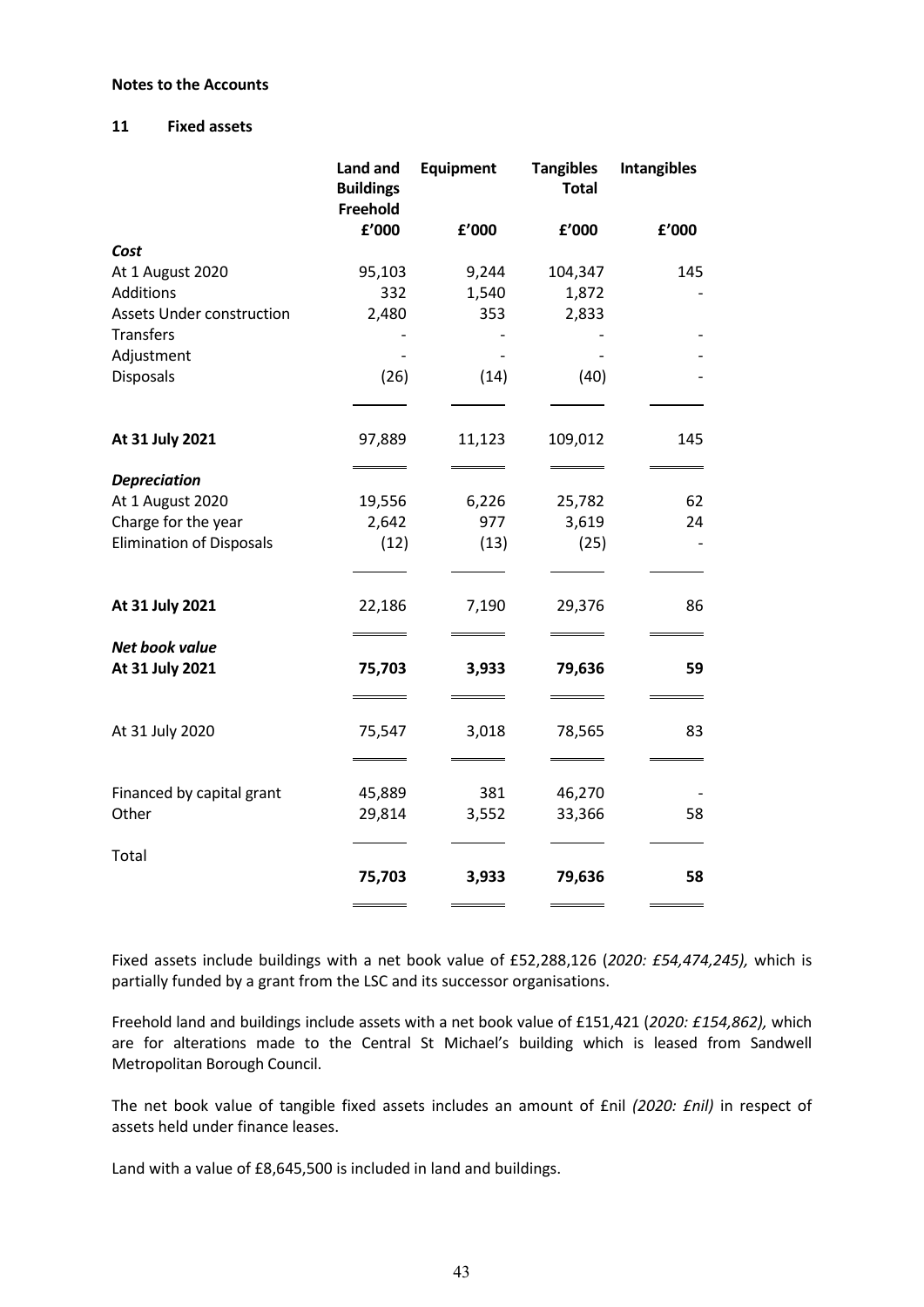## **12 Trade and other receivables**

|                                      | 2021  | 2020  |
|--------------------------------------|-------|-------|
|                                      | £'000 | £'000 |
| Amounts falling due within one year: |       |       |
| Trade receivables                    | 903   | 553   |
| Prepayments and accrued income       | 1,385 | 544   |
| Amounts owed by the ESFA             | 230   | 197   |
|                                      |       |       |
| Total                                |       |       |
|                                      | 2,518 | 1,294 |
|                                      |       |       |

## **13 Creditors: Amounts falling due within one year**

|                                      | 2021<br>f'000 | 2020<br>f'000 |
|--------------------------------------|---------------|---------------|
| Bank loans and overdrafts            | 348           | 338           |
| Trade payables                       | 625           | 541           |
| Taxation & social security           | 974           | 815           |
| Accruals and deferred income         | 1,300         | 1,239         |
| Holiday pay accrual - hourly paid    | 145           | 226           |
| Holiday pay accrual -salaried staff  | 410           | 360           |
| Deferred Income - government capital | 1,930         | 1,797         |
| Deferred Income - government revenue | 4             | 11            |
| Amounts owed to the ESFA             | 1,314         | 969           |
| Total                                |               |               |
|                                      | 7,050         | 6,296         |
|                                      |               |               |

## **14 Creditors: Amounts falling due after more than one year**

|                                      | 2021<br>f'000 | 2020<br>£'000 |
|--------------------------------------|---------------|---------------|
| <b>Bank Loans</b>                    | 4,623         | 4,971         |
| Deferred Income - government capital | 44,340        | 40,894        |
| Total                                |               |               |
|                                      | 48,963        | 45,865        |
|                                      |               |               |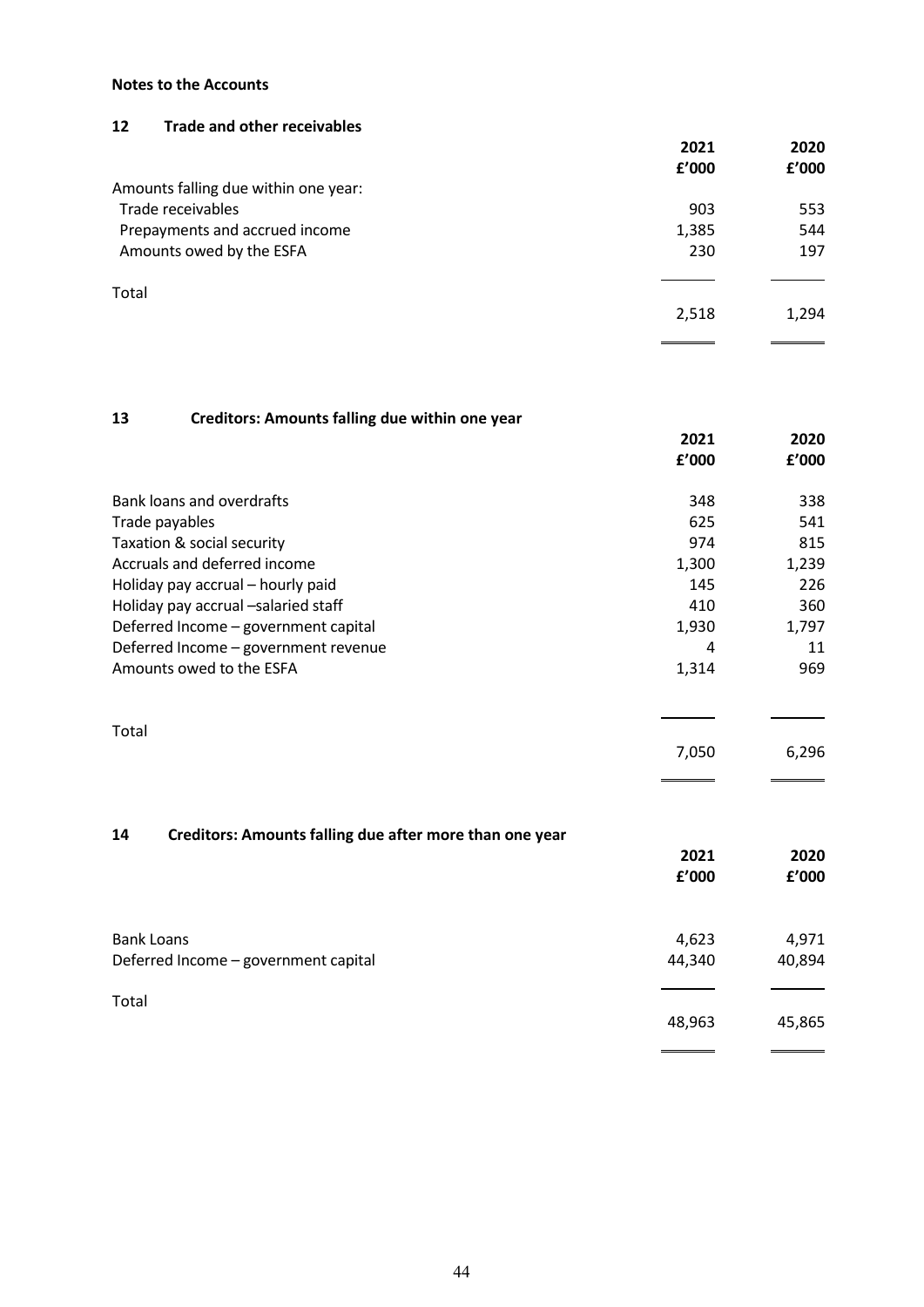## **15 Maturity of debt**

#### **Bank loans and overdrafts**

Bank loans and overdrafts are repayable as follows:

|                            | 2021<br>f'000 | 2020<br>£'000 |
|----------------------------|---------------|---------------|
| In one year or less        | 348           | 338           |
| Between one and two years  | 358           | 348           |
| Between two and five years | 1,569         | 1,927         |
| In five years or more      | 2,696         | 2,696         |
| Total                      | 4,971         | 5,309         |
|                            |               |               |

A bank loan with a balance of £3,851,027 with a fixed rate of 5.3025 per cent is repayable by instalments falling due between 1 August 2021 and 31 October 2034. The further bank loan with a fixed interest rate of 3.33 per cent was secured in July 2019 has a capital balance outstanding of £1,120,000 repayable by instalments between 25 July 2021 and 27 July 2026.

|                                                             | <b>Defined</b><br><b>Benefit</b><br><b>Obligations</b> | <b>Enhanced</b><br>Pension<br><b>Provision</b> | <b>Total</b><br><b>Provisions</b> |
|-------------------------------------------------------------|--------------------------------------------------------|------------------------------------------------|-----------------------------------|
|                                                             | £'000                                                  | £'000                                          | f'000                             |
| At 1 August 2020                                            | (43, 517)                                              | (809)                                          | (44, 326)                         |
| Expenditure in the period                                   | (2, 180)                                               | 88                                             | (2,092)                           |
| Additions in the period                                     |                                                        | (10)                                           | (10)                              |
| Transferred to/(from)from income and<br>expenditure account | 11,380                                                 | (39)                                           | 11,341                            |
|                                                             |                                                        |                                                |                                   |
| At 31 July 2021                                             | (34, 317)                                              | (770)                                          | (35,087)                          |
|                                                             |                                                        |                                                |                                   |

Defined benefit obligations relate to the liabilities under the College's membership of the Local Government Pension Scheme. Further details are given in Note 23.

The enhanced pension provision relates to the cost of staff that have already left the College's employment and which the College cannot reasonably withdraw at the balance sheet date. This provision is adjusted each year after an independent actuarial valuation. The current valuation is for 31st July 2021.

The principle assumptions for this calculation are:

|                 | 2021  | 2020  |
|-----------------|-------|-------|
| Price inflation | 2.80% | 2.25% |
| Discount rate   | 1.60% | 1.35% |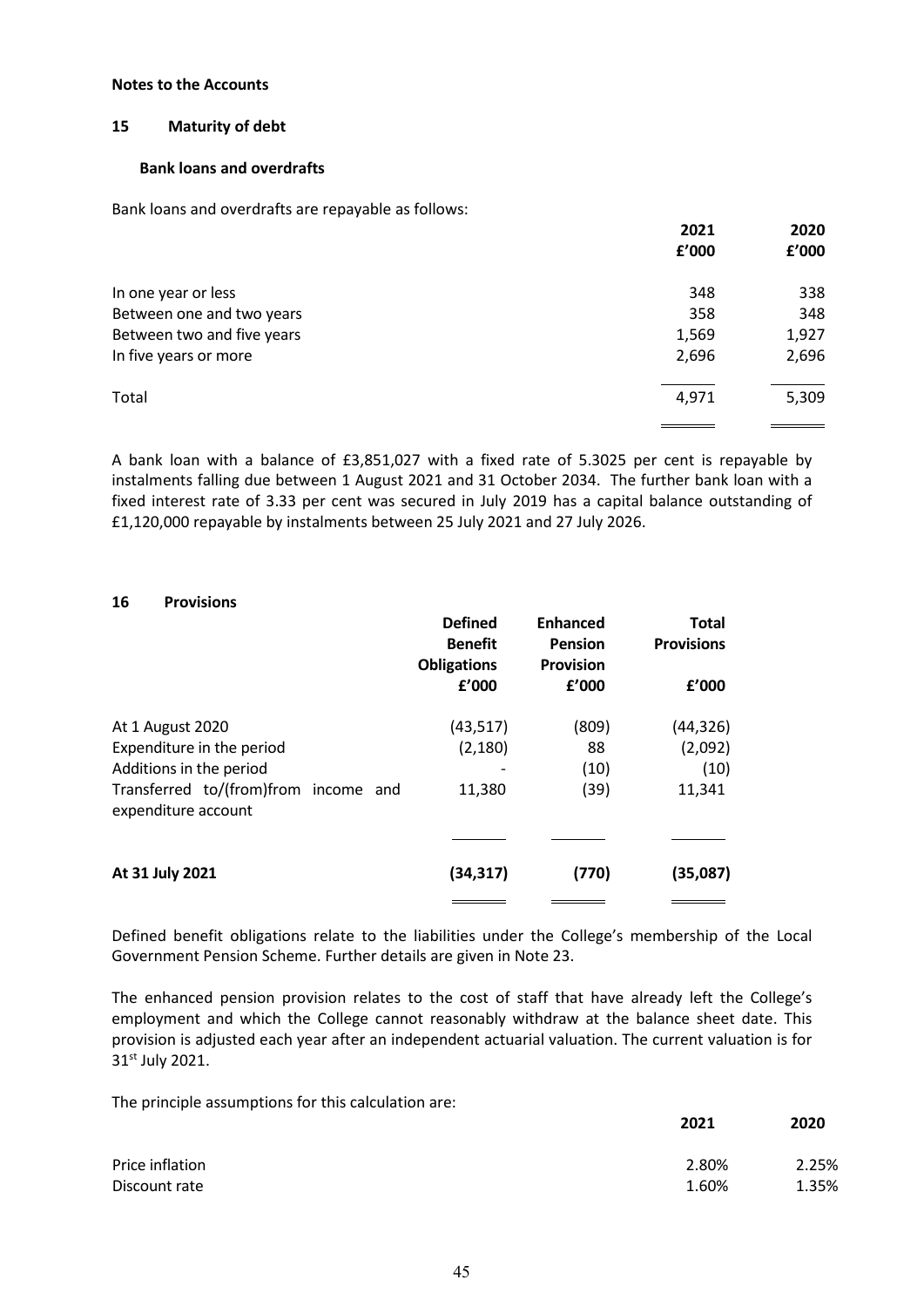## **17 Cash and cash equivalents**

|                                       | At 1<br>August<br>2020 | <b>Cash flows</b> | At 31 July<br>2021 |
|---------------------------------------|------------------------|-------------------|--------------------|
| Cash and cash equivalents             | £'000<br>6,095         | £'000<br>3,766    | £'000<br>9,861     |
| Overdrafts                            |                        | -                 |                    |
|                                       | 6,095                  | 3,766             | 9,861              |
| <b>Capital commitments</b><br>18      |                        | 2021<br>£'000     | 2020<br>£'000      |
| Commitments contracted for at 31 July |                        | 1,456             | 474                |

Capital commitments at 31 July 2021 include building work under a contract for Cadbury Science City refurbishments, which was completed in September 2021.

#### **19 Lease Obligations**

At 31 July the College had minimum lease payments under non-cancellable operating leases as follows:

|                                                   | 2021<br>£'000 | 2020<br>£'000 |
|---------------------------------------------------|---------------|---------------|
| <b>Future minimum lease payments</b>              |               |               |
| <b>Land and Buildings</b>                         |               |               |
| Not later than one year                           | 655           | 409           |
| Later than one year and not later than five years | 1,902         | 1,635         |
| Later than five years                             | 3,951         | 3,536         |
| Total                                             | 6,508         | 5,580         |
| Other                                             |               |               |
| Not later than one year                           | 84            | 50            |
| Later than one year and not later than five years | 159           | 60            |
| Later than five years                             | 7             | 1             |
| Total                                             | 250           | 111           |
|                                                   |               |               |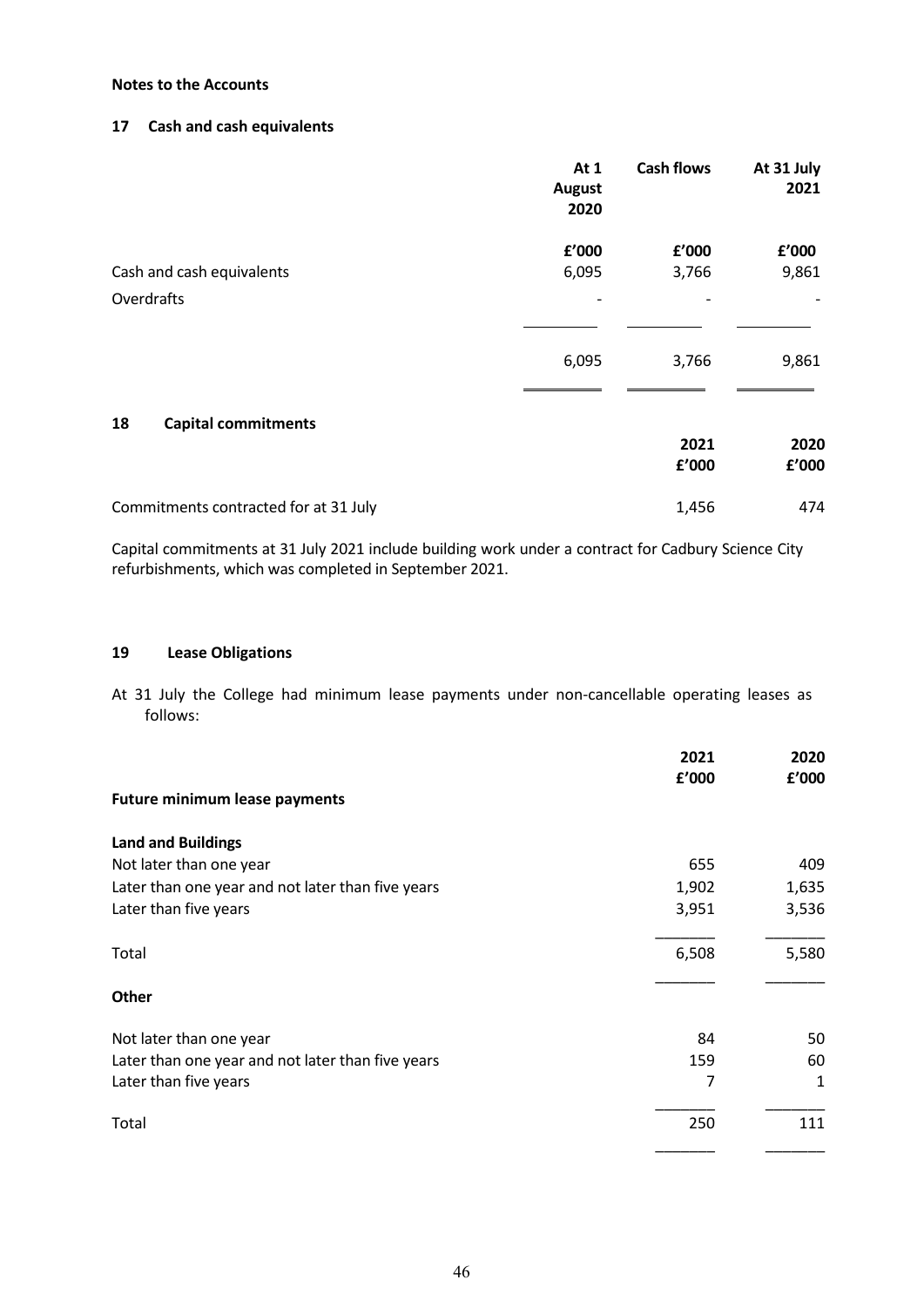#### **20 Contingencies**

The College has no contingent liabilities as at 31 July 2021.

## **21 Defined Benefit Obligations**

The College's employees belong to two principal pension schemes, the Teachers' Pension Scheme England and Wales (TPS) for academic and related staff and the and the West Midlands Local Government Pension Scheme (LGPS) for non-teaching staff. Both are multi-employer defined-benefit plans.

The pension costs are assessed in accordance with the advice of independent qualified actuaries. The latest formal actuarial valuation of the TPS was at 31 March 2016 and the LGPS at 31 March 2019.

#### **Total pension cost for the year**

|                                                                                 | 2021<br>f'000  | 2020<br>f'000 |
|---------------------------------------------------------------------------------|----------------|---------------|
| Teacher's Pension Scheme: contributions paid<br>Local Government Pension Scheme | 2,557          | 2,223         |
| Contributions paid<br>FRS 102 (28) charge                                       | 2,025<br>1,602 | 1,927<br>623  |
| Charge to the Statement of Comprehensive Income                                 | 6,184          | 4,773         |

There were outstanding contributions to the LGPS scheme at the 31 July 2021 of £0, (2020 £0).

## **Teachers' Pension Scheme**

The Teachers' Pension Scheme (TPS) is a statutory, contributory, defined benefit scheme, governed by the Teachers' Pension Scheme Regulations 2014. These regulations apply to teachers in schools, colleges and other educational establishments. Membership is automatic for teachers and lecturers at eligible institutions. Teachers and lecturers are able to opt out of the TPS.

The TPS is an unfunded scheme and members contribute on a 'pay as you go' basis – these contributions, along with those made by employers, are credited to the Exchequer under arrangements governed by the above Act. Retirement and other pension benefits are paid by public funds provided by Parliament.

Under the definitions set out in FRS 102 (28.11), the TPS is a multi-employer pension plan. The College is unable to identify its share of the underlying assets and liabilities of the plan.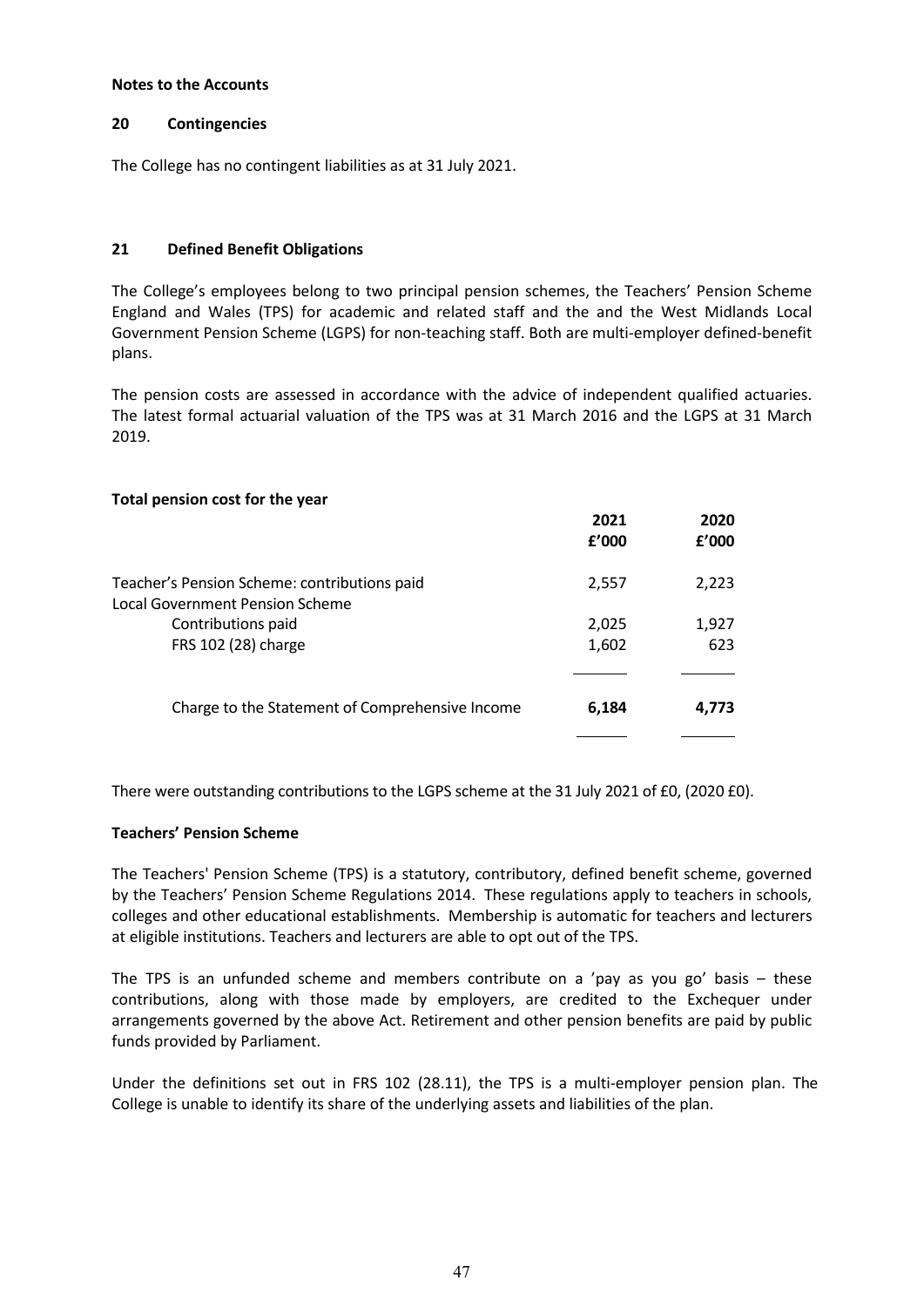## **21 Defined Benefit Obligations (continued)**

Accordingly, the College has taken advantage of the exemption in FRS 102 and has accounted for its contributions to the scheme as if it were a defined-contribution plan. The College has set out above the information available on the plan and the implications for the College in terms of the anticipated contribution rates.

The valuation of the TPS is carried out in line with regulations made under the Public Service Pension Act 2013. Valuations credit the teachers' pension account with a real rate of return assuming funds are invested in notional investments that produce that real rate of return.

## **Valuation of the Teachers' Pension Scheme**

The latest actuarial review of the TPS was carried out as at 31 March 2016. The valuation report was published by the Department for Education in April 2019. The valuation reported total scheme liabilities (pensions currently in payment and the estimated cost of future benefits) for service to the effective date of £218 billion, and notional assets (estimated future contributions together with the notional investments held at the valuation date) of £198 billion giving a notional past service deficit of £22 billion.

As a result of the valuation, new employer contribution rates were set at 23.68% of pensionable pay from September 2019 onwards (compared to 16.48% during 2018/9). DfE has agreed to pay a teacher pension employer contribution grant to cover the additional costs during the 2020-21 academic year.

A full copy of the valuation report and supporting documentation can be found on the Teachers' Pension Scheme website.

The pension costs paid to TPS in the year amounted to £2,557,000 (2020: £2,223,000).

## **Local Government Pension Scheme**

The LGPS is a funded defined benefit scheme, with the assets held in separate funds administered by West Midlands Pension Fund. The total contribution made for the year ended 31 July 2021 was £2,918,000 of which employer's contributions totalled £2,427,000 and employees' contributions totalled £491,000. The agreed contribution rates for future years are 18.6% for employers and range from 5.5% to 12.5% for employees, depending on salary.

The following information is based upon a full actuarial valuation of the fund as 31 March 2019 updated to 31 July 2021 by Barnett Waddingham LLP a qualified independent actuary.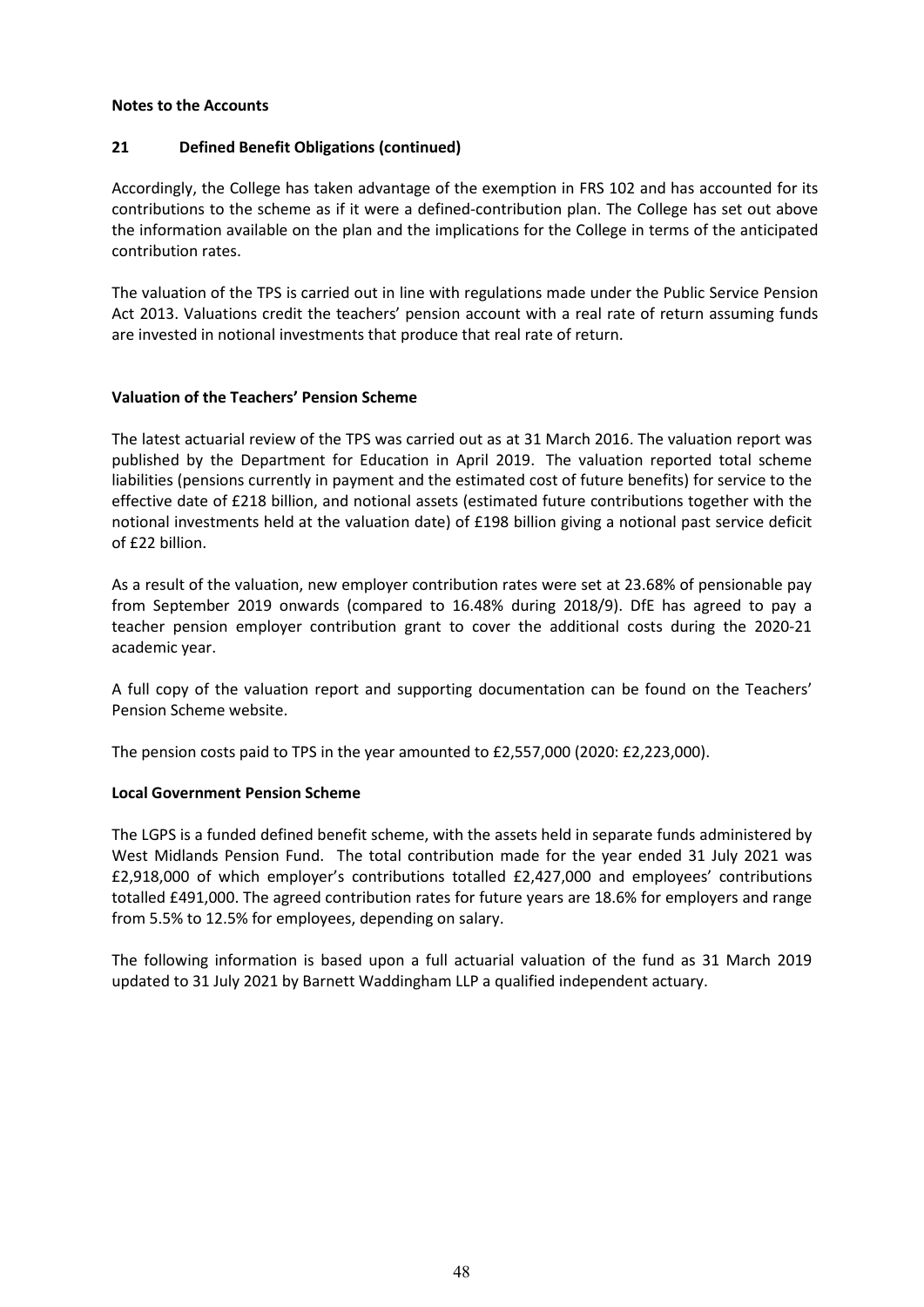## **21 Defined Benefit Obligations (continued)**

## *Principal Actuarial Assumptions*

Weighted average assumptions used to determine benefit obligation at:

|                                      | 2021  | 2020  |
|--------------------------------------|-------|-------|
| Discount Rate                        | 1.65% | 1.35% |
| Future pensions increases            | 2.65% | 2.25% |
| Rate of increase in salaries         | 3.65% | 3.25% |
| CPI Inflation assumption             | 2.65% | 2.25% |
| Commutation of pensions to lump sums | 0.00% | 0.00% |

The current mortality assumptions include sufficient allowance for future improvements in mortality rates. The assumed life expectations on retirement age 65 are:

|                                        | At 31 July 2021 | At 31 July 2020 |
|----------------------------------------|-----------------|-----------------|
|                                        | Years           | Years           |
| Retiring today                         |                 |                 |
| Males                                  | 21.5            | 21.9            |
| Females                                | 23.8            | 24.1            |
| Retiring in 20 years                   |                 |                 |
| Males                                  | 22.9            | 23.8            |
| Females                                | 25.3            | 26.0            |
| Sensitivity analysis                   | At 31 July 2021 | At 31 July 2020 |
|                                        | £000            | £000            |
| Discount rate +0.1%                    |                 |                 |
| Present value of total obligation      | 93,735          | 93,108          |
| Projected service cost                 | 3,831           | 3,420           |
| Discount rate -0.1%                    |                 |                 |
| Present value of total obligation      | 97,755          | 97,114          |
| Projected service cost                 | 4,515           | 3,652           |
| Mortality Assumption +1-year increase  |                 |                 |
| Present value of total obligation      | 100,270         | 99,542          |
| Projected service cost                 | 4,153           | 3,673           |
| Mortality Assumption - 1-year decrease |                 |                 |
| Present value of total obligation      | 91,391          | 90,845          |
| Projected service cost                 | 3,798           | 3,400           |
| CPI rate +0.1%                         |                 |                 |
| Present value of total obligation      | 95.880          | 95,249          |
| Projected service cost                 | 3,975           | 3,536           |
| CPI rate -0.1%                         |                 |                 |
| Present value of total obligation      | 95,567          | 94,930          |
| Projected service cost                 | 3,970           | 3,532           |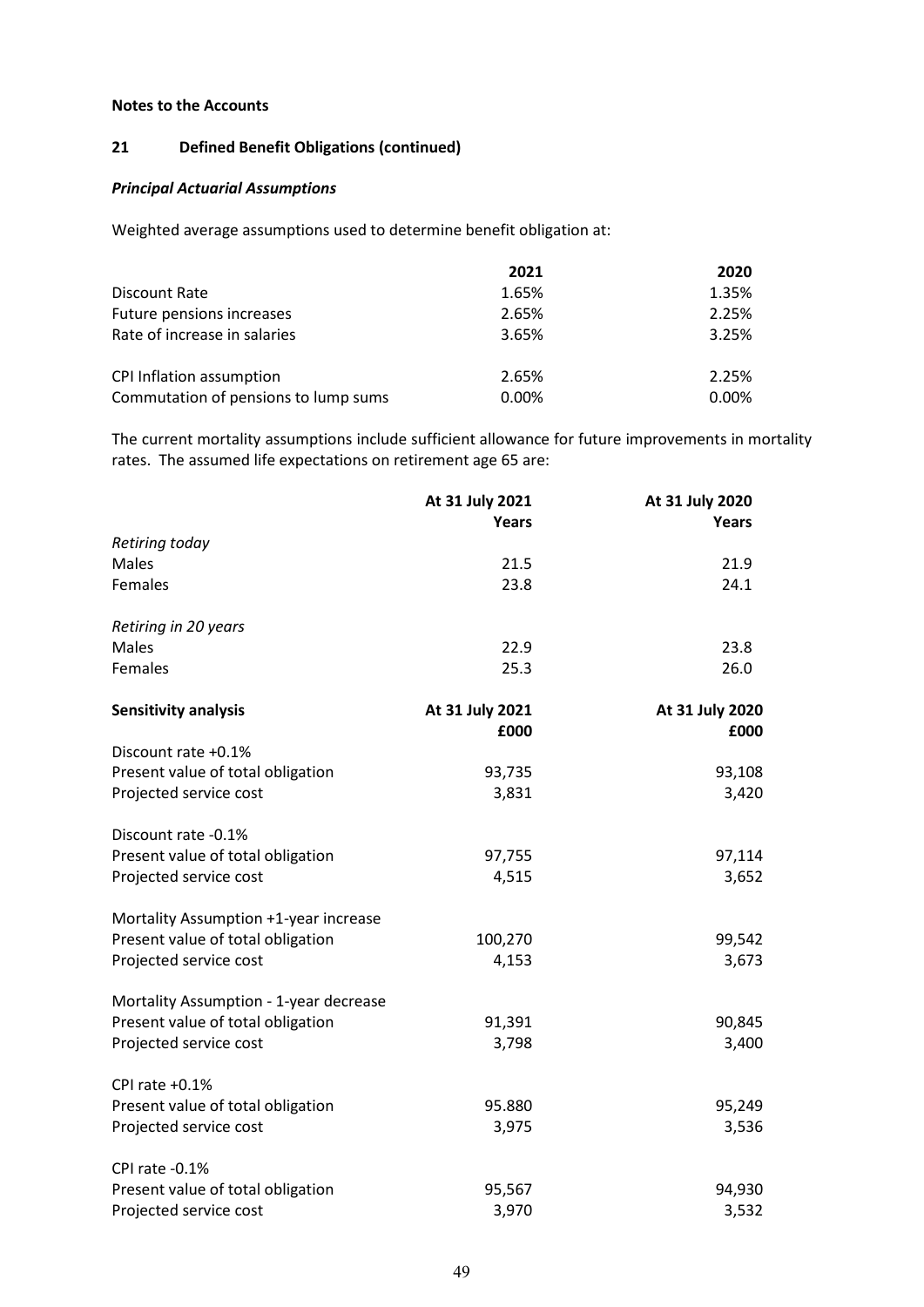## **21 Defined Benefit Obligations (continued)**

|                            | 2021                         |                                                | 2020                          |                                   |
|----------------------------|------------------------------|------------------------------------------------|-------------------------------|-----------------------------------|
|                            | Percentage of                | Value at<br>total assets 31 July 2021<br>f'000 | Percentage of<br>total assets | Value at<br>31 July 2020<br>f'000 |
| Equities                   | 61.00%                       | 37,405                                         | 56.00%                        | 28,971                            |
| Government<br><b>Bonds</b> | 8.00%                        | 5,074                                          | 11.00%                        | 5,595                             |
| Other Bonds                | 6.00%                        | 3,759                                          | 4.00%                         | 2,001                             |
| Property                   | 7.00%                        | 4,314                                          | 8.00%                         | 3,887                             |
| Cash                       | 4.00%                        | 2,261                                          | 7.00%                         | 3,421                             |
| Other                      | 14.00%                       | 8,593                                          | 15.00%                        | 7,697                             |
|                            | Total market value of assets | 61,406                                         |                               | 51,572                            |
|                            |                              |                                                |                               |                                   |

The College's share of the assets in the plan at the balance sheet date were:

The amount included in the balance sheet in respect of the defined benefit pension plan is as follows:

|                                   | 2021<br>£'000 | 2020<br>£'000 |
|-----------------------------------|---------------|---------------|
| Fair value of plan assets         | 61,406        | 51,572        |
| Present value of plan liabilities | (95, 723)     | (95,089)      |
|                                   |               |               |
| <b>Net pension liability</b>      | (34, 317)     | (43, 517)     |
|                                   |               |               |

Amounts recognised in the Statement of Comprehensive Income in respect of the plan are as follows:

|                                 | 2021     | 2020     |
|---------------------------------|----------|----------|
| Amounts included in staff costs | £'000    | £'000    |
| Current service cost            | 4,029    | 2,458    |
| <b>Employer contributions</b>   | (2, 427) | (1, 835) |
| <b>Administration costs</b>     |          | 32       |
|                                 |          |          |
|                                 | 1,609    | 655      |
|                                 |          |          |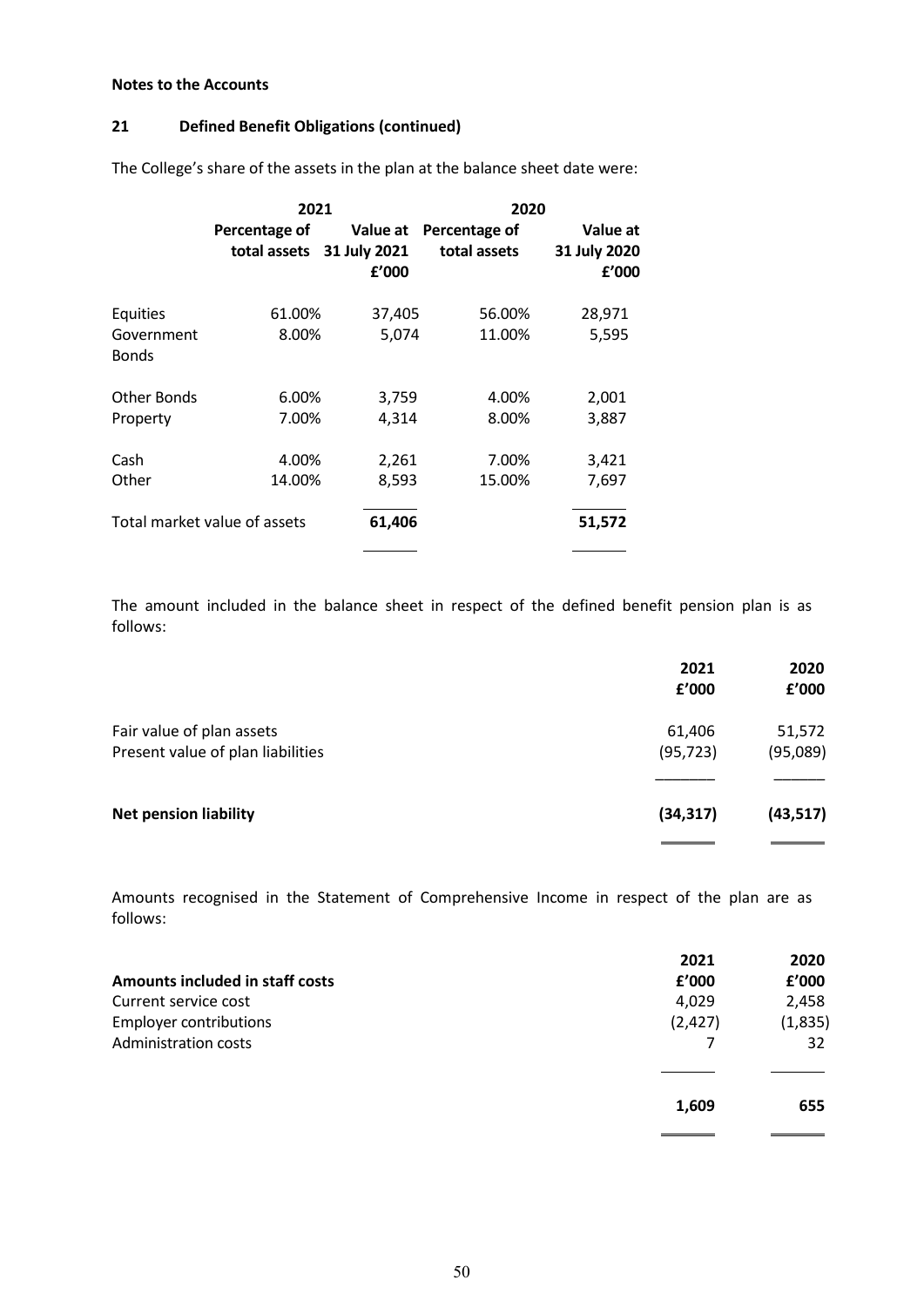## **21 Defined Benefit Obligations (continued)**

## **Amounts included in investment income**

|                                                                                                              | 2021              | 2020                  |
|--------------------------------------------------------------------------------------------------------------|-------------------|-----------------------|
|                                                                                                              | £'000             | £'000                 |
| Net interest                                                                                                 | 571               | 420                   |
|                                                                                                              | 571               | 420                   |
|                                                                                                              |                   |                       |
| Amounts recognised in Other Comprehensive Income                                                             |                   |                       |
|                                                                                                              | 2021              | 2020                  |
|                                                                                                              | f'000             | f'000                 |
| Return on pension plan assets                                                                                | 7,964             | (28)                  |
| Other actuarial gains/(losses) on assets                                                                     |                   | (3, 552)              |
| Changes in assumptions underlying the present value of plan liabilities<br>Change in demographic assumptions | (1, 444)<br>3,109 | (10, 918)<br>(2, 294) |
| Experience loss on defined benefit obligations                                                               | 1,751             | (4, 720)              |
|                                                                                                              |                   |                       |
| Amounts recognised in Other Comprehensive Income                                                             | 11,380            | (21, 512)             |
|                                                                                                              |                   |                       |
| Movement in net defined benefit liability during the year                                                    | 2021              | 2020                  |
|                                                                                                              | £'000             | £'000                 |

| I UUU     | I VVV     |
|-----------|-----------|
| (43, 517) | (20, 930) |
|           |           |
| (4,029)   | (2, 458)  |
| 2,427     | 1,835     |
| (7)       | (32)      |
| (571)     | (420)     |
| 11,380    | (21,512)  |
|           |           |
| (34, 317) | (43, 517) |
|           |           |

 $\frac{1}{\sqrt{1-\frac{1}{2}}}$  $\sim$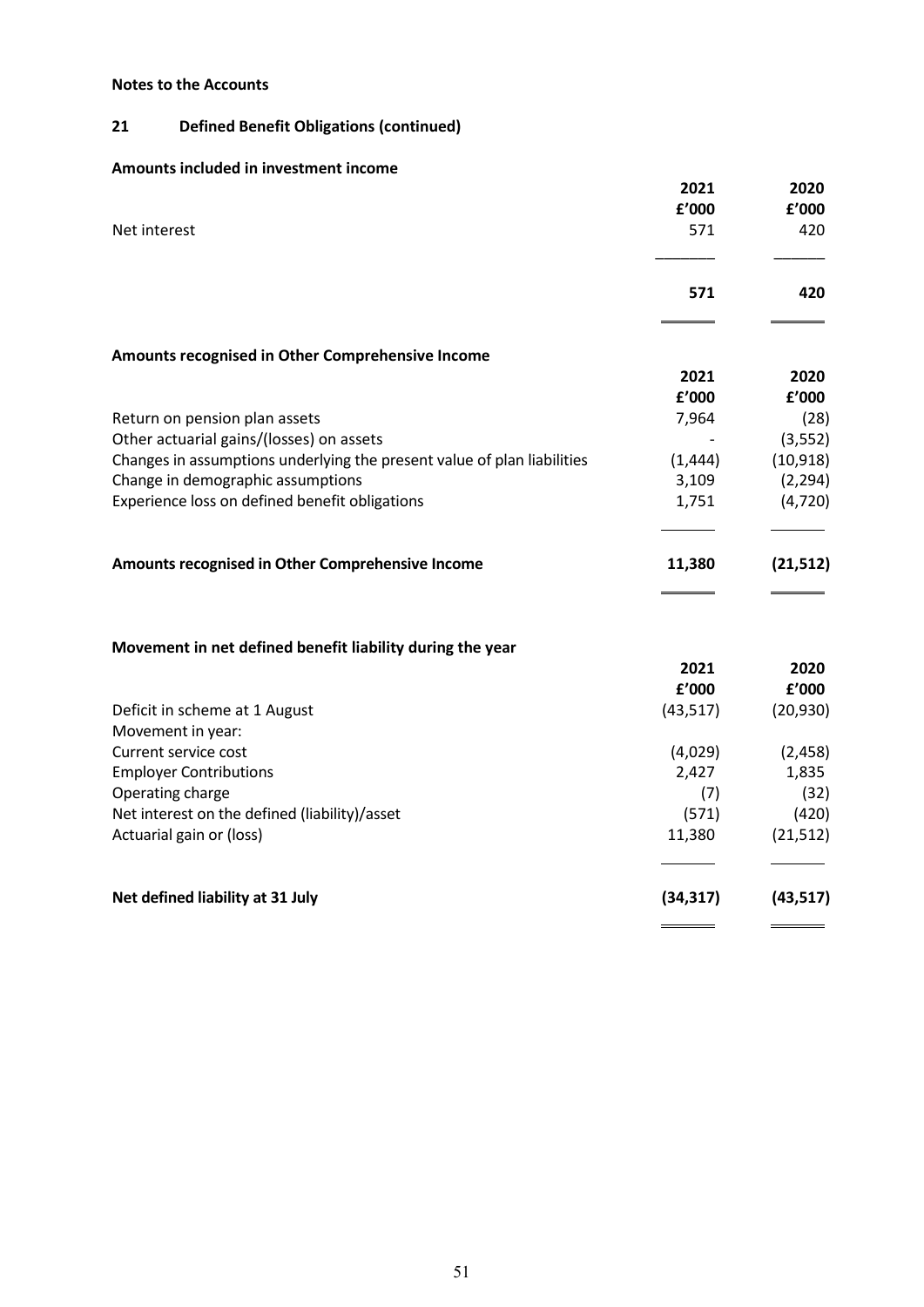## **21 Defined Benefit Obligations (continued)**

## **Asset and Liability Reconciliation**

|                                                              | 2021<br>£'000 | 2020<br>f'000 |
|--------------------------------------------------------------|---------------|---------------|
| <b>Reconciliation of Liabilities</b>                         |               |               |
| Defined benefit obligation at start of period                | 95,089        | 74,366        |
| <b>Current Service cost</b>                                  | 4,029         | 2,458         |
| Interest cost                                                | 1,275         | 1,549         |
| Contributions by scheme participants                         | 491           | 403           |
| Change in demographic assumptions                            | (3, 109)      | 2,294         |
| Experience (gains) and losses on defined benefit obligations | (1,751)       | 4,720         |
| Liabilities assumed on settlement                            |               |               |
| Changes in financial assumptions                             | 1,444         | 10,918        |
| <b>Estimated Benefits paid</b>                               | (1,745)       | (1,619)       |
| Liabilities at end of period                                 |               |               |
|                                                              | 95,723        | 95,089        |
|                                                              |               |               |
| <b>Reconciliation of Assets</b>                              |               |               |
| Fair value of plan assets at start of period                 | 51,572        | 53,436        |
| Interest on plan assets                                      | 704           | 1,129         |
| Return on plan assets                                        | 7,964         | (28)          |
| Administrative expenses                                      | (7)           | (32)          |
| Other actuarial gains/(losses)                               |               | (3, 552)      |
| <b>Employer contributions</b>                                | 2,427         | 1,835         |
| Contributions by scheme participants                         | 491           | 403           |
| Benefits paid                                                | (1,745)       | (1,619)       |
| Settlement prices received/(paid)                            |               |               |
| Assets at end of period                                      | 61,406        | 51,572        |
|                                                              |               |               |

## **Deficit Contributions**

The College has entered into an agreement with the LGPS to make additional contributions of £572,798 to April 2022 in addition to the normal funding levels. Beyond this a new agreement will be required.

The estimated value of employer contributions for the year ended 31 July 2022 is £1,618,000. (2020/21: £1,813,000).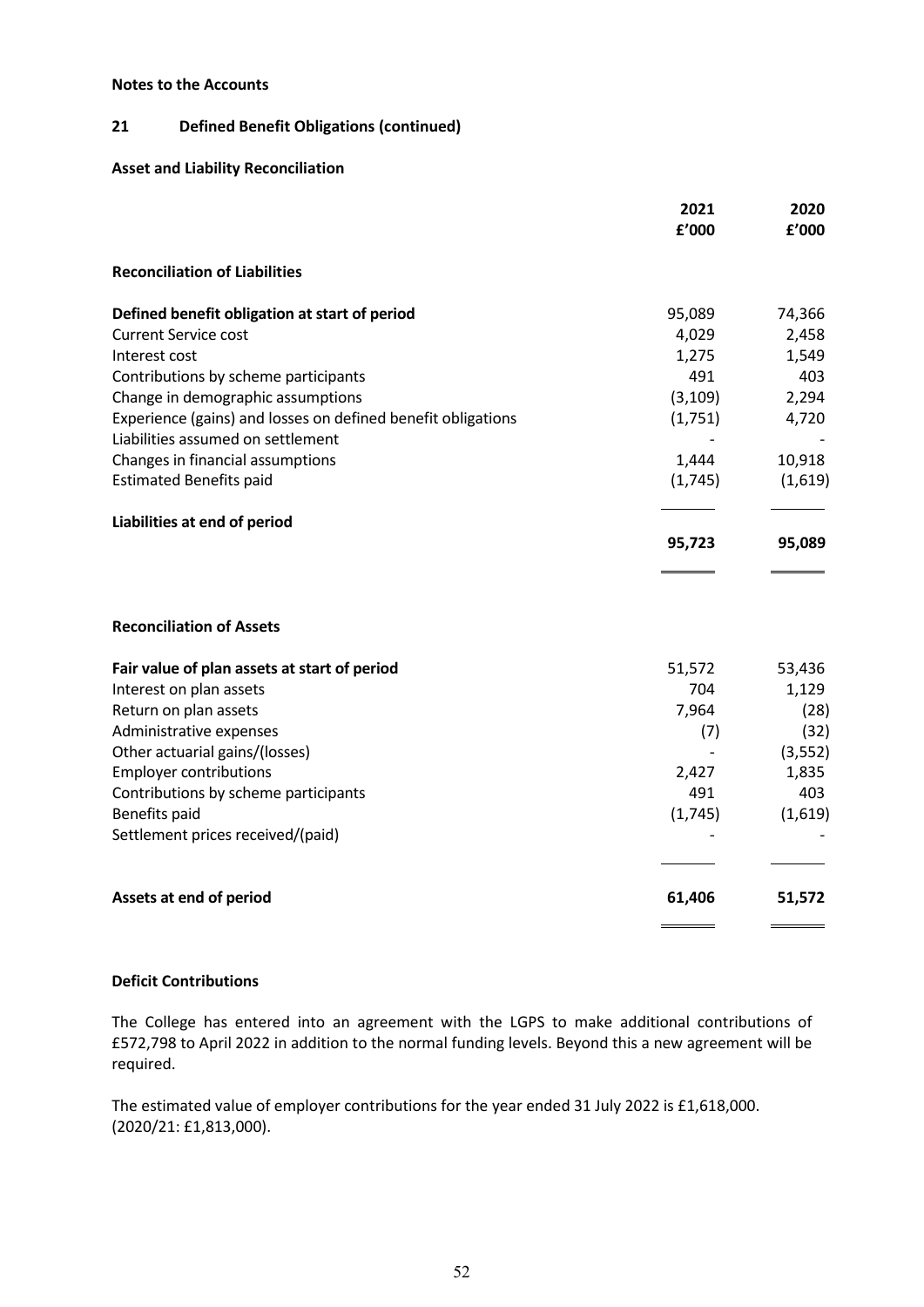## **21 Defined Benefit Obligations (continued)**

These accounts show a past service cost in respect of the McCloud / Sergeant judgement which ruled that the transitional protection for some members of public service schemes implemented when they were reformed constituted age discrimination. This provision is 0.5% of the total scheme liability as at 31 March 2020. The calculation of adjustment to past service costs arising from the outcome of the Court of Appeal judgement is based on a number of key assumptions including:

- the form of remedy adopted
- how the remedy will be implemented
- which members will be affected by the remedy
- the earning assumptions
- the withdrawal assumption

The other financial and demographic assumptions adopted to calculate the past service cost are the same as those used to calculate the overall scheme liability. Adopting different assumptions, or making other adjustments to reflect behavioural changes stemming from the judgment, would be expected to change the disclosed past service cost. Similarly, allowing for variations in individual members' future service or salary progression is expected to produce higher costs. The past service cost is particularly sensitive to the difference between assumed long term general pay growth and the CPI. If the long-term salary growth assumptions were 0.5% pa lower, then the past service cost disclosed here would be expected to reduce by 50% and conversely a 0.5% pa increase would increase the estimated cost by 65%.

West Midlands Pension Fund uses valuation techniques to determine the carrying amount of property investments of which the College has a share. The outbreak of COVID 19 has impacted global financial markets and as at the valuation date, less weight can be attached to the previous market evidence to inform opinions of value. The College's pension fund property assets total £4,314m or 8% of total assets (2019-20 £3,887m or 8%).

## **22 Related Party Transactions**

Due to the nature of the College's operations and the composition of the Board of Governors (being drawn from local public and private sector organisations) it is inevitable that transactions will take place with organisations in which a member of the Board of Governors may have an interest. All transactions involving organisations in which a member of the Board of Governors may have an interest are conducted at arm's length and in accordance with the College's financial regulations and normal procurement procedures.

During 2020-21 the College transacted generically with Sandwell Metropolitan Borough Council (SMBC) which has a representative on the Board of Governors. There are a number of transactions between Sandwell College and Sandwell council which form the normal course of business, including business rates, payments in respect of learners with additional needs and property related costs. These costs are included in the financial statements as required.

During 2020-21 the College transacted generically with the Labour Party's national organisation. The College rented a part of Terry Duffy House from the national Labour Party with a cost of £54,898.50 during the year. At 31 July £394.11 was owed to the Labour Party by the College. A member of the Board of Governors is a councillor and member of the Labour Party. It is not felt that this constitutes a related party but this information is included for reasons of transparency.